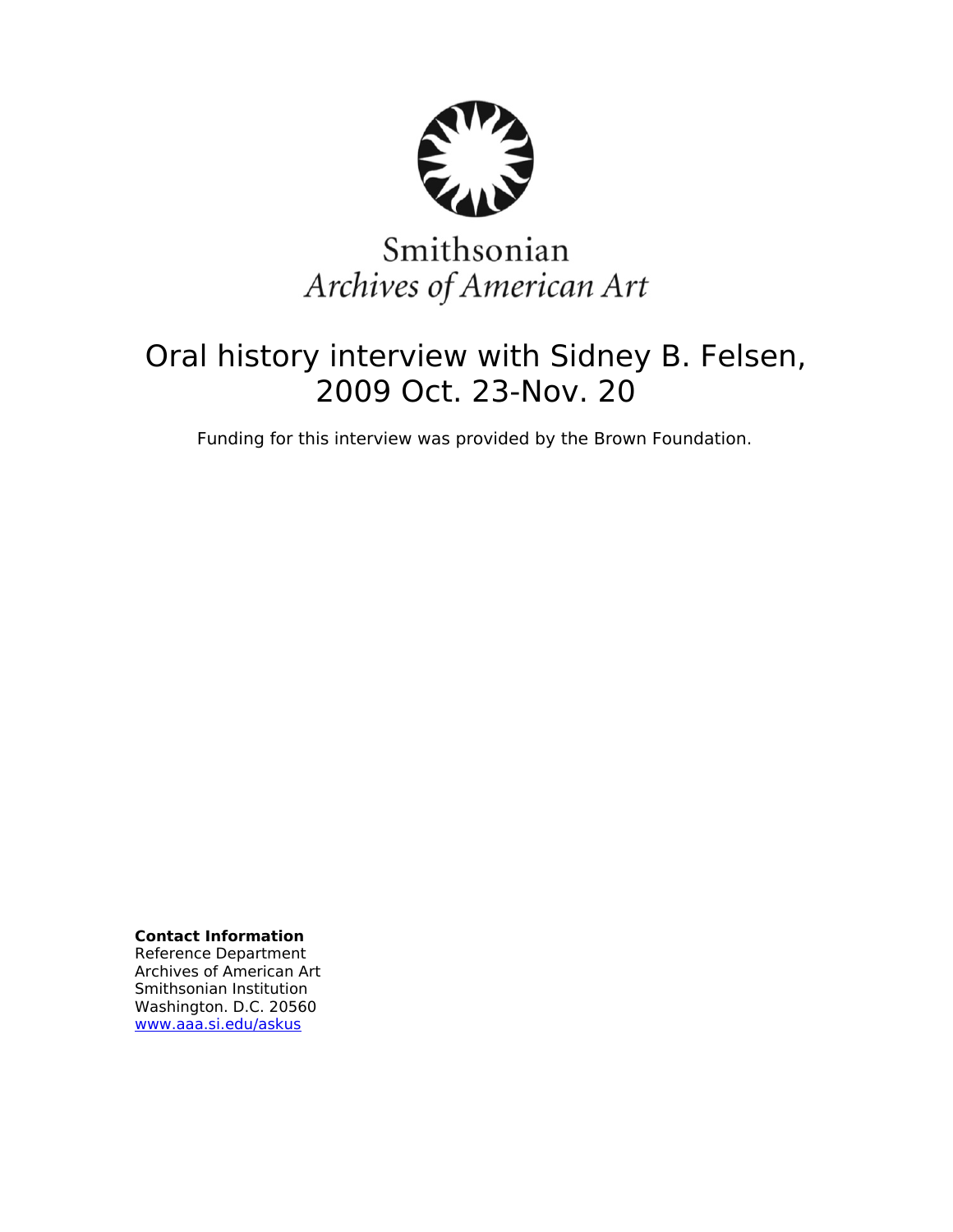### **Transcript**

#### **Preface**

The following oral history transcript is the result of a recorded interview with Sidney Felsen on October 29, 2009. The interview took place in Los Angeles, CA, and was conducted by Hunter Drohojowska-Philp for the Archives of American Art, Smithsonian Institution. This interview is part of the Brown Foundation project.

Sidney Felsen has reviewed the transcript. His corrections and emendations appear below in brackets with initials. This transcript has been lightly edited for readability by the Archives of American Art. The reader should bear in mind that they are reading a transcript of spoken, rather than written, prose

#### **Interview**

HUNTER DROHOJOWSKA-PHILP: I'm Hunter Drohojowska-Philp. I'm interviewing Sidney Felsen at Gemini G.E.L., the print workshop on Melrose Avenue in Los Angeles [CA]. It is October 23, 2009.

Sidney, we're going to start at the very beginning, which is always the best place for an interview. When and where were you born?

SIDNEY FELSEN: I was born in Chicago [IL], on September 3, 1924.

HUNTER DROHOJOWSKA-PHILP: September 3, 1924. So we're fellow Virgos.

SIDNEY FELSEN: Yes, right.

HUNTER DROHOJOWSKA-PHILP: What did your parents do?

SIDNEY FELSEN: My father and his two brothers had food markets, or grocery stores, whatever you want to call them, and my mother was a housewife who helped out in the businesses, family business.

HUNTER DROHOJOWSKA-PHILP: This is in Chicago?

SIDNEY FELSEN: Yes.

HUNTER DROHOJOWSKA-PHILP: And when did you come to Los Angeles and why?

SIDNEY FELSEN: The first time I came—the family came here in summer of 1932, just to spend the summer at Ocean Park. And then we came back again in, I think, '34 and came back in '35 and came back in '38 and decided to move here.

We started moving here in 1938; I was 13 years old. Then in 1939 we moved here, and I went to Fairfax High School. I lived most of my life right in this area, within a few miles of where we are right now.

Is that loud enough?

HUNTER DROHOJOWSKA-PHILP: Yes, it's good.

And how would you characterize your parents? Would you call them middle class, upper middle class?

SIDNEY FELSEN: —My parents were middle middle class.

HUNTER DROHOJOWSKA-PHILP: And were they American?

SIDNEY FELSEN: My mother was born in Chicago, and my father was born outside of Vienna, Austria.

HUNTER DROHOJOWSKA-PHILP: When did he come to this country?

SIDNEY FELSEN: In 1918 or something like that—1918 or 1919.

HUNTER DROHOJOWSKA-PHILP: So you grew up with one Viennese parent who became a naturalized American and one American—

SIDNEY FELSEN: My mother's parents were born in Austria, so they were of Austrian origin.

HUNTER DROHOJOWSKA-PHILP: So you have a family connection to Austria.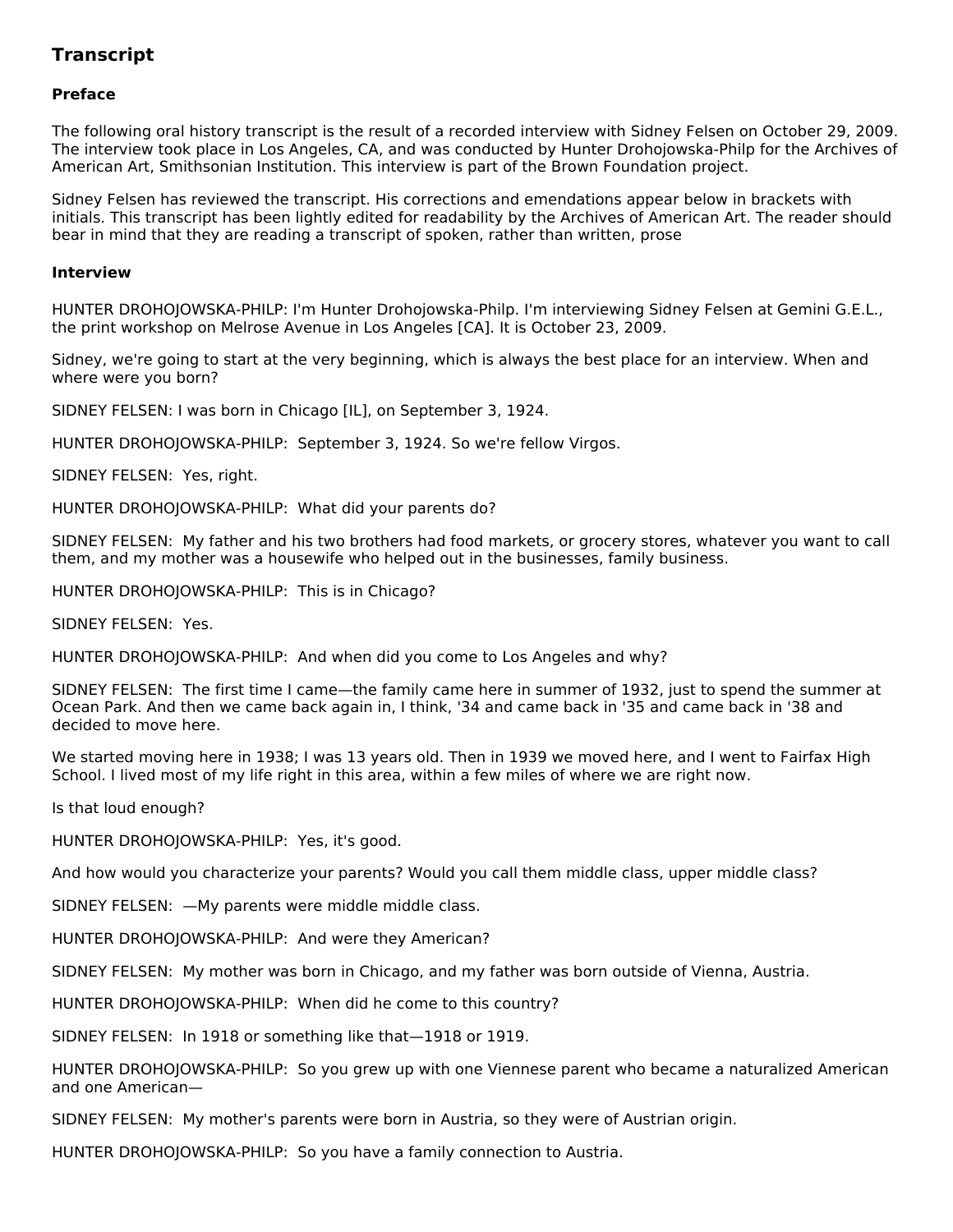SIDNEY FELSEN: I do. I've been to Vienna once. I don't know anybody there.

HUNTER DROHOJOWSKA-PHILP: So you get here—you get here at 14. Was it a dramatic transition to come from Chicago to Los Angeles?

SIDNEY FELSEN: Well, it was—again, by having the summers here, we were getting used to Los Angeles, but it was all out at the ocean—almost all at the ocean. But, no, the transition trauma, let's say—as a young boy or girl, I suppose you have all your friends back home, at school. And so you come out here; you don't know anybody.

I don't think it took a long time, but probably several months, before I started to appreciate living here. Actually, it was in the first year, I knew I loved it and have ever since.

HUNTER DROHOJOWSKA-PHILP: Well, that's interesting. Now, this was then, and still is really, a Jewish neighborhood. Did being Jewish have any impact on your being in this neighborhood; did your family have any involvement with that community? Or does Judaism have any place in your upbringing at all?

SIDNEY FELSEN: It did, yes. From six years old and from 13 years old I had to go to Hebrew school. I was bar mitzvahed, but I'm not a serious practitioner. I'm Jewish, but I very seldom go to temple. So I don't have a strong connection to it at all.

As far as moving here, it likely had something to do with it.

HUNTER DROHOJOWSKA-PHILP: You mean to this neighborhood.

SIDNEY FELSEN: Yes, I suppose there's something of a parents' choice of where they wanted to live. I don't know. I don't remember that. I wasn't involved in it. I never thought about that.

HUNTER DROHOJOWSKA-PHILP: Well, tell me, how about going to Fairfax High School, which, of course, is a well-known school for a number of things, but when you were there, you met Wallace Berman, among other things.

SIDNEY FELSEN: Yes. Well, let's see, to follow through on part of your questioning, when I went to Fairfax High School, the expression was that 95 percent of the student body was Jewish and the other 5 percent were liars. [They laugh.] I'm trying to entertain you.

HUNTER DROHOJOWSKA-PHILP: You are.

SIDNEY FELSEN: So I'd say almost—it was very Jewish. So it had terrible football teams, good basketball teams. Then some of my kids went to Fairfax later on, and it was during the era of busing.

We would go to campus and all of a sudden there were a lot of black kids and Latino kids. It looked much better to me, healthier, but it was during the transition when there was a fair amount of turf wars going on. There was always police cars parked out in front.

HUNTER DROHOJOWSKA-PHILP: Well, what do you remember about Fairfax High School, because this would have been your first high school, right?

SIDNEY FELSEN: Los Angeles has three years of high school. Chicago had four years—

HUNTER DROHOJOWSKA-PHILP: Oh, I see.

SIDNEY FELSEN: Ninth grade in Chicago is high school. So I went one year to high school there and then I went to Fairfax. Well, look, it was a serious high school as far as good training.

HUNTER DROHOJOWSKA-PHILP: You mean good academic training.

SIDNEY FELSEN: Good academic training, yes. I took no courses in art. There was always—in those days there was a—we're talking about 1940, '41, '42, and there was an option. You had an elective, and you had to take either music or art and I always took music. I felt lost in art.

HUNTER DROHOJOWSKA-PHILP: Did you play an instrument?

SIDNEY FELSEN: Oh, I did in school bands. I played a trumpet. And I played piano at home. I took piano lessons for a few years and then I was in—I wasn't in the ROTC, but they let you be in the band, so I was in the ROTC band, playing a bugle.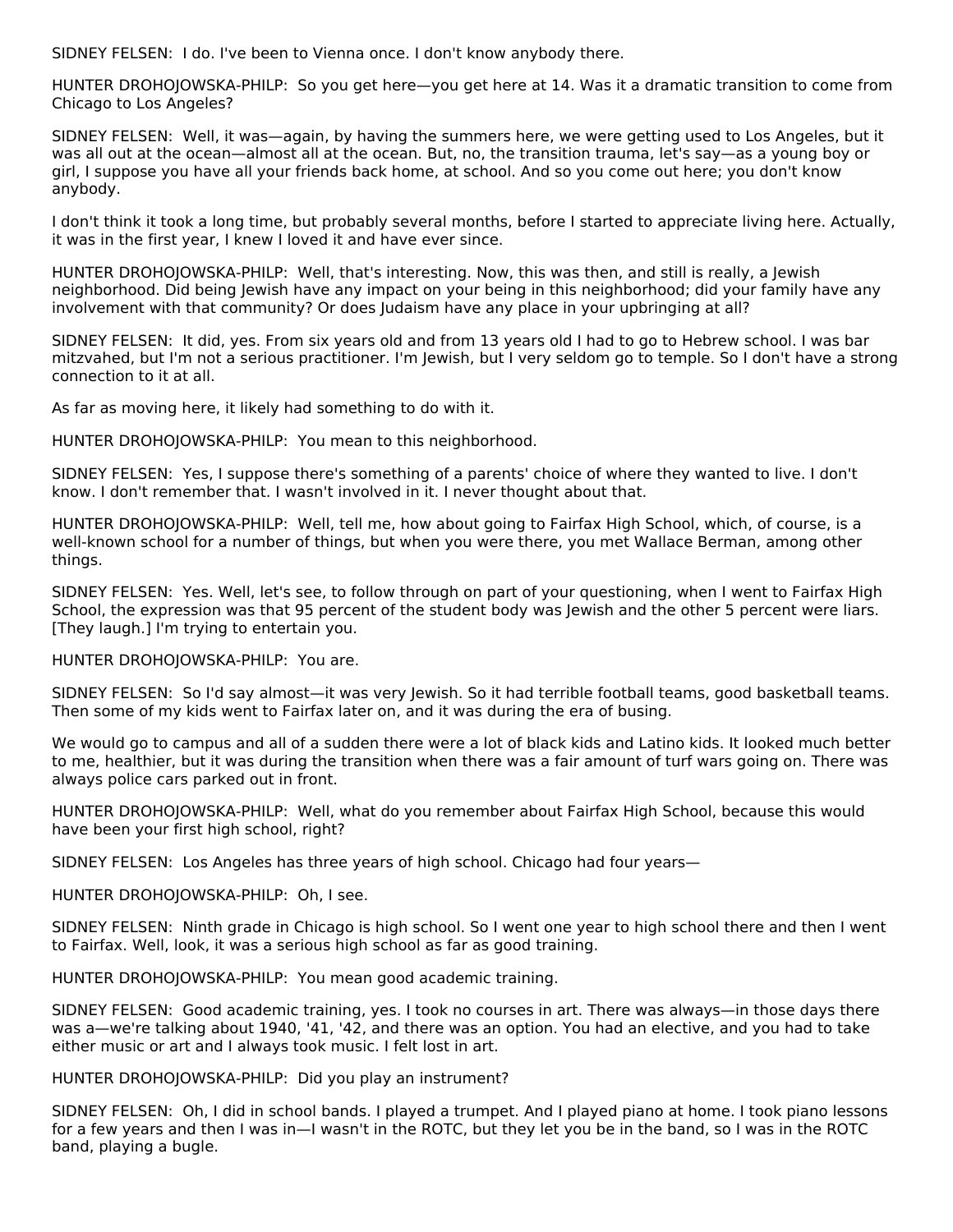HUNTER DROHOJOWSKA-PHILP: You were in the ROTC program but in the band part only.

SIDNEY FELSEN: Yes.

HUNTER DROHOJOWSKA-PHILP: So you weren't taking military training; you were playing the bugle.

SIDNEY FELSEN: Right.

HUNTER DROHOJOWSKA-PHILP: So what years were you actually at Fairfax?

SIDNEY FELSEN: Forty, '41, and '42.

HUNTER DROHOJOWSKA-PHILP: Okay.

SIDNEY FELSEN: I graduated in the summer of '42. It would have been a great movie.

HUNTER DROHOJOWSKA-PHILP: Yeah.

SIDNEY FELSEN: Then I graduated and I was 17 years old.

HUNTER DROHOJOWSKA-PHILP: Right before we send you away to that, I want to ask—did you have a friendship with Wallace Berman when you were in high school?

SIDNEY FELSEN: Yes, yes, definitely.

HUNTER DROHOJOWSKA-PHILP: Well, tell me about your friendship with Wallace Berman.

SIDNEY FELSEN: Wallace was Wally. Wally was one year younger than me and he lived a block and a half away from me. I don't remember why or how we were attracted to a friendship, but I was friendly with him.

Wally was—it reminds me, when I started working with Philip Guston, he said, "You know, I went to Manual Arts High School," he said, "and Jackson and I"—Jackson Pollock and he went to high school together. He said, "But the difference between Jackson and me is, he went to class and I never went to class. And I was printing subversive literature and I was passing them out in the hallways of the school."

Wally went to school, but he never went to class. He would hang around [the halls and the school yard]. He was just an interesting, nutty guy. Wally would come over to my house. I was taking piano lessons and was struggling with it. I was just okay. Wally never took a lesson in his life. He would sit down and bang out these great tunes.

HUNTER DROHOJOWSKA-PHILP: So he could play well even without studying.

SIDNEY FELSEN: He played great. Wally—in those days there was no rock and roll. It was called rhythm and blues, and there were these rhythm and blues clubs. Wally would write music for a singer named Jimmy Witherspoon, who became fairly well known, a blues singer. Wally wrote tunes for him.

There was this place called the Melody Club, at 2133 West Slauson, and we would go there every weekend weekends. Wally had a—I remember he had a car—what in those days was called a Flivver. It was a car with a rumble seat—some had a top; some didn't. Sometimes after school we would drive around the neighborhood. We would drive on the sidewalk.

Well, then after—I'm going to jump ahead now, but—well, maybe not. You want to stay in Fairfax then, because there's another part of Wally—

HUNTER DROHOJOWSKA-PHILP: Well, you can go ahead and continue with Wally—Wally Berman—because, of course, he goes on to become L.A.'s most charismatic beat artist in a way, or an artist associated with the beat era.

SIDNEY FELSEN: Yes. Well, what happened was, I was 17 when I graduated Fairfax, and then I worked at Lockheed Aircraft for a year because the war was on now. And so you could not enlist. You had to be 18, and could only be drafted. So for a year until I was 18, I worked at Lockheed Aircraft on the assembly line.

HUNTER DROHOJOWSKA-PHILP: What did you do there?

SIDNEY FELSEN: I worked on P-38s, which was a fighter plane. It had two booms that came back, and inside of one of the booms was a detonator switch. In those days I weighed about 130 pounds, and so it was a little tiny thing; you had to crawl into this boom and install the detonator switch, which I did. Then I was installing radios in these little tiny compartments.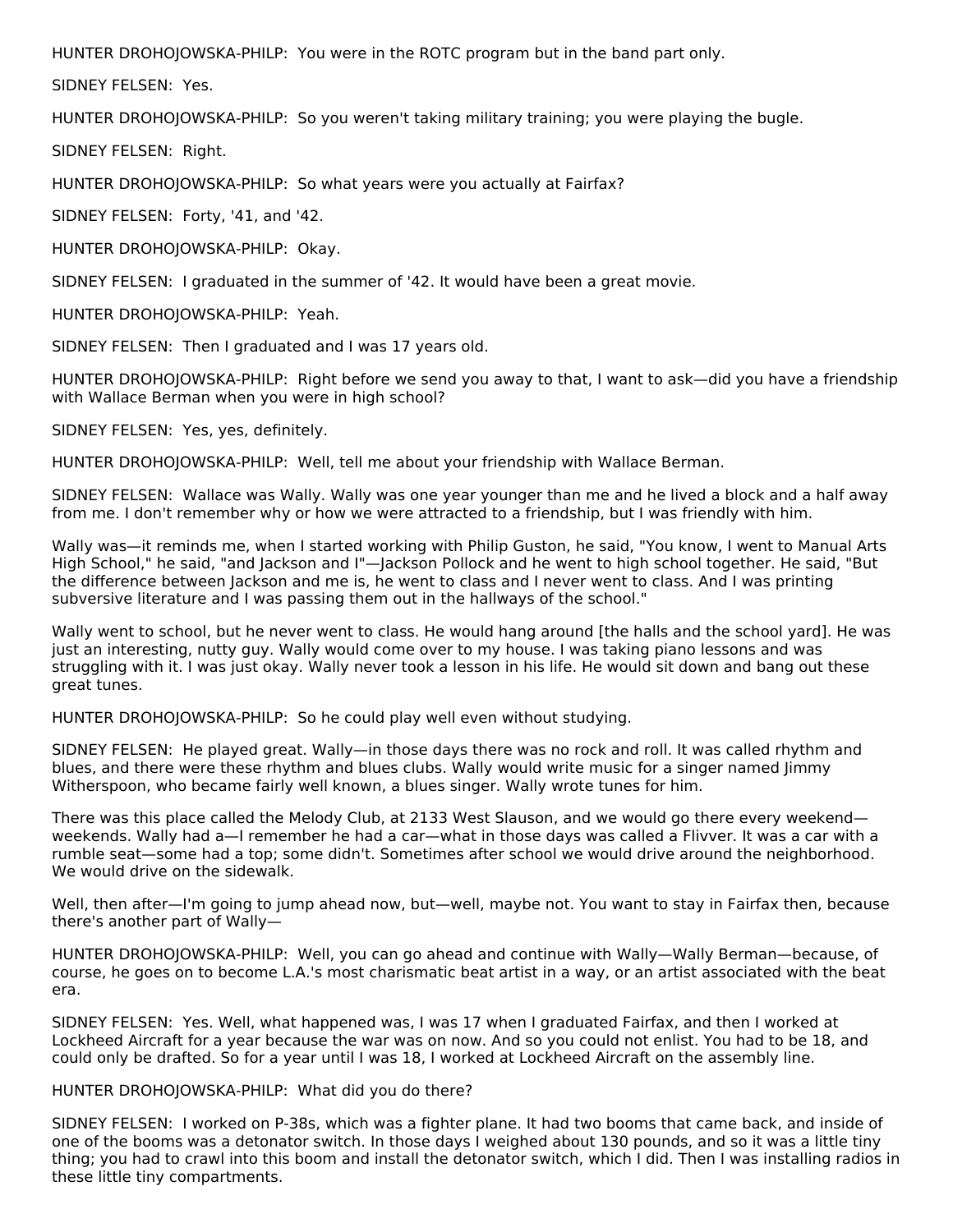So I did that, and then at 18 years old, the Army—there was no Air Force. There was an Army air force. It was part of the Army. And so the Army air force came to Lockheed and said, "We're looking for people to volunteer through their program to go to a mild and favorable climate." Well, that sounded interesting to me, so I did volunteer and I was sent to England for a couple of years.

HUNTER DROHOJOWSKA-PHILP: That's a mild and favorable climate, sending you to England from Los Angeles. [They laugh.]

SIDNEY FELSEN: Yeah, which at that point I thought was pretty humorous.

So anyway, when I got out of the service I came back here and now I was 21. I was somewhat friendly with Wally, but Wally [had] become very friendly with Sammy Davis, Jr.

HUNTER DROHOJOWSKA-PHILP: Now, what year did you come back to the United States after service?

SIDNEY FELSEN: I was discharged in March—March or April—of 1946.

HUNTER DROHOJOWSKA-PHILP: Okay. And by that time—well, we'll come back to that in just a minute. So you came back to Los Angeles.

SIDNEY FELSEN: Yes. And, again, I picked up on the friendship with Wally, but it wasn't nearly the same. He was already out on his own in the world, and he was very friendly with Sammy Davis, Jr., who was still a young kid who was not the same Sammy Davis, Jr., we knew later on as far as an accomplished performer.

And at the corner of Fairfax and Beverly, where CBS now is, there was a drive-in there called Herbert's Drive-In. It was the hangout. It was where all the kids went. So I was there every night, and Wally was there a fair amount with Sammy Davis, Jr.

HUNTER DROHOJOWSKA-PHILP: Is this one of those places where you would literally drive in and sit in your car while the waitresses brought you food?

SIDNEY FELSEN: Yes, but we didn't do that. Cars did drive in, but we all hung around outside. There were a lot of kids from Fairfax [High School].

HUNTER DROHOJOWSKA-PHILP: Now, at this point Wallace is very involved in the jazz scene, right?

SIDNEY FELSEN: Yes, definitely.

HUNTER DROHOJOWSKA-PHILP: Did that have a draw for you or—

SIDNEY FELSEN: Well, I was always interested in jazz from way, way back, so it probably was one of the connections. I don't remember why we became friends. There were several guys who were in the neighborhood, and we would always play football on the street, or baseball, but Wally was not an athlete. He would hang around and watch, but he didn't play.

HUNTER DROHOJOWSKA-PHILP: Now, at this point is marijuana a factor in the friendships of you with Wallace Berman or the group of people he was hanging around with, because I know it becomes a factor later.

SIDNEY FELSEN: Say the beginning of that again.

HUNTER DROHOJOWSKA-PHILP: Marijuana, smoking pot.

SIDNEY FELSEN: Oh, no.

HUNTER DROHOJOWSKA-PHILP: Had that started yet?

SIDNEY FELSEN: It had. Listen, I was so innocent; I had no idea that it was really happening. Christine McKenna interviewed me about Wally, and she said something—"Did you know that Wally was running a string of hookers when he was in high school?" And I said, "That is so far" from anything I would imagine, and think it could have happened; I don't know.

Dope in those days—it was such a different time, such a different time. We knew that musicians had dope. That's what we heard. But I never knew anybody that had any marijuana or anything like that. If Wally had it, I didn't know about it.

HUNTER DROHOJOWSKA-PHILP: It hadn't become that public yet.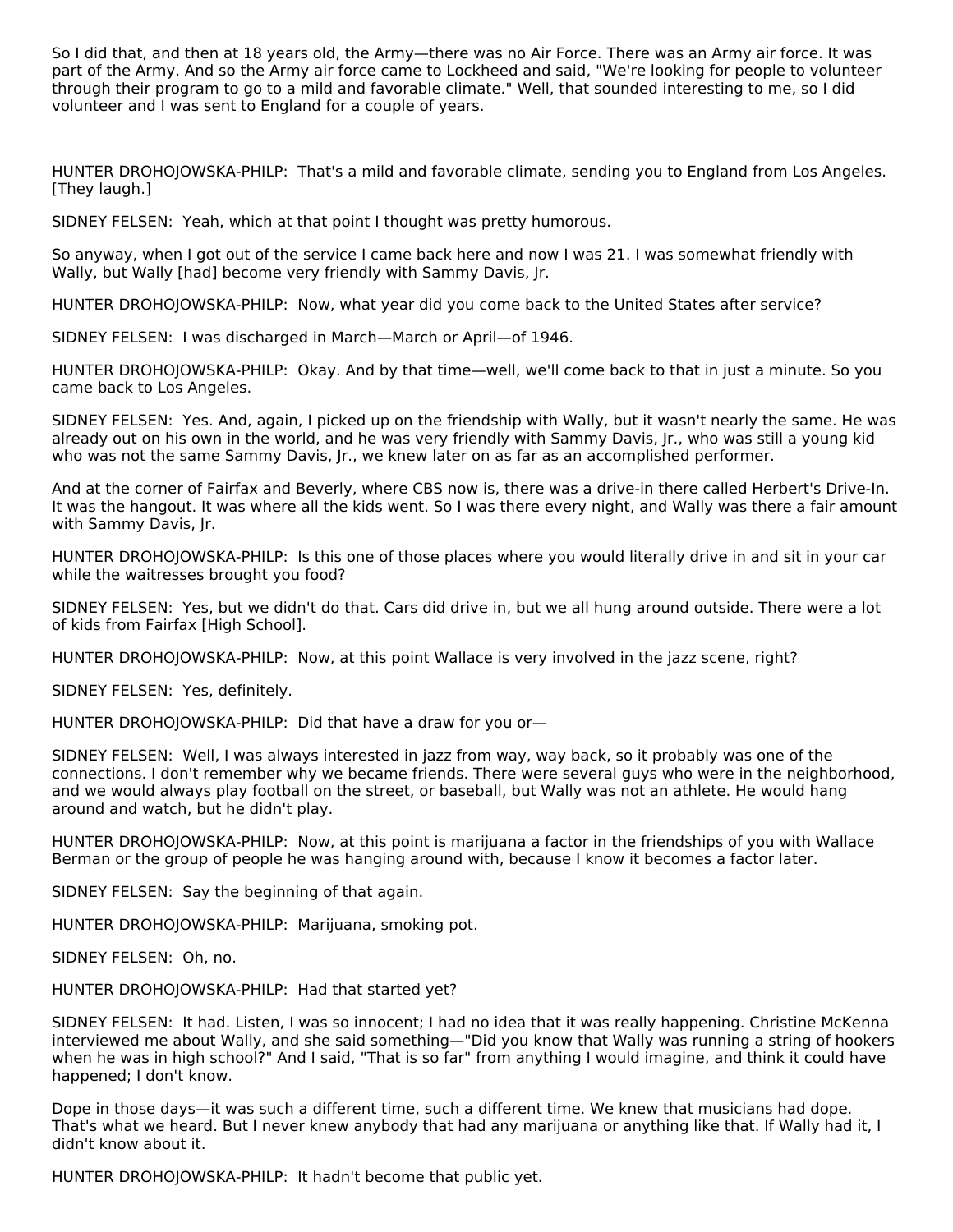SIDNEY FELSEN: No, even when I went to college, it wasn't anything that was—there was a lot of drinking but no marijuana.

HUNTER DROHOJOWSKA-PHILP: Now, I just wanted to briefly go back to your time in the war, because while you were in the service, apparently—one thing: what was your position while you were there, your rank?

SIDNEY FELSEN: Well, I ended up being a staff sergeant.

HUNTER DROHOJOWSKA-PHILP: Staff sergeant. During your period there you were stationed in England, France, Germany, and Belgium.

SIDNEY FELSEN: Yes.

HUNTER DROHOJOWSKA-PHILP: Did you visit any art museums?

SIDNEY FELSEN: Well, in Paris I did, yes. I went to the Louvre. I went to several museums in Paris. When I was stationed in England, I was in a desolate place, Lancashire County. The city or town was Warrington, and if there was a museum there, nobody knew about it. [They laugh.] It was very, very—that was lower middle class.

I went over as a mechanic. I was a terrible mechanic, but I was stationed in Base Air Depot No. 1, and so bombers or fighter planes that were damaged or needed servicing would come.

I did that for a while, but I really wasn't—when you work at Lockheed, they give you a formula—enter this or wire this way—and it's a lot different than having a mechanical aptitude. I don't have a mechanical aptitude at all.

So I ended up doing administrative things. I was on the air base and I was around—did some mechanic work, but I probably ended up doing more administrative work.

HUNTER DROHOJOWSKA-PHILP: But that was for three years.

SIDNEY FELSEN: I was in England for about 21 months. Then I was in Paris for about five months. Then I was in Germany for five months. By the time I got to Paris, the war had ended and so I was just doing administrative work there. So altogether I was in the service probably 33 or 34 months.

HUNTER DROHOJOWSKA-PHILP: So you didn't have the experience of going to a museum there and thinking, Aha!

SIDNEY FELSEN: No, no, no. No, not at all. No, I did go to some museums—to go one step further, even at USC, it was the same thing. I think it was that same idea but an elective, an option of music or art, and I always took music.

HUNTER DROHOJOWSKA-PHILP: So let's talk about USC, because you come back to Los Angeles and you enroll at the University of Southern California. What year do you start?

SIDNEY FELSEN: September 1946.

HUNTER DROHOJOWSKA-PHILP: Okay.

SIDNEY FELSEN: And then I graduated in June 1950.

HUNTER DROHOJOWSKA-PHILP: Were you there on the GI Bill?

SIDNEY FELSEN: Yes. Yes.

HUNTER DROHOJOWSKA-PHILP: And what did you study—what was your major of study while you were there?

SIDNEY FELSEN: Accounting.

HUNTER DROHOJOWSKA-PHILP: And why did you choose that?

SIDNEY FELSEN: Because I grew up knowing I wanted to be an accountant.

HUNTER DROHOJOWSKA-PHILP: You grew up knowing that?

SIDNEY FELSEN: Yes, yes, from way back. And I think—even in high school I took bookkeeping courses. I thought that's what I wanted to do.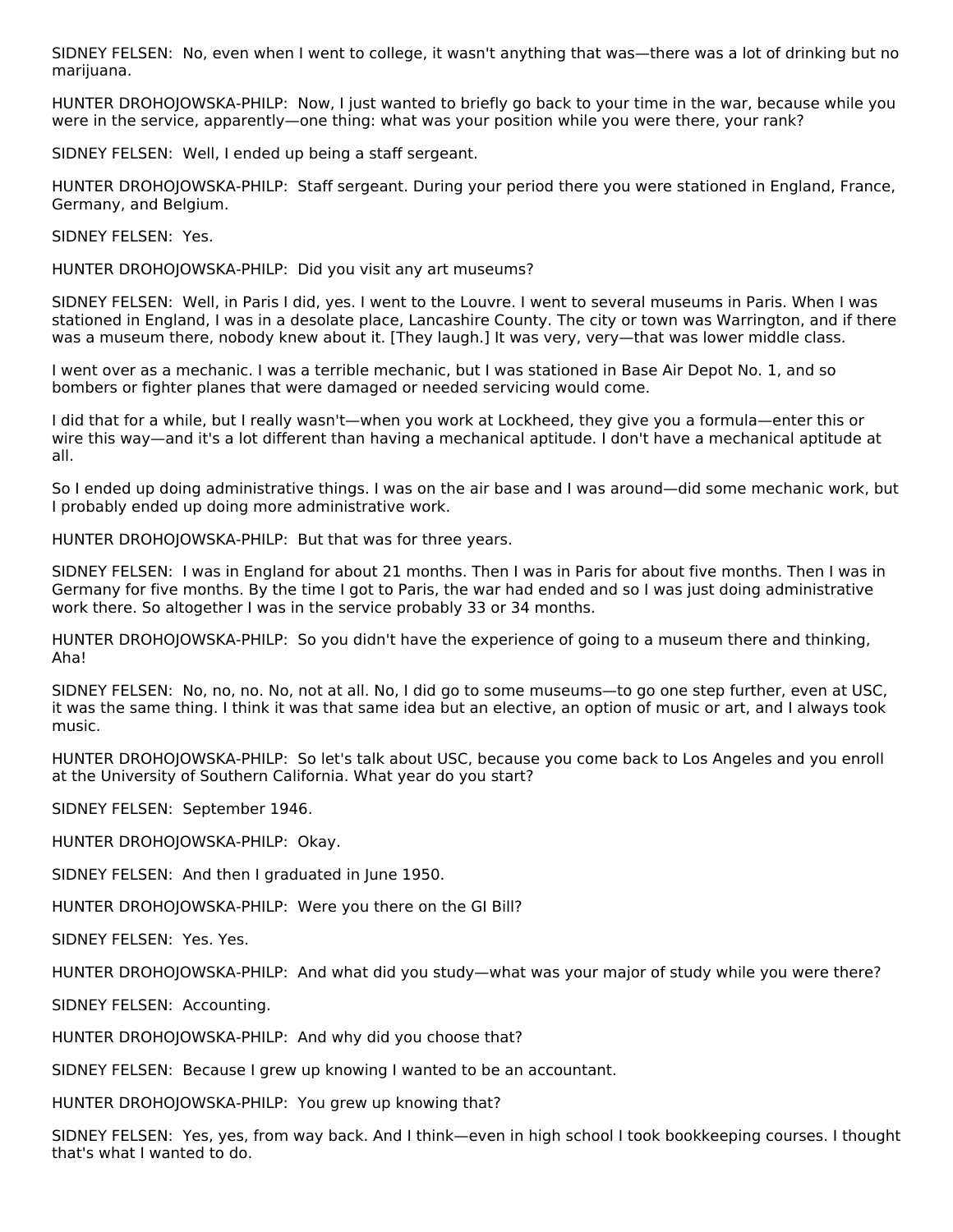HUNTER DROHOJOWSKA-PHILP: So what about accounting appealed to you?

SIDNEY FELSEN: Well, I'm a Virgo—[they laugh]—and the idea of precision and numbers, and I was good at it. I was a natural as far as numbers and I still am.

HUNTER DROHOJOWSKA-PHILP: So you were good with the financial aspect of looking at numbers and—

SIDNEY FELSEN: Yes, numbers are—

HUNTER DROHOJOWSKA-PHILP: Tell me about numbers. Tell me about—do you have a mathematical aptitude?

SIDNEY FELSEN: At a low level, meaning I'm not good at logarithms or when you get into whatever these days you would call it, but I did great in basic math and algebra. I was always either the best student in the class or one of the best students. . . . And so in my academic days I still thought that's what I wanted to do. I would get all As in accounting courses, and I suppose something you're good at appeals to you.

HUNTER DROHOJOWSKA-PHILP: It's true.

SIDNEY FELSEN: That's my guess.

HUNTER DROHOJOWSKA-PHILP: But while you were at USC, your electives were always in music. Now, what did you take as electives—what music courses did you take there?

SIDNEY FELSEN: I don't know, some jazz. They were not studio; they were history of music or—

HUNTER DROHOJOWSKA-PHILP: Oh, okay.

SIDNEY FELSEN: —things like that.

HUNTER DROHOJOWSKA-PHILP: Okay.

SIDNEY FELSEN: There weren't that many. I think there were maybe one or two courses I took as electives like that.

HUNTER DROHOJOWSKA-PHILP: Is it around that time when you started to take the ceramics courses that I've heard you took?

SIDNEY FELSEN: Well, what happened was, I graduated, again, in June 1950, and then somewhere—it had to be in early 1950s—I had a girlfriend who—I liked her a lot. She lived in Chicago, but she came here for the summers. And so they had an apartment near Robertson and Burton Way.

And when I'd go there, this art was on the walls, and it was very abstract. And I looked at it and it was uninteresting to me, but what interested me was that I liked her and I liked her family, and I think I was sort of saying, Why do they like this?

It was the era of the Great Art Books—The Moon and Sixpence and Lust for Life—and so I decided I would read these books. I read them and I got interested in finding out more about it. So then I started going to some art galleries, like, in those days, Landau Gallery. Does that mean anything to you? Felix Landau.

HUNTER DROHOJOWSKA-PHILP: Sure, Felix Landau.

SIDNEY FELSEN: O.P. Reed was his partner. He was a silent partner but O.P. had a lot better awareness of art than Felix did. O.P. was an artist. So I would hang—

HUNTER DROHOJOWSKA-PHILP: And how do I spell O.P. Reed?

SIDNEY FELSEN: O.P.—you know, the letters, O-period-P-period, Reed, R-E-E-D. His brother John was a fraternity brother of mine, who became an architect.

So I would say Landau Gallery was my first experience with going to galleries. I walked up and down La Cienega, and I went to galleries, but I couldn't even tell you who they were.

But what happened was, when I started looking at art, I decided, Well, that's really interesting; I think I want to paint. I didn't say, I want to be a painter, but, I want to paint. I don't remember how we made this connection, but Arnold Well, Arnold was teaching at a school called the Kann School of Art—K-A-N-N—and it was on Melrose and just off of Doheny. It's now a restaurant.

I don't know; somebody had to refer me to him. So I would walk in, and there's 25 or 35 people, and I was sure I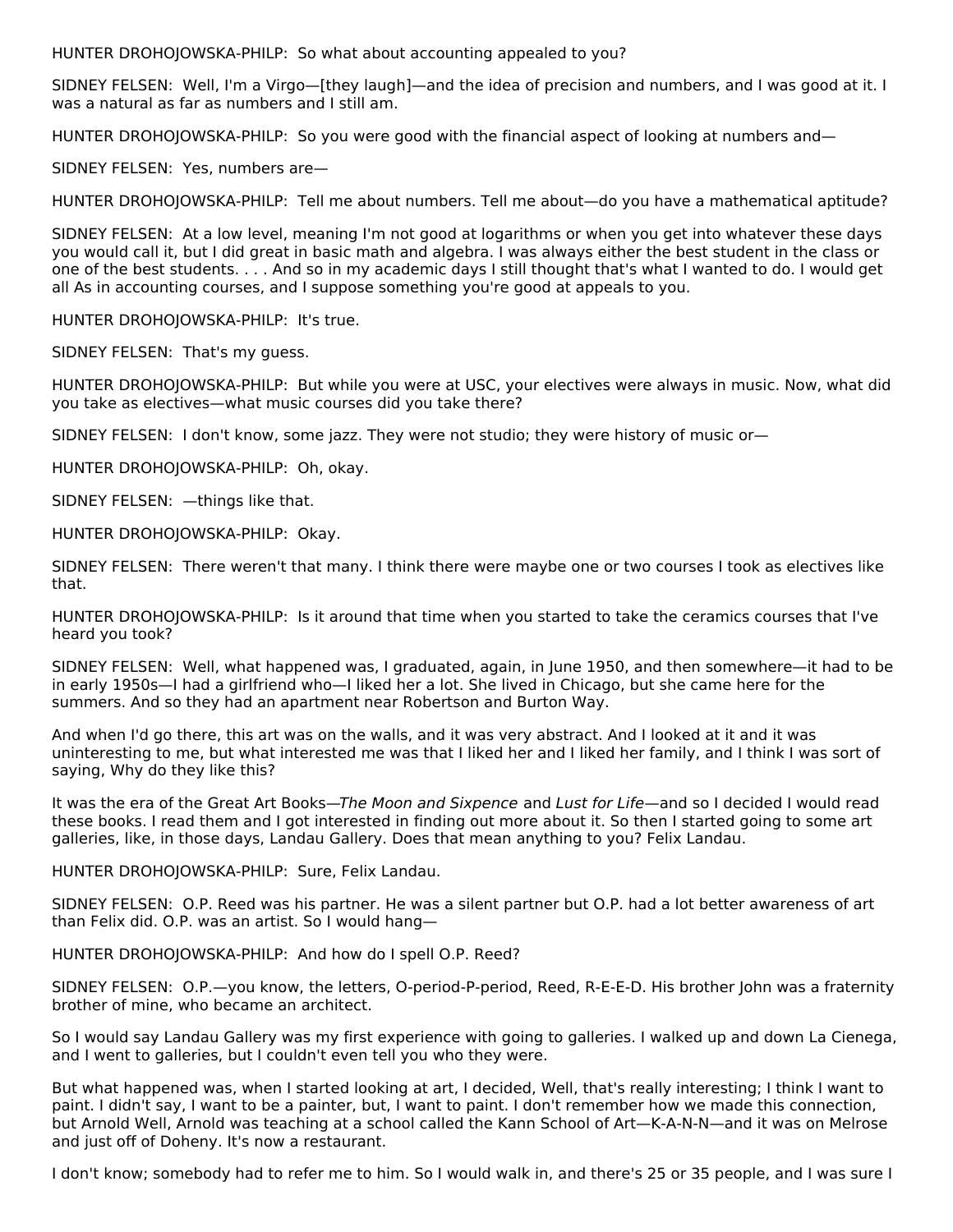was the world's worst painter, so I was the guy in the back row. I would put the board up high enough that nobody could see what I was doing. So that started me as far as being interested in doing something.

HUNTER DROHOJOWSKA-PHILP: What year did you do that?

SIDNEY FELSEN: Well, I'd say, if I had to guess, 1953.

HUNTER DROHOJOWSKA-PHILP: Were you already a practicing accountant?

SIDNEY FELSEN: Yes, I graduated school. I went to work for a small CPA firm on La Cienega.

HUNTER DROHOJOWSKA-PHILP: What was that called?

SIDNEY FELSEN: Trust and George. I worked for them for two years or so. I still thought I wanted to be an accountant, but I was starting to get some questions in my own mind about it. I worked for them probably two or three years, and then I went to work for a national firm called Arthur Young and Company. I was there maybe a year.

I knew I liked the small firm better. It was more personal. Arthur Young sent me to Swift and Company for a month, and there were 20 people doing accounting there. Then I went to General Petroleum. [In] the small office you have clients and you go out and you do things, and you're in businesses and you're involved right away. Those other ones, you're like a rookie.

So anyway, my art classes were nighttime. I don't remember the exact sequence, but I know I went to—let's see, Arnie [Arnold Mesches] was teaching at Kann, and then he was also doing private lessons, and I studied private lessons with him too. And then there was a man named George Chan, who was a painter. He had a studio in the farmer's market, and I would take lessons from George.

I liked him, but my problem with him was he would see what you're doing, and then he would take the brush and paint onto your painting. It looked better than mine, but I'm never going to learn that way. And he kept doing that all the time.

Somehow I ended up—there was a gal name Jean Buckley—I got to know her and her husband. Her husband was a jeweler. They were three blocks away around Melrose—his name was Jay Louthian—L-O-U-T-H-I-A-N.

He was good—he was a good jeweler and they were both very much into art. And Jean said, Well, I'm teaching ceramics at Barnsdall [Art Center]. Why don't you come there? I probably had maybe two or three years of painting and drawing at this point.

Ceramics never entered my mind, but I went there and it was great; I liked it. Again, everything is night or weekend as far as any of these classes. Now we're—if I had to guess, I'm up to 1956 .

I went to Barnsdall for a couple of years, and I thought I did pretty interesting things. Somewhere I had heard about Vivika and Otto Heino teaching at Chouinard [Art Institute]. So I went over there and I enrolled, and I really liked that. That was great. Vivika was teaching and Otto was the helper, in those days.

Elsa Rady was there. She wasn't a classmate of mine because she was a daytime student, and Riko Mizuno was a daytime student. At school I'd hang around at nighttime, so I didn't get to know Riko. I knew who she was, but I got friendly with Elsa.

Ralph Bacerra was still a student, and then Ralph started teaching a class. I didn't take him as a teacher, but there was another gal named Juanita Jimenez, who became Juanita Mizuno. You know Mineo Mizuno—Mineo?

HUNTER DROHOJOWSKA-PHILP: Yes.

SIDNEY FELSEN: Mineo married Juanita. Then Juanita—who was one of my classmates at Chouinard—she started teaching there.

HUNTER DROHOJOWSKA-PHILP: She married Mineo Mizuno?

SIDNEY FELSEN: Yes, yes, yes.

HUNTER DROHOJOWSKA-PHILP: Juanita Jimenez?

SIDNEY FELSEN: Juanita Jimenez—but they split a long time ago and Mineo got remarried. But Juanita started teaching and I took classes from her.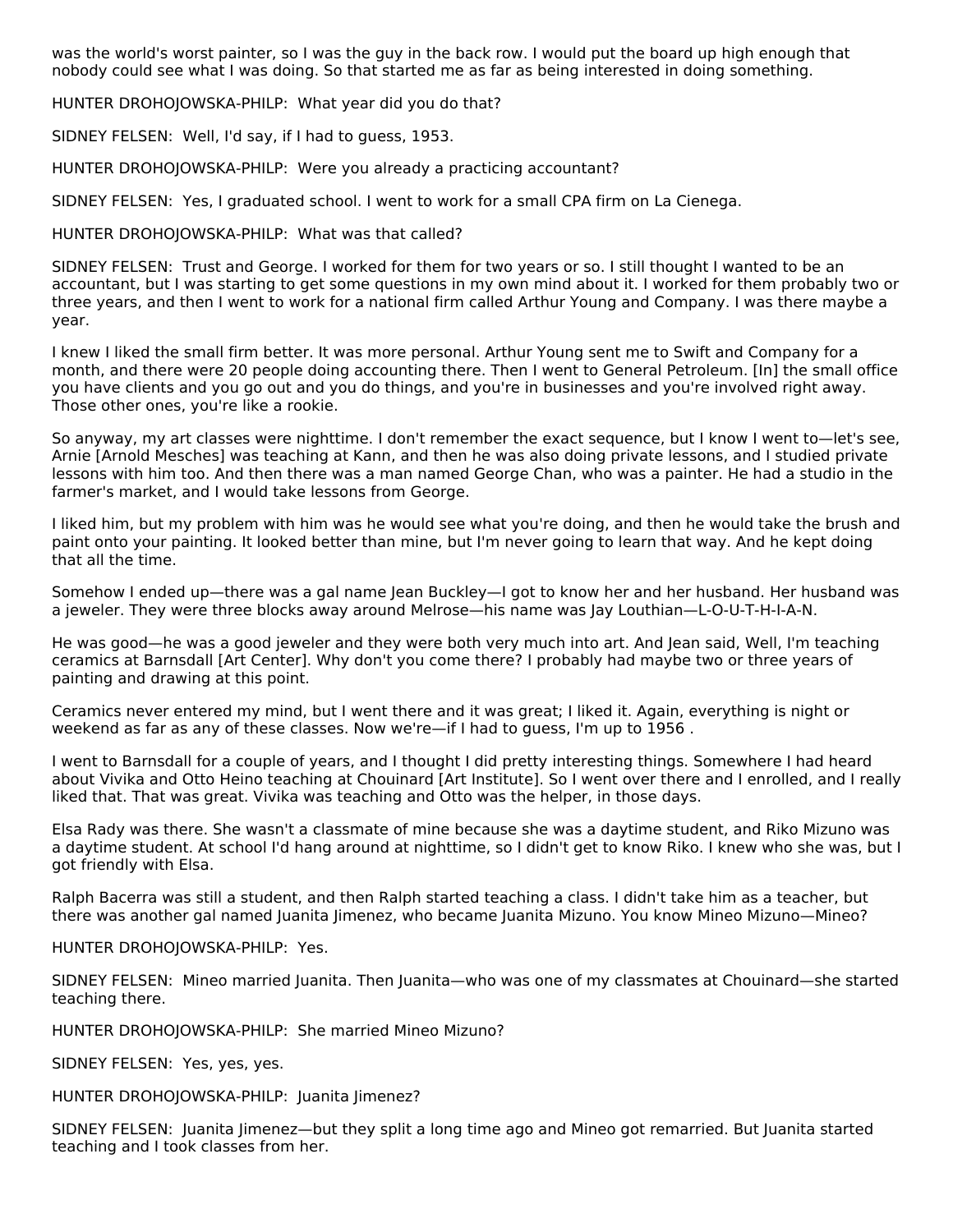So I was at Chouinard for several years—five, six, seven, eight years.

HUNTER DROHOJOWSKA-PHILP: Just taking courses at night.

SIDNEY FELSEN: At night, yes.

HUNTER DROHOJOWSKA-PHILP: And where did you take ceramics with Frank Gehry?

SIDNEY FELSEN: No, I didn't take it with Frank.

HUNTER DROHOJOWSKA-PHILP: Oh.

SIDNEY FELSEN: No.

HUNTER DROHOJOWSKA-PHILP: Somehow I had the impression that you and Frank were in school together or did ceramics together.

SIDNEY FELSEN: No, Frank used to hang around Gemini early on because he—well, we're jumping ahead.

HUNTER DROHOJOWSKA-PHILP: Well, we'll get to that. So that's just misinformation that I have in my-

[Cross talk.]

SIDNEY FELSEN: No, no, no, I didn't know Frank.

HUNTER DROHOJOWSKA-PHILP: All right.

SIDNEY FELSEN: There were probably other people—if I could—that were around Chouinard in ceramics that—

HUNTER DROHOJOWSKA-PHILP: So you're studying at Chouinard, and then weren't you also studying at Otis [College of Art and Design]?

SIDNEY FELSEN: Yes.

HUNTER DROHOJOWSKA-PHILP: Tell me how that worked out at that time.

SIDNEY FELSEN: But I have to jump ahead to do that.

HUNTER DROHOJOWSKA-PHILP: Oh, okay.

SIDNEY FELSEN: What happened was I was at Chouinard—besides going to Chouinard I bought a potter's wheel. I had a wheel at home and I was throwing, so I stayed in ceramics for a long time. And then when Gemini started, I got self-conscious about making art when I was around all of these very accomplished artists, and I stopped. I quit. [They laugh.] And then later on I said, Oh, that's nonsense, and so that's when I went back. I went to Otis.

HUNTER DROHOJOWSKA-PHILP: Oh, I see.

SIDNEY FELSEN: Yeah, and there was a teacher there, Henry Takemoto.

HUNTER DROHOJOWSKA-PHILP: Mm-hmm. [Affirmative.]

SIDNEY FELSEN: Henry was really—of all of Peter Voulkos's students, I would say he was—from my taste, he was by far the best, and so I was attracted to the work he did. So I went to be a student of Henry's, and I was there for a few years—again, all night classes.

But what you do in those classes—the class hours are seven to 10, but you get there at six and you stay until 11, because between getting ready and cleaning up, it takes forever. And I would go a lot of times on either Saturday or Sunday. They left the ceramic room open during that time.

So I came to the realization that if you take a class on one night a week for three or four or five hours, you never get anywhere. So by the time I would add a weekend to it, I would have 10 or 15 hours a week. Then it really started to feel like you were doing something.

HUNTER DROHOJOWSKA-PHILP: Back up again because we're back in the late '50s now with—and you were taking classes at Chouinard—

SIDNEY FELSEN: Yes, that's in the—I'm sorry. Yes, go on.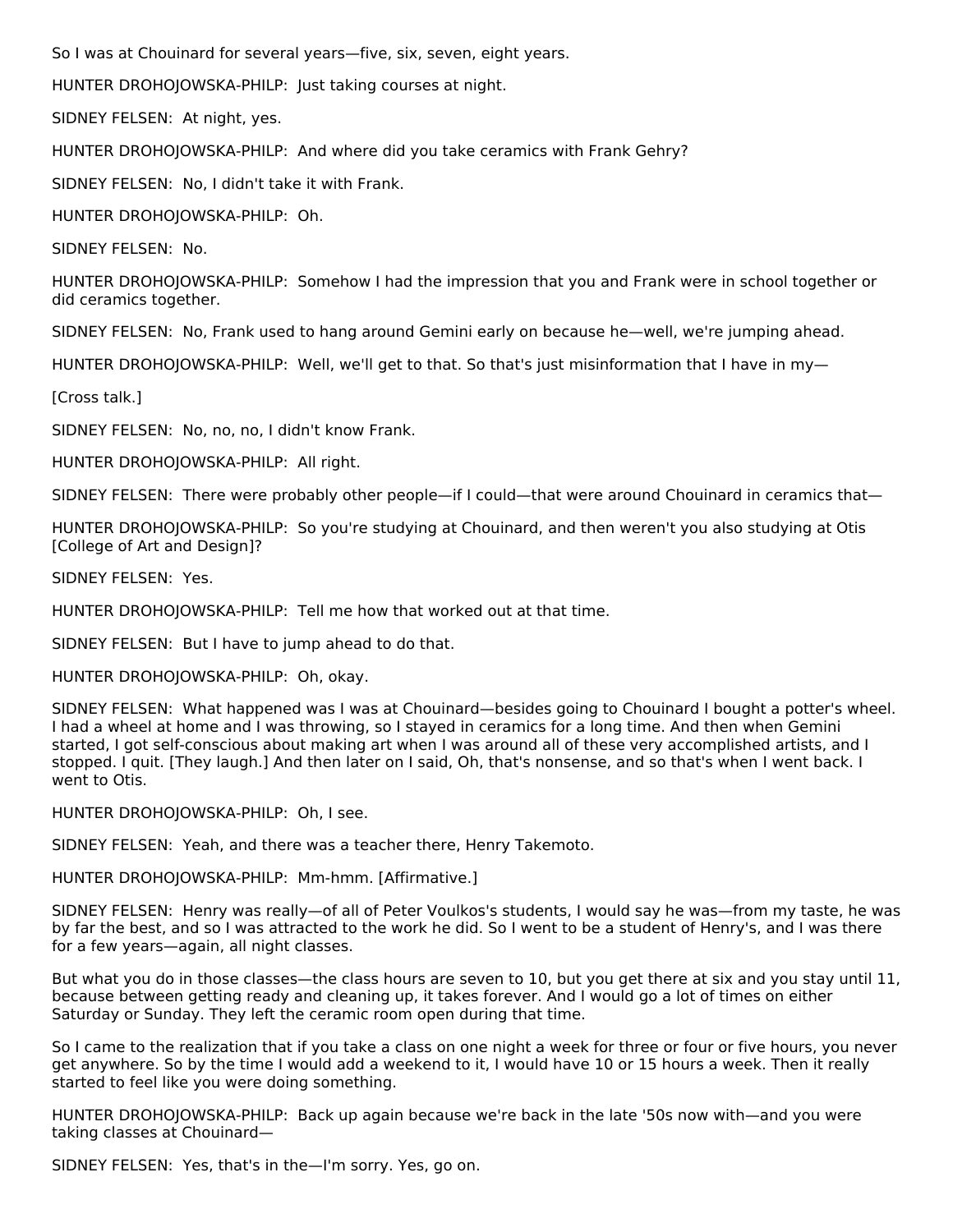HUNTER DROHOJOWSKA-PHILP: —in the '50s, late '50s, and you're still working as a CPA. Where did you go after Arthur Young?

SIDNEY FELSEN: I decided by that time that I didn't want to do accounting, okay, and so I put an ad in the Los Angeles Times, a display ad in the sports section, and I said something about a young CPA looking for a position other than public accounting.

So I got these interesting responses. An orchid grower in the valley and Mattel Toy Company and a steel company on Alameda Street. And one guy was a public accountant, and he said, "Why don't you want to be an accountant? Come in and be my partner." And I liked him, so he made me a partner in his firm.

HUNTER DROHOJOWSKA-PHILP: What was his name?

SIDNEY FELSEN: Hilton Byars—B-Y-A-R-S.

I'd say about six months after he and I became partners, he told me he's moving to live in Mexico—[they laugh] —and therefore he—so he was now my partner, but I had to run this office. I figured out that was the plan to begin with.

HUNTER DROHOJOWSKA-PHILP: What year was this?

SIDNEY FELSEN: Well, it's probably 1953. So I took over the office and I ran it, and I did okay. I was successful. I had a lot of small business clients.

Then I got busy, and so I contacted a friend who was a classmate of mine at USC who was working for a big accounting firm, and I asked him if he wanted to come in and be my partner. And he did, and so we formed this partnership.

Oh, incidentally, somewhere we should add into this time now that Rosamund and I met in 1960, and we got married in December 1960. We probably met in 1959.

HUNTER DROHOJOWSKA-PHILP: But before we get to Rosamund, we have to bring in a very important person who I think you went to college with, Stanley Grinstein.

SIDNEY FELSEN: Okay, all right. Okay.

HUNTER DROHOJOWSKA-PHILP: So to pause for a second, so here you are in the middle of the '50s and you're doing accounting and you're starting the ceramics, but in the background there is this relationship with this fellow, Stanley Grinstein. Tell me about Stanley and your friendship with him.

SIDNEY FELSEN: Okay. When I went to USC, I pledged a fraternity, Zeta Beta Tau, ZBT. I was a 22-year-old freshman and there was this—let me think about this—he must have been like an 18- or 19-year-old sophomore, Stanley Grinstein, who grew up in Seattle, Washington, and came down to Los Angeles to go to college.

I'd say during college days we were friendly, but not close in school. Your own class is usually the group you hang in with, so he was ahead of me as far as class. So I was friendly with him but not—we weren't buddies. But when I graduated and he finished school, we became friends. We became very close friends, Stanley and maybe three or four other guys from the fraternity.

Stanley, in 1952, married Elyse. Where I became interested in studio art, or making art, they became interested in collecting art. Incidentally, Stanley used to go to class with me a lot. He would keep me company. He never did any art, but we did that quite a bit.

He and Elyse got interested in collecting art, and they would take connoisseurship classes and et cetera, et cetera. So they got really interested and involved in the art scene.

I just thought of something I forgot about.

HUNTER DROHOJOWSKA-PHILP: Just go ahead.

SIDNEY FELSEN: Back up. Well, somewhere before Chouinard and beside Arnold Mesches, I took painting classes at UCLA from Martin Lubner.

HUNTER DROHOJOWSKA-PHILP: L-U-V-N-E-R?

SIDNEY FELSEN: L-U-B-N-E-R. He's still around. He still paints. There were painters and they all painted realistic scenes. And he was good, and I probably had maybe a year, two or three semesters, with him at UCLA.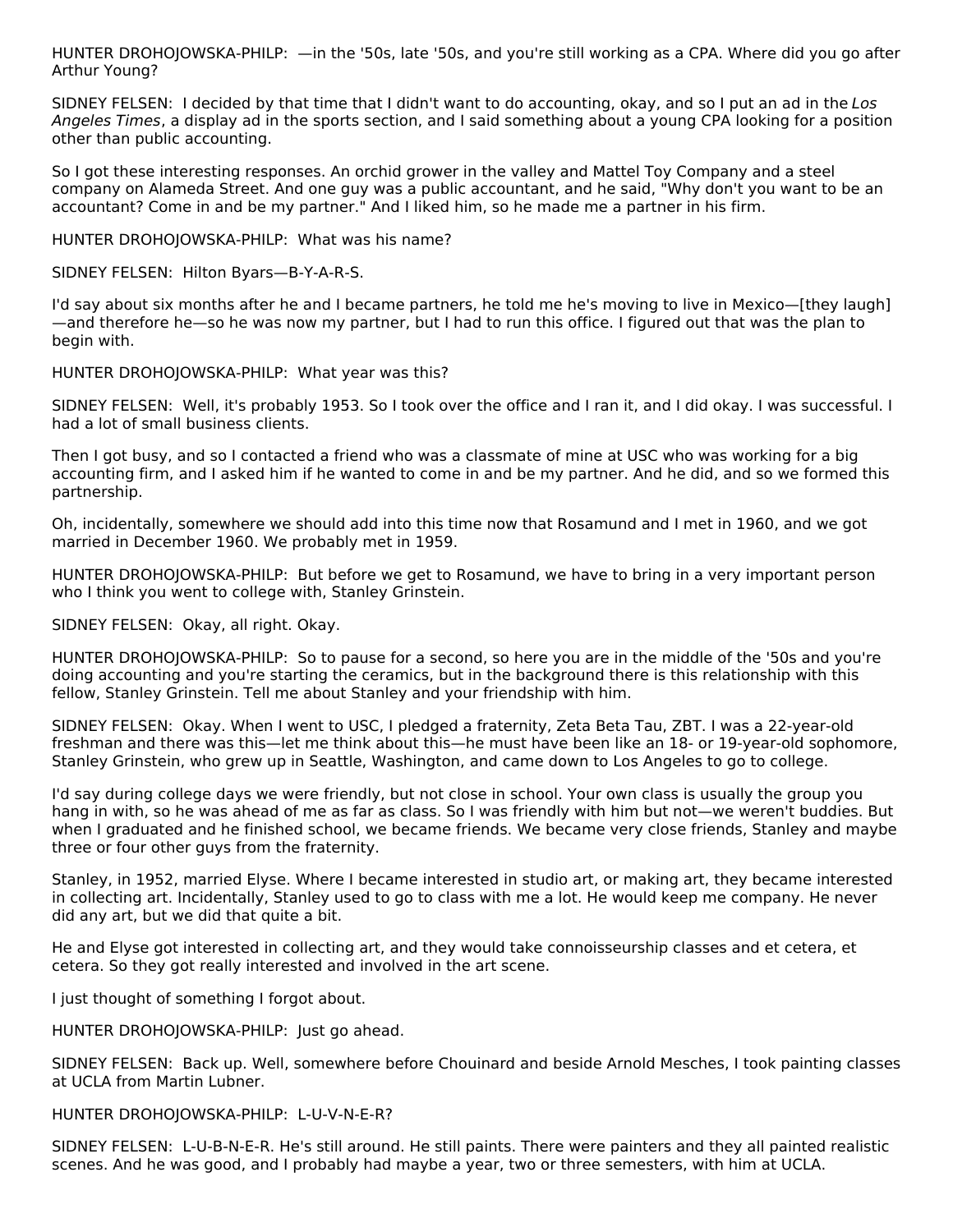HUNTER DROHOJOWSKA-PHILP: And what year would that have been?

SIDNEY FELSEN: It's got to fit into that middle 1950s. Arnold Schifrin was another teacher; I think it was at UCLA. I took some painting classes from him.

HUNTER DROHOJOWSKA-PHILP: So you're busy in pursuing studio art, and Stanley and Elyse Grinstein are pursuing collecting art.

SIDNEY FELSEN: Right.

HUNTER DROHOJOWSKA-PHILP: And you're all socializing together.

SIDNEY FELSEN: Yes.

HUNTER DROHOJOWSKA-PHILP: And isn't there something—

SIDNEY FELSEN: And the interesting part, with hindsight, is they were very interested and involved in, say, what was going on at either the Ferus Gallery or—I'm not sure if Ferus had even started by then; let's say it had—the Venice Boys or Frank Stella and Andy Warhol.

I wasn't interested in that at all. I was much more involved with these realistic painters. That's what I was doing.

HUNTER DROHOJOWSKA-PHILP: Well, you're going along and being interested in art. I know that they were just at the Ferus, but that doesn't start until 1957. But along the way, you meet Rosamund, and how do you meet her?

SIDNEY FELSEN: One of my fraternity brothers married a girl who was a friend of Rosamund's and grew up together with Rosamund, and I just went to a party one night at their house and Rosamund was there. That's all. That was it.

HUNTER DROHOJOWSKA-PHILP: So you and Rosamund start dating.

SIDNEY FELSEN: Yes.

HUNTER DROHOJOWSKA-PHILP: How long did you date before you married?

SIDNEY FELSEN: Maybe a year.

HUNTER DROHOJOWSKA-PHILP: Oh, that's right, because she had been married before.

SIDNEY FELSEN: Well, she was married; she had three kids. When I met Rosamund, she had three kids that were two, four, and six years old. When we got married they were three, five, and seven. And we were married for 15 years.

HUNTER DROHOJOWSKA-PHILP: And you have one child.

SIDNEY FELSEN: Yes. About a year after we were married, Suzanne Felsen was born.

HUNTER DROHOJOWSKA-PHILP: And she's become quite an accomplished jeweler.

SIDNEY FELSEN: Yes. She's great. She's doing really well.

HUNTER DROHOJOWSKA-PHILP: And that's your only child with Rosamund.

SIDNEY FELSEN: Yes.

HUNTER DROHOJOWSKA-PHILP: Okay. Now, do you have children from another—

SIDNEY FELSEN: No.

HUNTER DROHOJOWSKA-PHILP: This is your only marriage, correct? Well, your first marriage, rather.

SIDNEY FELSEN: My second marriage was to my wife, Joni Weyl.

HUNTER DROHOJOWSKA-PHILP: Yeah, but your first marriage is to Rosamund.

SIDNEY FELSEN: Yeah. Right. But there's something also—

HUNTER DROHOJOWSKA-PHILP: If I can help—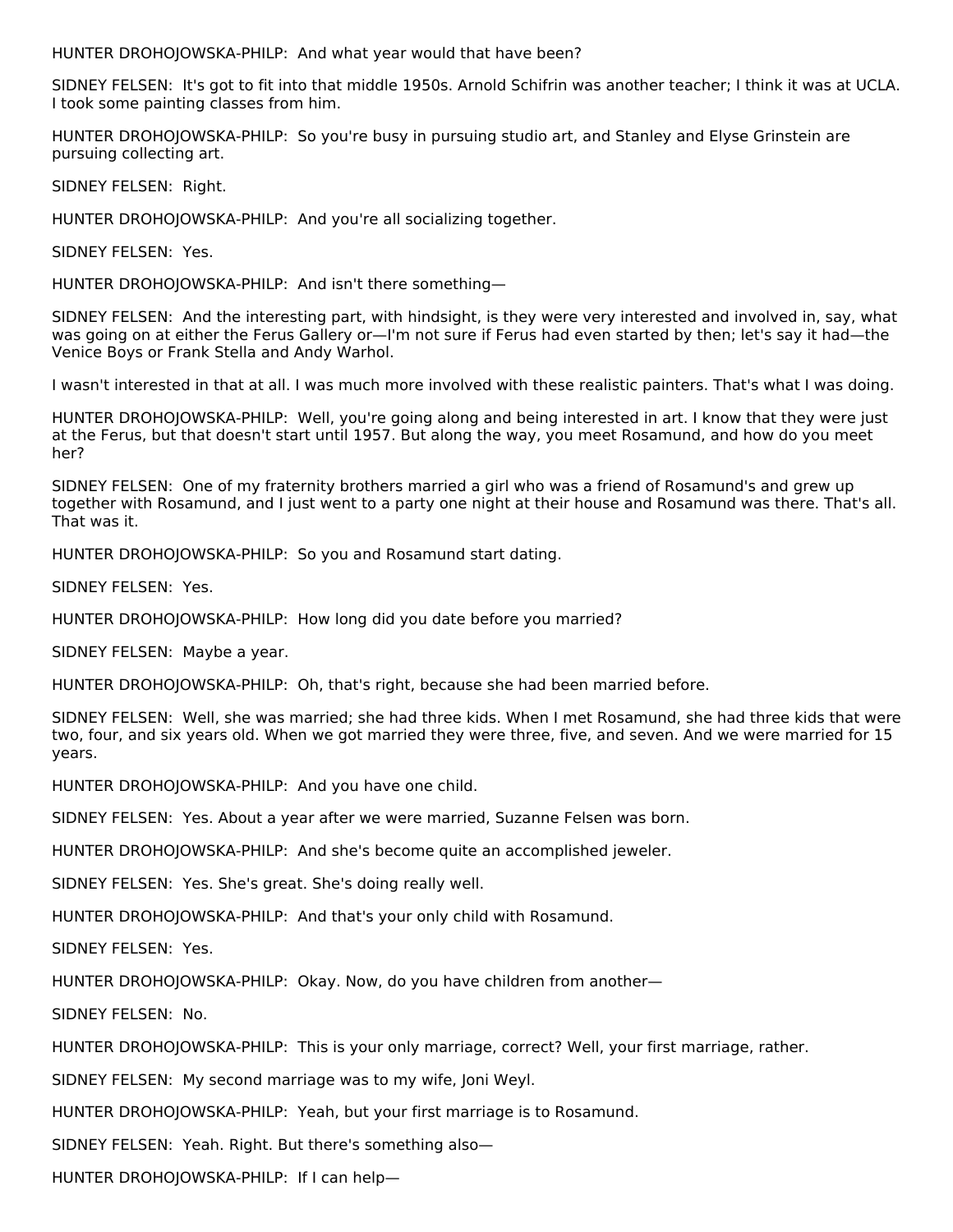SIDNEY FELSEN: Well, let's just say I'm just thinking about—so we got married in 1960. At that point I had about '61, I have four kids, three dogs, three cats.

HUNTER DROHOJOWSKA-PHILP: Where did you live?

SIDNEY FELSEN: Well, we bought a house in Woodland Hills, and we lived there about a year and a half, but, again, I had this CPA practice and my clients were in Huntington Park, South Gate, Compton, Lynnwood, a lot of industrial clients, or Beverly Hills or downtown, and that drive every day was just—it was like 40, 50 miles to go in and out every day.

We lived there probably two years at the most, and we bought a house on Fifth and La Jolla, which is in this neighborhood.

HUNTER DROHOJOWSKA-PHILP: Right.

SIDNEY FELSEN: So I went back to my roots. But, again, by now I really wasn't happy being an accountant, but I just—I knew that I was stuck with that the rest of my life. There was no question about it.

HUNTER DROHOJOWSKA-PHILP: Because you had the kids and the wife?

SIDNEY FELSEN: Yes, I had a family, and at this point I was at least 40.

HUNTER DROHOJOWSKA-PHILP: Were you successful at the accounting?

SIDNEY FELSEN: Yes, I was successful in a—it was a small practice, and I had enough clients that I was busy all the time, and my partner was busy all the time. So it was a form of success. It wasn't anything great. Success varied.

HUNTER DROHOJOWSKA-PHILP: But you weren't happy.

SIDNEY FELSEN: Well, let's put it this way: I thought I was trapped. I didn't have any thought that I could get out of it, could no longer be an accountant, because I didn't know what else I would do. I could be an accountant for some company, which would probably be worse than having your own private practice, where you have more freedom.

One of the things that was happening in my accounting practice was that it was becoming influenced by the art scene. A lot of my classmates became clients.

HUNTER DROHOJOWSKA-PHILP: Classmates—your art school classmates?

SIDNEY FELSEN: Yes, people that had businesses, and my teachers became clients as far as doing their income tax returns [such as John Altoon, Peter Voulkos, John Mason, and Richards Ruben]. I had a couple of art galleries. One was Ernest Raboff. He had a gallery—and Manny Silverman worked for Ernie.

Ernie had a gallery, and then he started an art auction business. I did a lot of income tax returns for artists, and again, keep in mind we're talking about 1963, '64, '65, '66. There was no money in art. If you were an artist, you probably had to teach to make a living.

It was a different time when I went to high school; it was a different time in the '60s, as far as being in the art world. I used to say that making art was a lot of fun but a terrible way to make a living, and it was.

So anyway, I think through—it must have been Ernie's gallery, some gallery that I was around, that I saw that they were importing prints from artists that were from Europe. They were bringing Picasso prints or Chagall or Miró. And it was interesting to me, the idea of being around the artists, being around the scene.

I went to Stanley one day because he was my client and we were pretty close. So I said, "They have these workshops in Europe, and we should start one in Los Angeles. It would be fun, and we would get to know the artists, and you'd build a print collection."

It wasn't about money—so Stanley said, "Fine; I don't know anything about it, but if you want to do it, I'd certainly do it with you."

Our biggest question was, once we do this, how much money do you have to keep putting into it to keep it going; we figured something like that has got to be a financial drain.

So anyway, we decided, yes, we would do it. And so, in order to start a print shop, you need a printer. [They laugh.] Ken Tyler had a business that he started here in 1965, in the beginning of '65. It was called Gemini Ltd. It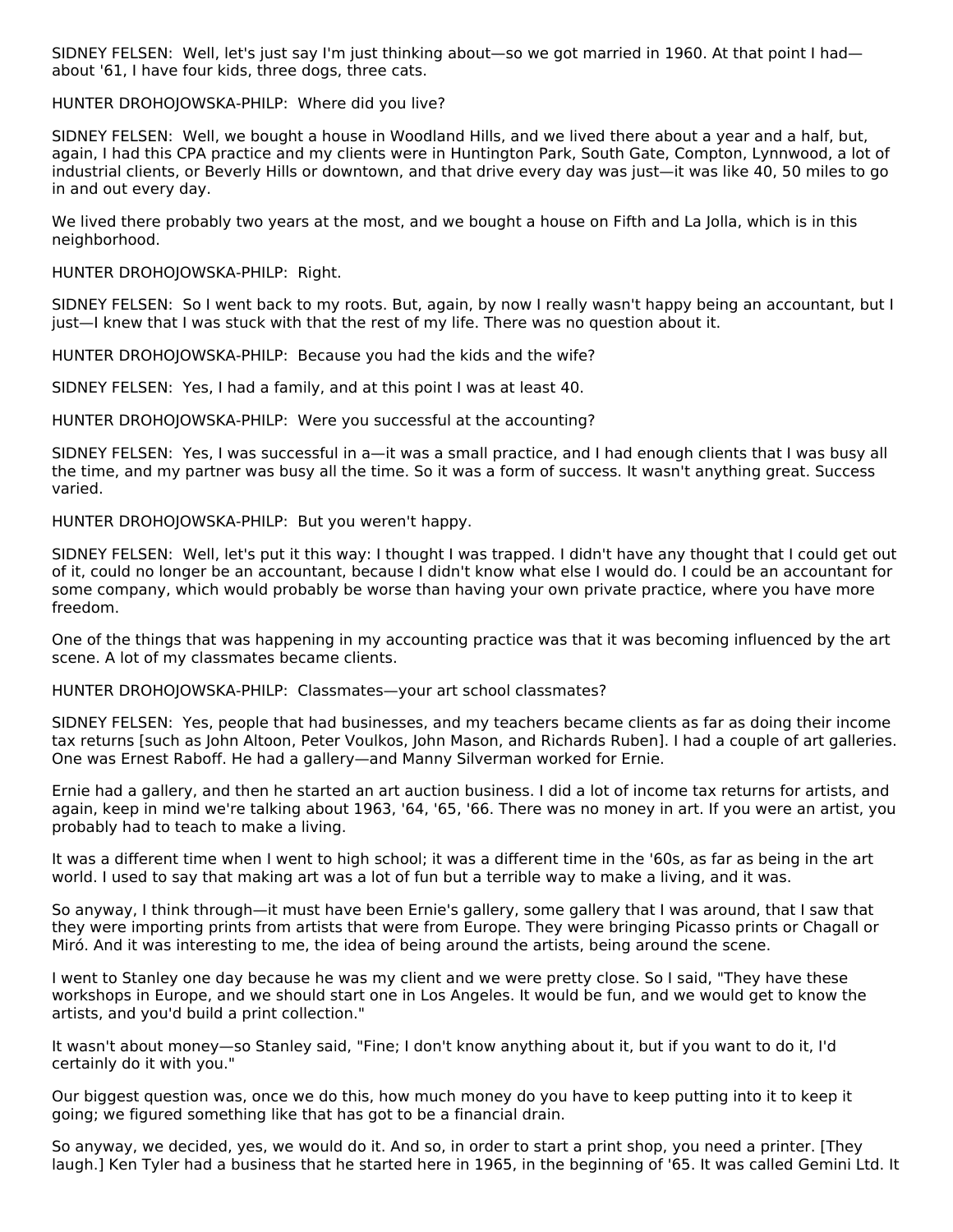was at 8221 Melrose. Art Services was in the front. It was Manny Silverman and Jerry Solomon. They were partners. And Ken Tyler was in the back with Gemini Ltd.

HUNTER DROHOJOWSKA-PHILP: Let's pause for a moment, because prior to Gemini Ltd., Ken Tyler was the printer with Tamarind [Lithography Workshop, Los Angeles].

SIDNEY FELSEN: Tamarind, yes. He was the technical director of Tamarind.

HUNTER DROHOJOWSKA-PHILP: And tell me what you would—just right now, let's talk about the difference between what Tamarind was doing and what you wanted to do and what you ultimately did do.

SIDNEY FELSEN: Tamarind is a teaching institution, and it was financed by the Ford Foundation. They gave them a five-year grant in 1960. June Wayne was the person who did it, and she did great, as far as getting that off the ground, and the idea of teaching lithography—I think you would have to consider it a European art—teaching lithography in America.

The idea was that an artist would go there and students would go there, and they would meet and they would learn lithography together. There were some accomplished lithographers teaching, but otherwise they were just students that were learning.

Tyler started there and he became the technical director. He left there to start his Gemini Ltd. At that time, Tamarind was teaching lithography and curating, and his wife, Kay, was studying curating, so they came here and started Gemini Ltd.

HUNTER DROHOJOWSKA-PHILP: And then his wife was Kay.

SIDNEY FELSEN: Kay.

HUNTER DROHOJOWSKA-PHILP: Kay Tyler.

SIDNEY FELSEN: Yes.

HUNTER DROHOJOWSKA-PHILP: Okay.

SIDNEY FELSEN: So we invited Ken and Kay to a Christmas Eve party at the Grinstein house, which was 1965 yeah, December 1965. Yes, what he was doing was—it's called custom printing. It's for hire. You're an artist; you want to make prints. You pay him a fee; he produces the work for you.

What we wanted to do was to become a publishing house, which really means you invite the artist; you pay all the expenses; you own the art; you pay the artist a royalty. There's more than one way to do it. That's what we wanted to do. He was teaching—he was trying to get UCLA, the school, to take over his facility to make a teaching facility out of it.

Are we running out of tape?

HUNTER DROHOJOWSKA-PHILP: No, I'm just checking. I'm thinking that we may just pause for a moment here.

[END DISC 1.]

HUNTER DROHOJOWSKA-PHILP: This is Hunter Drohojowska-Philp, interviewing Sidney Felsen at Gemini G.E.L. on Melrose Avenue in Los Angeles, on October 23, 2009, and this is disc two.

[END DISC 2 TR01.]

SIDNEY FELSEN: Incidentally, one of the things, again—you said something about two sessions—I'm okay to do three as long as it's spread out somewhat in time, because I enjoy this.

HUNTER DROHOJOWSKA-PHILP: Good. No, we'll do what it takes to get it done. We'll do it until it's finished.

The question I had for you was about Stanley at this point, when you are thinking of going into business together. What is Stanley's business and what is he doing at this time?

SIDNEY FELSEN: Stanley was at college for maybe five years, and he had 173 units, but he never graduated because he never really had a direction as a major. But then he went back in recent times—in the last 10 or 15 years or so, he went back and majored in fine art—in art history—and got a degree.

HUNTER DROHOJOWSKA-PHILP: Oh.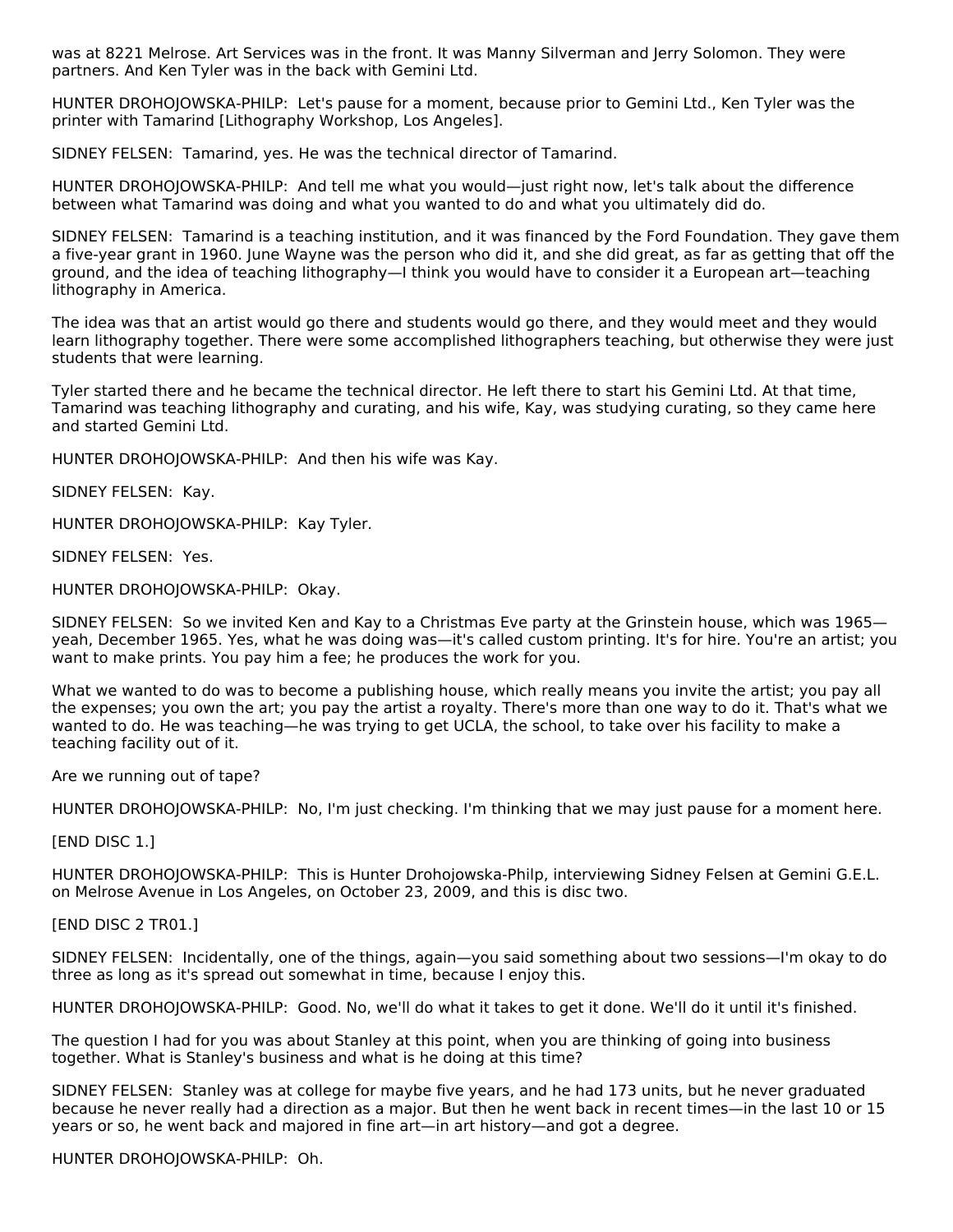SIDNEY FELSEN: You graduated in those days with, I think, 120 or 124 units. He wanted to be an engineer, if I remember right, but he wasn't really working at it, and he went to work for his father.

His father had a business—Alameda Street is a very industrial street, and so they would buy and sell used equipment like marine engines, block and tackle– and so he went to work for his father with the idea that he would not be there long—he would do something else.

HUNTER DROHOJOWSKA-PHILP: His father sold this equipment?

SIDNEY FELSEN: Yes, yes, yes. He would buy it and sell it. He had a yard on Alameda Street. But then in 1951, I guess, Stanley and Elyse met, and they got married in 1952. And I think it just made him realize that he was going to go into his father's business. So he became partners in his father's business.

These were days when the Army surplus sales was running rampant. The war ended in '45, and so by the early '50s, all the military branches were selling off all this equipment. And so Stanley got attracted to forklift trucks [materiel handling]. He started buying forklift trucks at auction, and he'd bring them to the family business.

And then throughout the years it just completely changed, and it became all about forklift truck—used forklift trucks, repairs, service, sales, and then even handling new forklift trucks. So that was his business.

HUNTER DROHOJOWSKA-PHILP: And was he successful?

SIDNEY FELSEN: Yes, yes, yes. He did that from—if I had to guess, he probably took over the business by the late 1950s and kept it up until a few years ago.

HUNTER DROHOJOWSKA-PHILP: So that business—of the two of you, were you both financially sufficiently comfortable to be launching out on this lithography work—publishing?

SIDNEY FELSEN: Well, let's put it this way: he was a lot more financially comfortable than I was.

HUNTER DROHOJOWSKA-PHILP: Okay.

SIDNEY FELSEN: I was okay, but Stanley was actually doing really well.

HUNTER DROHOJOWSKA-PHILP: So at the outset, did you put in equal amounts of money—

SIDNEY FELSEN: Yes, yes, yes.

HUNTER DROHOJOWSKA-PHILP: - to start the business?

SIDNEY FELSEN: Yes, we put equal amounts of money in.

So Tyler said yes. We then spent all of January of 1966 in my office every night practically. Our first thoughts were—this is probably Stanley, or maybe all three of us, I don't know—that we were looking for the grand old men. We went to Mark Rothko, de Kooning, Hans Hofmann, Edward Hopper, René Magritte.

HUNTER DROHOJOWSKA-PHILP: This was in 1966.

SIDNEY FELSEN: Yes, this would be like January of 1966. And we asked them to come in and—they were primarily Abstract Expressionists, and printmaking wasn't their thing. They didn't say no; they said, Well, we'll take transfer paper and see what we can do. But none of that ever happened.

But Tyler had worked with Josef Albers at Tamarind. Albers must have liked him. Ken asked him if he would help us launch this new—and he said, "Sure." And so he did a very large body of work. He was 78 years old at the time—we thought he was old—and these printing projects take months and months.

So we started with him in February, and by June we finished the first project. There's many stories about that, but the one that I like locally is that we decided—Artforum was on La Cienega at the time—we placed a full-page ad in Artforum [June 1966]. We reproduced one of Josef Albers's White Line Squares. It was a big yellow image.

I carried the copy over to the office there and I handed it to this kid, the layout person, and it was Ed Ruscha. [They laugh.] So anyway, we put an ad in. Again, I want to just reinforce this. We were born out of innocence. We had no idea what was going on [in the art market], and nothing was going on, except right around the time that we started Gemini, there was becoming a fairly active interest in people buying art.

In those days it was, quote, the New York scene. That's what it was. The New York scene was really starting to explode. Albers was the first one we worked with who wasn't really part of the New York scene. He lived off the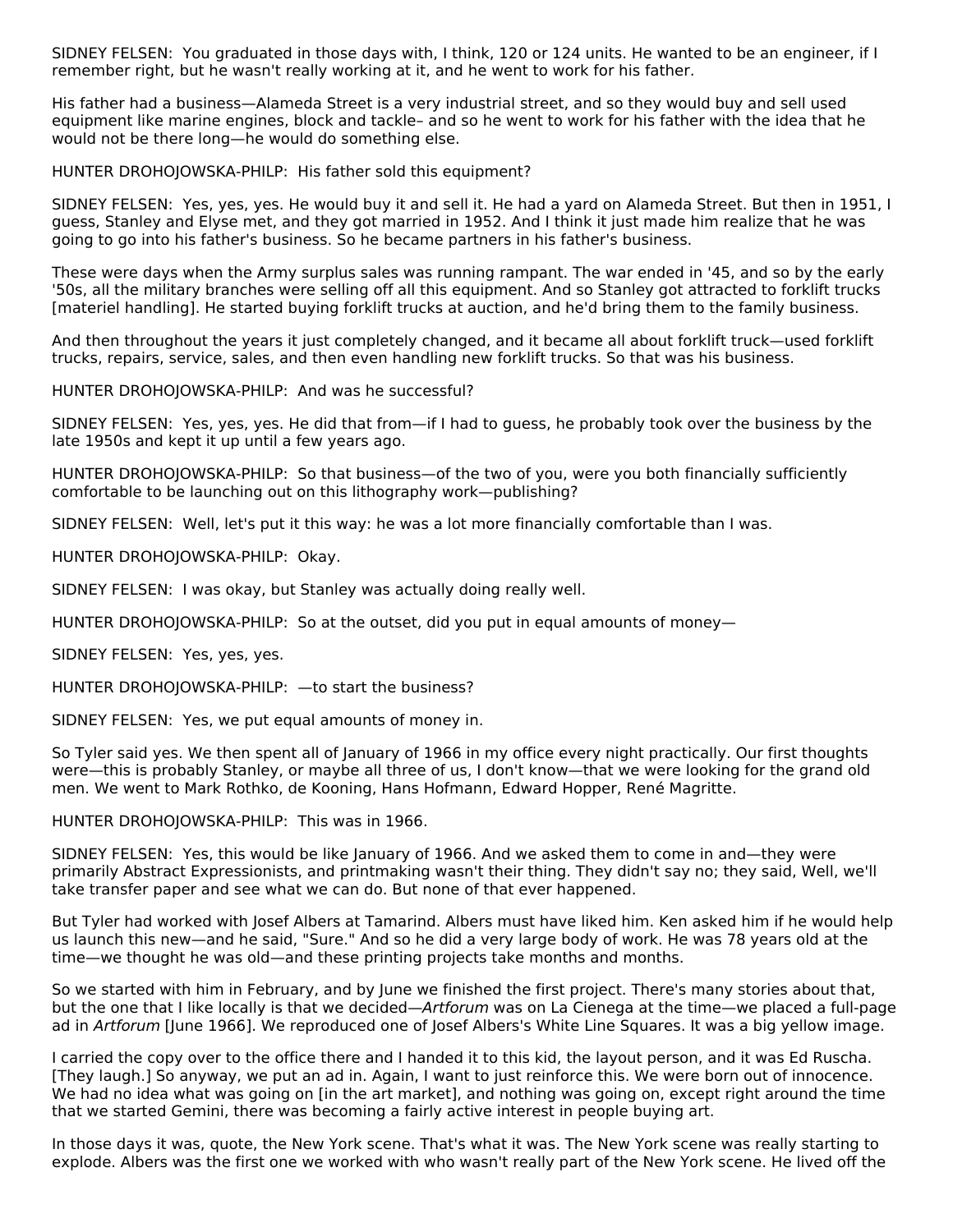Yale campus, where he was the head of the school of fine art [Yale School of Art], but I think he had retired by the time that he started working with us.

HUNTER DROHOJOWSKA-PHILP: But Rosamund said something about him being ill or too old to travel, I thinktoo old to travel, and therefore he had to actually mail his—

SIDNEY FELSEN: No, no, we didn't mail—well, what happened was—

HUNTER DROHOJOWSKA-PHILP: —some parts of the print to you.

SIDNEY FELSEN: He wasn't ill; he just didn't want to travel.

HUNTER DROHOJOWSKA-PHILP: Oh, okay.

SIDNEY FELSEN: Yes. Well, what he would do is he would take a cardboard, he'd paint a square in the color he wanted, and he would tear it in half, and he would give half to us, and he'd keep half.

Tyler went to see him regularly, I think. I probably went there twice, both times with Rosamund. We'd come back and we'd color-proof—if you make almost any kind of art other than really a very hard edge, you need an artist to be in the shop because there's so much proofing to do. But when you take a square and have three colors, you can do that without the artist being present.

It was like a shuttle going back and forth between Los Angeles and Orange, Connecticut, at the time. So that's how we were getting the approvals on this. So that was the first project.

We put an ad in Artforum and got a phenomenal response. "What is this?" We got probably 300 responses.

HUNTER DROHOJOWSKA-PHILP: And how large was the edition?

SIDNEY FELSEN: A hundred-and-twenty-five.

HUNTER DROHOJOWSKA-PHILP: And how much were those prints?

SIDNEY FELSEN: The print was \$125, but we made a pre-publication price of a hundred dollars. The prepublication was the announcement, so people were sending cash, checks, responding to the ad.

HUNTER DROHOJOWSKA-PHILP: So did you sell out your first edition?

SIDNEY FELSEN: Well, see, of the 125, we offered him a royalty, and he said, no, he would just take 25 of the prints of the 125; so we receive a hundred. I don't think we sold out, but we sold a tremendous amount. There were eight prints in this series and as many as 800 prints.

HUNTER DROHOJOWSKA-PHILP: Oh, I see. Okay.

SIDNEY FELSEN: . . . [So we had a hundred of each color, or 800 total. We thought it was a fluke. So the next project was with Bob Rauschenberg.]

HUNTER DROHOJOWSKA-PHILP: Well, I want to talk about that. In 1962, of course, and a few times after that, he showed with Virginia Dwan. Had you seen any of the shows that Rauschenberg did at Virginia Dwan?

SIDNEY FELSEN: I don't know.

HUNTER DROHOJOWSKA-PHILP: And how did you attract him to do something with you? What was the connection?

SIDNEY FELSEN: I talked to Stanley about that recently. I didn't know him and they didn't know him, but I think probably by being around the art scene [we became aware of each other].

HUNTER DROHOJOWSKA-PHILP: Well, of course—

SIDNEY FELSEN: It could have been Tyler. I don't know how the connection was made with Bob. But he agreed the minute we asked him, and he—

[Cross talk.]

Besides Josef Albers, Man Ray had come to Los Angeles because he had a retrospective at the County Museum [Los Angeles County Museum of Art].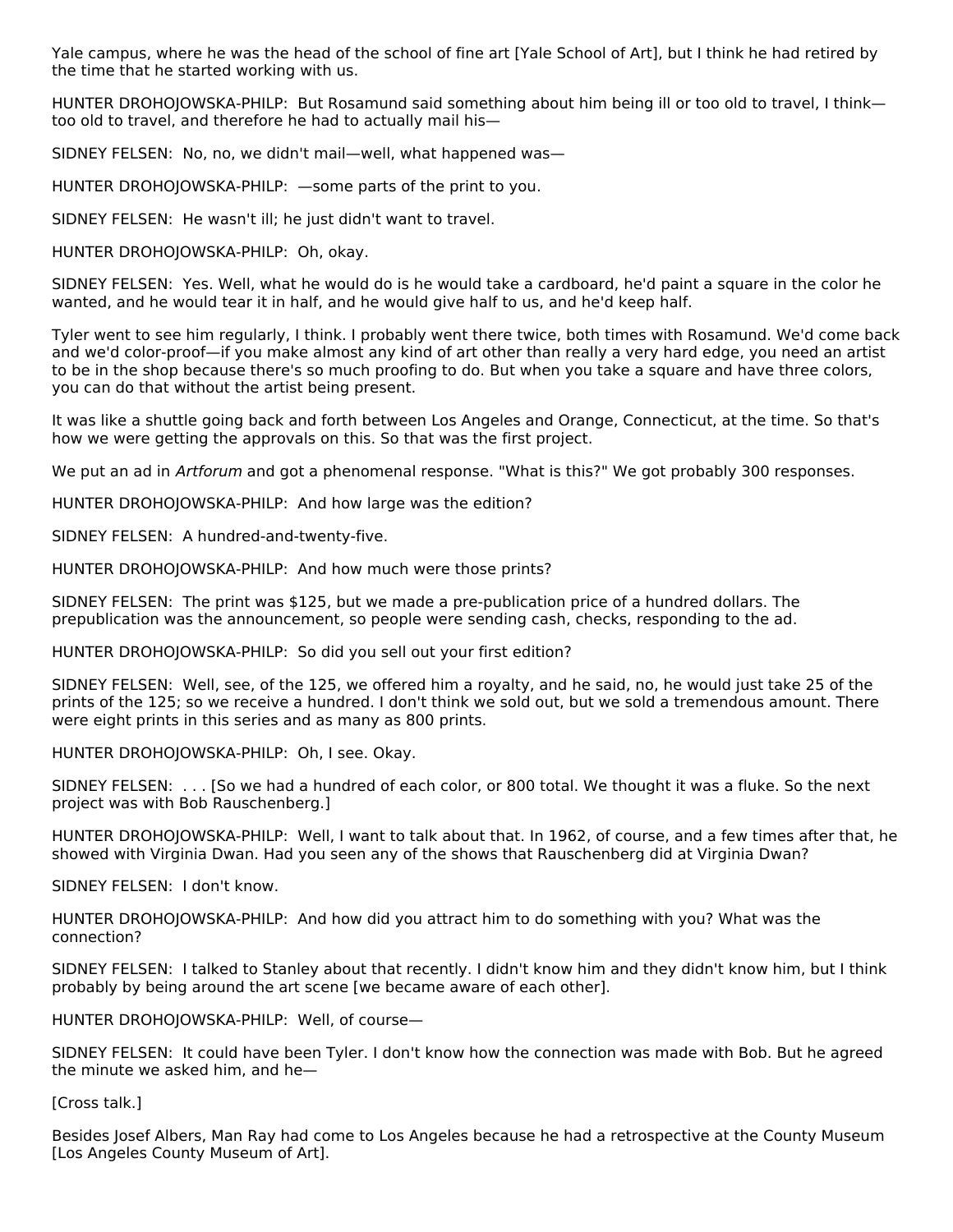HUNTER DROHOJOWSKA-PHILP: That's right.

SIDNEY FELSEN: He stayed at the Grinstein house.

HUNTER DROHOJOWSKA-PHILP: I was going to ask you about that next. Okay, so Man Ray, who had lived here in Los Angeles for many years—

SIDNEY FELSEN: Yes, he lived on Vine Street between Santa Monica and Sunset. There was a colony there of European artists and musicians. It was post-World War II. Or even the ones that had left Europe during that time, they came and settled a colony. There were a lot of musicians—classical musicians and composers.

HUNTER DROHOJOWSKA-PHILP: Well, Stravinsky, I think, is in that area. But to pause for a second, Man Ray went back to Paris and then came back to Los Angeles for this retrospective that Maurice Tuchman organized at the L.A. County Museum of Art—

SIDNEY FELSEN: Okay.

HUNTER DROHOJOWSKA-PHILP: —one of the first big shows at the new museum, which was something else I wanted to mention. In 1965, L.A.'s first real art museum opens.

SIDNEY FELSEN: That came out of Exposition Park.

HUNTER DROHOJOWSKA-PHILP: It moved here from Exposition Park.

SIDNEY FELSEN: Yes.

HUNTER DROHOJOWSKA-PHILP: I wanted to ask if that also had an effect on the growth of the art world, but momentarily let's talk about Man Ray.

SIDNEY FELSEN: Okay.

HUNTER DROHOJOWSKA-PHILP: So he was in town for the retrospective, and how did you meet Man Ray?

SIDNEY FELSEN: Well, I think what happened was the County Museum made the arrangement with Man Ray to do the show and to come to Los Angeles. And they—Stanley and Elyse—were [very active on the Contemporary Arts Council, and] it's possible they were on the board of the museum by then, but somehow the museum must have asked them if Man Ray could stay there. And he did, and he was here for a while. He was here for two or three weeks at least.

HUNTER DROHOJOWSKA-PHILP: With his wife, Juliet.

SIDNEY FELSEN: Yes, Juliet, yes.

HUNTER DROHOJOWSKA-PHILP: I understand you socialized with them.

SIDNEY FELSEN: Well, a little bit. Stanley and Elyse did more than I because he was at their house. But I remember one day he asked me to drive him to Otis. He was going to talk to the students. He was great. The students loved him. So I drove him over there and stayed while he talked to them.

He was hanging around the shop somewhat—again, I couldn't tell you how that started, but he decided to do three Rayograms, I would say, of which two of them were screen-printed onto Plexiglas, and one was a lithograph onto paper.

HUNTER DROHOJOWSKA-PHILP: Screen-printed on the Plexiglas?

SIDNEY FELSEN: Yes.

HUNTER DROHOJOWSKA-PHILP: Interesting. Now here's an interesting moment to talk about adventuresome printing.

SIDNEY FELSEN: Okay.

HUNTER DROHOJOWSKA-PHILP: Okay, so when you wanted to print on Plexiglas, did that seem challenging to you?

SIDNEY FELSEN: Well—

[Cross talk.]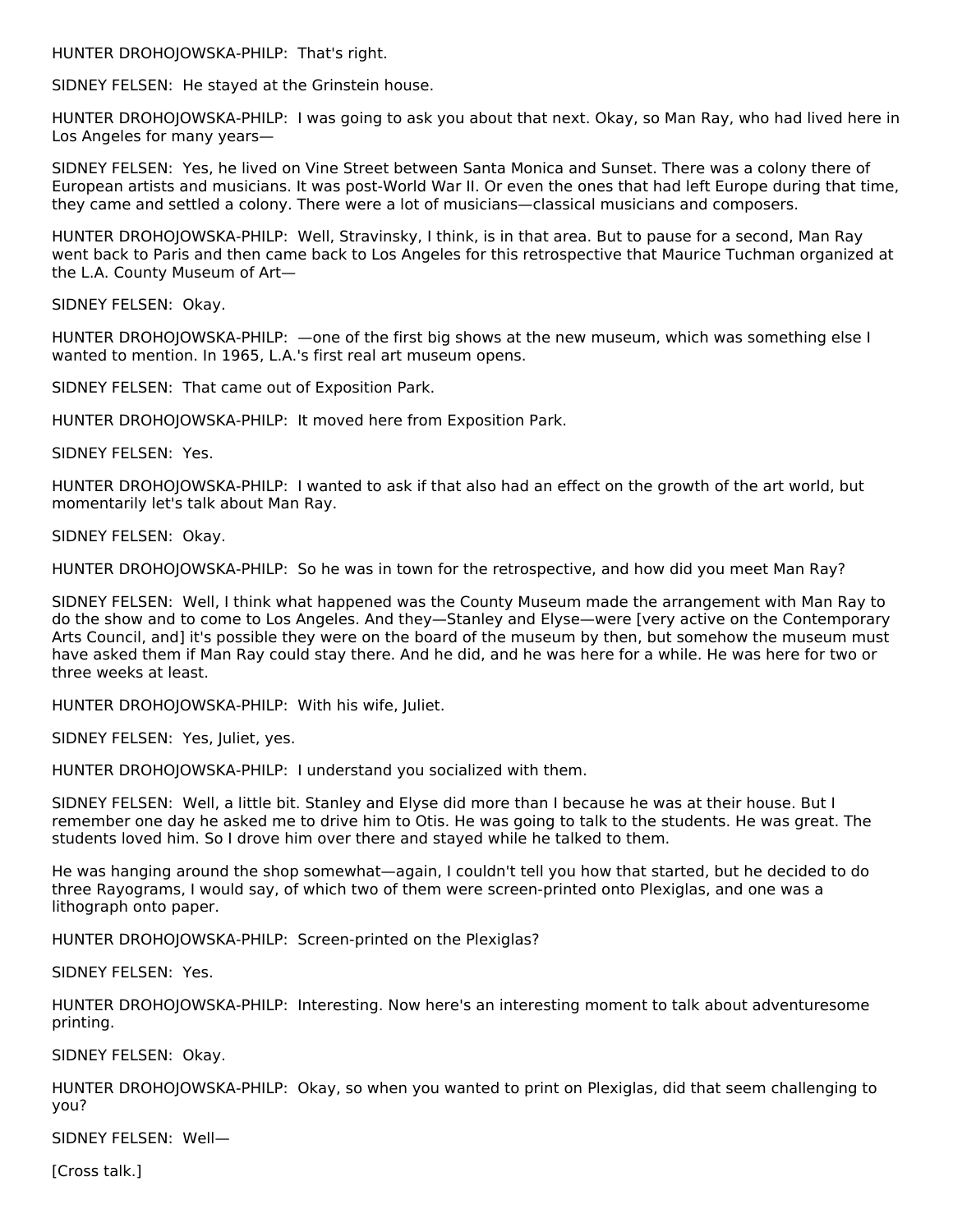HUNTER DROHOJOWSKA-PHILP: As printers?

SIDNEY FELSEN: Well, I think screen printing had been done on Plexiglas before, so I don't think that was a breakthrough.

HUNTER DROHOJOWSKA-PHILP: Okay.

SIDNEY FELSEN: It was challenging, but I don't remember that as being anything that was terribly difficult to do.

And then we went to see Ben Shahn. We were still in the bag of pursuing old-timers.

HUNTER DROHOJOWSKA-PHILP: Let's pause for a moment and ask—what else do you remember about Man Ray? Do you remember him as a person at all?

SIDNEY FELSEN: He was great. He was very funny. He had a great sense of humor. I remember I had a correspondence with him when he went back to Paris, and I remember one time I just said, "Hi, Man" [Juliet called him Man.] So I said, "Hi, Man, how you doing?" And he wrote back and said, "You asked me how I'm doing." He said, "I'm alive from the waist up." [They laugh.] And somewhere I've still got that letter.

So, yeah, I remember he was a very funny guy. He had a good sense of humor, but I didn't really hang around him that much. Probably Stanley and Elyse would have more to say about him.

HUNTER DROHOJOWSKA-PHILP: Well, it's another thing to ask—I don't know if this has quite started yet, but Stanley and Elyse, of course, became known for these parties—

SIDNEY FELSEN: Yes.

HUNTER DROHOJOWSKA-PHILP: —they threw for the art world. Had that already started?

SIDNEY FELSEN: Oh, yes, yes. Yes, definitely. One of the things we used to do there for Gemini, we made brochures. They were loose sheets. Like, say, for Josef Albers, there were eight images plus text, and I think Henry Hopkins wrote a text for it. And there was a price sheet.

So there was probably about 15 sheets, and we used to sit around at a big table at the Grinstein house, sorting —collating these into brochures. It was Stanley and Elyse and Rosamund and me and, I don't know, friends. We would invite friends over to do it. [They laugh.]

HUNTER DROHOJOWSKA-PHILP: To collate the brochures. That's so sweet.

So Man Ray comes and he does his prints and he stays here for a few weeks. And then the next person, is that Ben Shahn?

SIDNEY FELSEN: Yes. Well, the next person—we were still chasing the old-timers, so we went to Roosevelt, New Jersey, and he agreed to do one print for us. I don't think it has much significance in Gemini's history. But Rauschenberg, that's where it really started. Bob was the entrance to the New York scene.

HUNTER DROHOJOWSKA-PHILP: And that's 1966?

SIDNEY FELSEN: No, Bob arrived in February 1967. He agreed sometime in '66 to do it.

HUNTER DROHOJOWSKA-PHILP: Okay, and tell me about that experience.

SIDNEY FELSEN: Well, I picked him up at the airport and I asked him if he had any idea what he wanted to do. At this point I really didn't know him. We had spent a couple of evenings in his kitchen in New York, sitting around. In those days when you got to visit Bob, you get there at seven, and four in the morning it's still going on.

He said, "Well, I'm thinking about doing a self-portrait of inner-man." I didn't to ask him what that meant. I dropped him off at the hotel and the next morning I picked him up.

HUNTER DROHOJOWSKA-PHILP: Where did he stay when he was here?

SIDNEY FELSEN: Chateau Marmont. . . . He always stayed at the Marmont.

So, I picked him up and he said, "Do you have any friends who are X-ray doctors?" And it just so happened that my oldest friend, who I met in Fairfax High School, the first one I met was Jack Waltman, and he was a young roentgenologist.

HUNTER DROHOJOWSKA-PHILP: Waltman?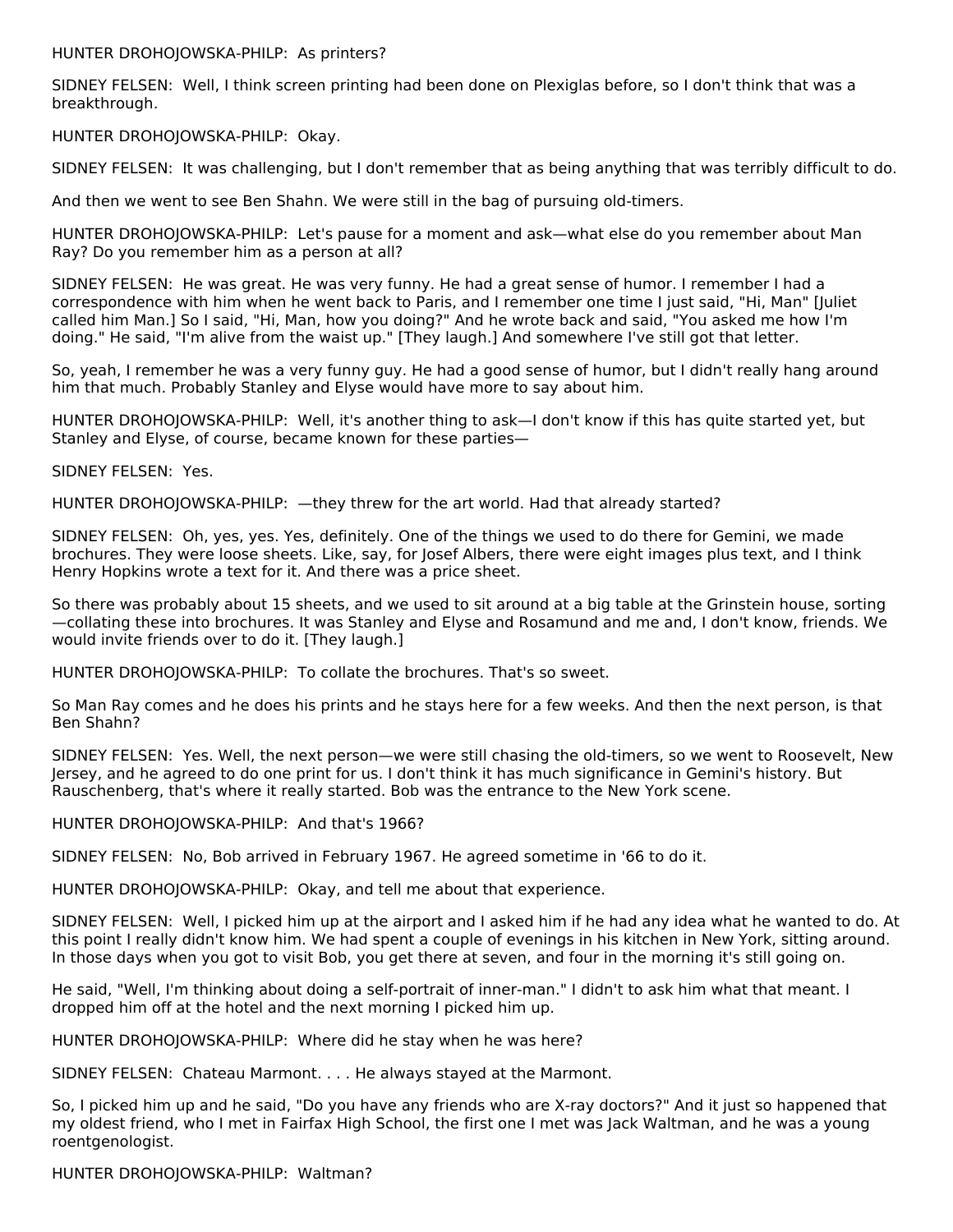SIDNEY FELSEN: W-A-L-T-M-A-N, Jack Waltman. He was working at Kaiser Permanente. So I called and I said, Could I bring this artist over? And [he said], "Yeah, sure."

So Bob wanted a six-foot X-ray, head to toe, and we found out very quickly that—all X-ray machines use a onefoot plate, except there was one at Eastman Kodak in Rochester, New York, that would do a six-foot X-ray—"No, I don't want to go back there for that." So we did six one-foot plates.

He came into the workshop and developed this print called Booster, and it's the X-ray of his body. It has whatever else he collaged onto it, all kinds of images. It was six feet high and three feet wide, and we're pretty sure that at that time it was the largest hand-print of a lithograph ever made.

Then he developed a series called Booster and 7 Studies 1967. Each of the studies had a piece of something that was on Booster, so it was a series that talked to each other, as far as the connections.

We went back to Artforum, placed a full-page ad, and smashing success. [They laugh.]

HUNTER DROHOJOWSKA-PHILP: And how many prints did you make of that?

SIDNEY FELSEN: Well, each edition is different. There were 38 Boosters, I know that, but other editions ranged anywhere from 38 to 60 or 70. Generally speaking, there are attitudes about edition sizes, and artists, if they feel it's something really important, they would rather have a bigger edition so more people have an opportunity to have it. . . .

HUNTER DROHOJOWSKA-PHILP: Now, when Booster came out, how much was it?

SIDNEY FELSEN: A thousand dollars.

HUNTER DROHOJOWSKA-PHILP: And how did that price compare to other things that were on the contemporary print market at the time?

SIDNEY FELSEN: Well, it was more expensive than anything that I know of.

HUNTER DROHOJOWSKA-PHILP: Josef Albers was a hundred.

SIDNEY FELSEN: Yes.

HUNTER DROHOJOWSKA-PHILP: How much was Man Ray?

SIDNEY FELSEN: If I had to guess, it was maybe 150 or \$200. But then Frank Stella came out—I'm going to jump ahead just for this subject. Frank came out next, and he did—the smaller prints, I think, came out at \$75, and the bigger ones were probably \$150, to give you an idea.

Bob was certainly a well-known artist by then, and Frank had been in the exhibition Dorothy Miller did, and it made him more well-known.

HUNTER DROHOJOWSKA-PHILP: But Rauschenberg was much better known at the time.

SIDNEY FELSEN: I think he was better known, sure.

HUNTER DROHOJOWSKA-PHILP: And, so also it was a huge print.

HUNTER DROHOJOWSKA-PHILP: It was a six-foot print—

SIDNEY FELSEN: Yes.

HUNTER DROHOJOWSKA-PHILP: —nearly a six-foot print for a thousand dollars, but a Rauschenberg painting at the time would have been—

SIDNEY FELSEN: I don't know.

HUNTER DROHOJOWSKA-PHILP: —much more—obviously much, much more.

SIDNEY FELSEN: Oh, more, yes, but I don't know what. But they weren't a lot of money. I think you'd be shocked if you knew what something came out then compared to Booster; the most I've ever seen it sold for was \$250,000.

HUNTER DROHOJOWSKA-PHILP: Well, that's not bad.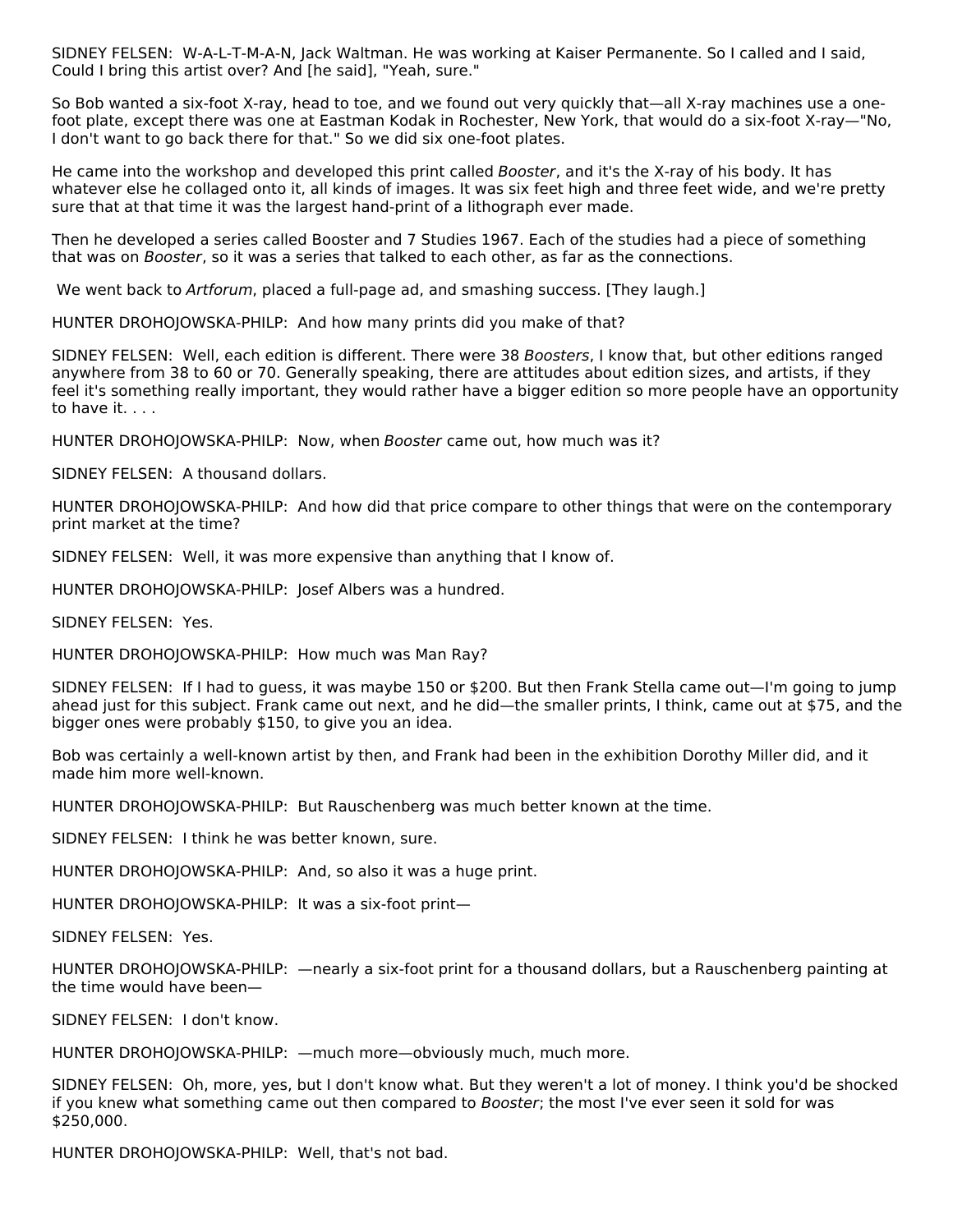SIDNEY FELSEN: Yeah, not bad. [They laugh.]

HUNTER DROHOJOWSKA-PHILP: Now, so Rauschenberg, this was your first time working with him, and of course, you end up working a lot with him.

SIDNEY FELSEN: Yes.

HUNTER DROHOJOWSKA-PHILP: You just said he was one of your heroes in the art world. Why was he such a hero to you? And I know he was also to Rosamund, your wife at the time.

SIDNEY FELSEN: Well, let's see, probably, to kick off things, for all the art he did, and what the art was, as well as his brilliance as a person. My theory on Bob was to put a recording device on hi—just let it record for 90 days. You'd have the greatest book of philosophy ever written.

He had pearls of wisdom every hour and one-liners. And he was an exceptionally kind person. He was always interested and willing to help somebody who needed help. If he believed in some cause, he'd do anything to help.

HUNTER DROHOJOWSKA-PHILP: Now, did he have a partner at this point?

SIDNEY FELSEN: No. At that time I'd say no. No, but—this is getting difficult, sitting like this all the time.

HUNTER DROHOJOWSKA-PHILP: I'm sorry.

SIDNEY FELSEN: No—

HUNTER DROHOJOWSKA-PHILP: You don't actually probably have to. You can sit back.

SIDNEY FELSEN: We had a printer named Bob Peterson. The printers at Gemini in those days were 21, 22, 23 years old, and we had a bunch of handsome guys in the workshop. It wasn't a Central Casting selecting; it's just these guys showed up to work and they were all good-looking guys.

Bob Peterson had a truck. I don't know if Bob Peterson was straight or not at that time. And so Peterson had a truck and he said something to Bob about, "You want a ride in my truck?" Bob said yes. Bob was out there probably 10 days or something like that, and within the next couple of months Peterson moved back to live with Bob.

HUNTER DROHOJOWSKA-PHILP: In Florida?

SIDNEY FELSEN: Yeah, Florida. No, wait a minute.

HUNTER DROHOJOWSKA-PHILP: Or New York.

SIDNEY FELSEN: It was New York.

HUNTER DROHOJOWSKA-PHILP: In New York. Okay.

SIDNEY FELSEN: Yes.

HUNTER DROHOJOWSKA-PHILP: So Bob Rauschenberg absconded with your printer. [Laughs.]

SIDNEY FELSEN: Yes. I hope I got the sequence right. Bob came out every year, and so it may have been the second or third project, I don't remember, but it was somewhere early on that Peterson all of a sudden went to live with Bob Rauschenberg.

HUNTER DROHOJOWSKA-PHILP: Now, was Rauschenberg already one for the big party? Was he already interested in—it always seemed like he was very much a party person.

SIDNEY FELSEN: Oh, yes. I'll tell you, Bob loved people. When he worked, he would have to have, first of all, a TV that was on all the time. He was the king of the soaps. He watched Days of Our Lives or General Hospital.

HUNTER DROHOJOWSKA-PHILP: Was this in the print workshop?

SIDNEY FELSEN: Yes, the next room you were in before, that's the artist studio. Right now those Serras are hanging there. They're breaking up the studio.

But Bob worked in there, so there was a TV against that wall. He would want—whoever came in the studio to visit with him—he loved to work with—and talking to people. He would be doing things and talking to people,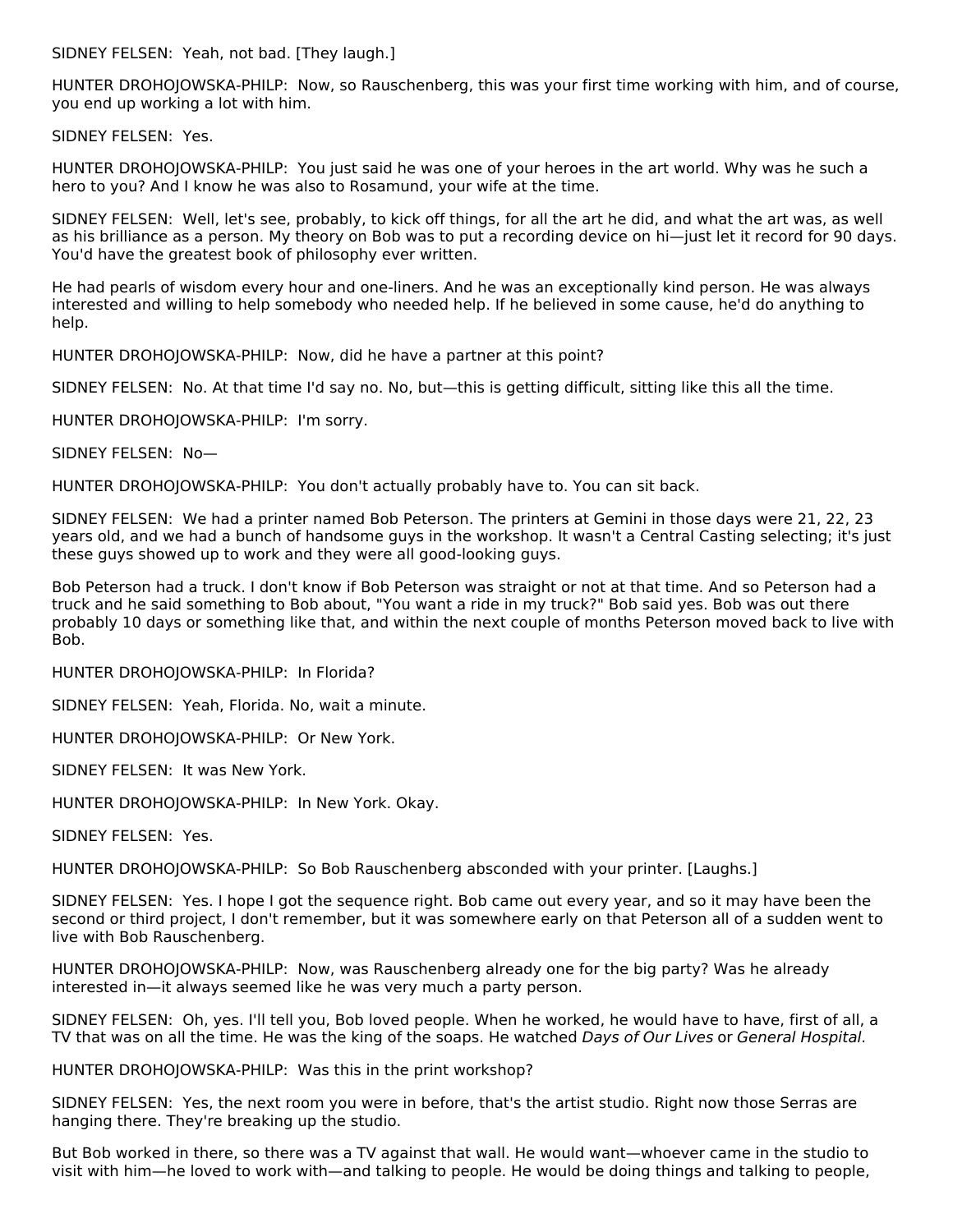and he'd invite people in. He wanted the printers to come in, whoever came in. And I remember there were times when many, many people [were] in the studio while he was working, but he loved that.

Bob generally would work late into the night, so he would get back here around 11 in the morning. And then we'd bring lunch in, and then dinner, I'd go out—and there would be maybe eight printers and Bob and three other people, so we'd bring back dinner for 15 or 20 people, and we'd all spread it out here. And that went on every night.

Sometimes he'd want to go out, but while he was in the heat of the project, he pretty much wanted to stay here and resolve it. So I would imagine his projects were seven, 10, 12 days, or something like that, where he would be here every day, Saturday and Sunday.

HUNTER DROHOJOWSKA-PHILP: Well, isn't he known for pushing the boundaries of what printmaking could be?

SIDNEY FELSEN: Yes. Well, Booster was one thing and—in Bob's case, the first thing he did was Booster. The second thing he did was Bonnie and Clyde.

HUNTER DROHOJOWSKA-PHILP: Now, what year is that?

SIDNEY FELSEN: Sixty-eight.

HUNTER DROHOJOWSKA-PHILP: Okay.

SIDNEY FELSEN: The film was made, and he and Warren Beatty knew each other. They were friends. I don't know if they were close friends but—Bob asked Warren Beatty if he could have stills and things like that, and all kind of literature and information from the movie. And a lot of materials came here so Bob picked and made six prints. He called it Reels, R-E-E-L-S, and then in parentheses [B+C], or Bonnie and Clyde.

That was 1968. And then in 1969—I'm not answering the question you asked because I'm working my way to it in 1969. NASA invited Bob to observe the launching of Apollo 11. They said that they felt that he was the American artist who was most interested in space travel. And so he went to Cape Canaveral or Cape Kennedy, whatever it was called at that time, and he filmed it. . . .

So he came here and he developed this huge series called Stoned Moon, and ended up being 33 prints, of which one was a fundraiser for Merce Cunningham. There were so many prints, it went on for a couple of years. But we broke it up—we published it in groups. There were just too many at one time to handle, so we published 10 and then 10 and then 10, or something like that.

But it was still relatively traditional printmaking. He made a print in Stoned Moon that was bigger than Booster. It was called Sky Garden [1969], and it was 89 inches. Oh, and incidentally, Rosamund's father was an armament manufacturer, making things for the military, and he became interested in what we were doing. And we talked about needing a press that was bigger, so he built a press for us. And it's the one back in the corner there.

It has a bed 89 inches long and 36 inches wide. In hindsight, it should have been wider. It's too long and narrow. But anyway, Sky Garden was made on that press. The press was made for the project, and Bob made the print for the press.

In 1971, he came back and he decided he wanted to work on cardboard. They were called Card Birds. It was the idea of reality and illusion—some of it was cardboard, and some of it was not cardboard, but printed as cardboard.

Then, in 1972, he did a project called Horsefeathers, where every print had a collaging on it, every one, and there were hundreds of them.

HUNTER DROHOJOWSKA-PHILP: So they were each unique?

SIDNEY FELSEN: Yes, each one was unique.

HUNTER DROHOJOWSKA-PHILP: So he personally collaged each one?

SIDNEY FELSEN: No, no. No, he gave us material to cut. See, he cut the material out and we collaged them on.

Then in 1973, we arranged for him to go to a paper mill in France, in Ambert—A-M-B-E-R-T—to work with a very established and famous paper mill. The idea was that the paper became the object, and then he would put dyes in it. He had us print on a very thin skin of imagery, and they were fused into each piece.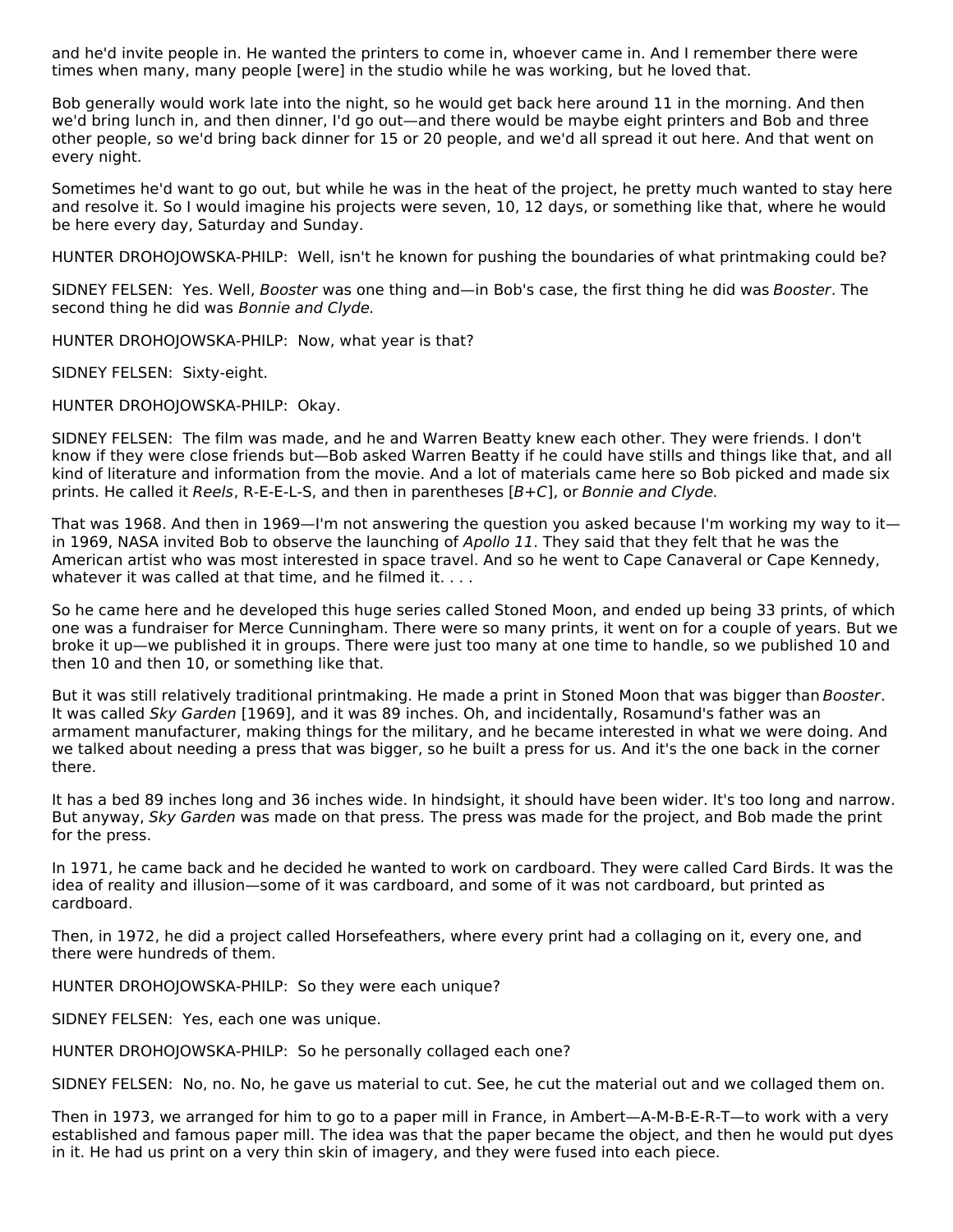In 1974, we did a project with him called [Hoarfrost], printing onto fabrics—silks, chiffons, nylons. Bob loved to go to fabric stores. We bought all the materials that he liked, and we printed all these different things.

HUNTER DROHOJOWSKA-PHILP: Here in Los Angeles.

SIDNEY FELSEN: Yes, yes.

HUNTER DROHOJOWSKA-PHILP: Would he—

SIDNEY FELSEN: Well, Home Silk Shop used to be on La Cienega. I don't think it's there anymore.

HUNTER DROHOJOWSKA-PHILP: Home Silk Shop.

SIDNEY FELSEN: Home Silk Shop, then later to International Silk Shop, which is on Beverly.

HUNTER DROHOJOWSKA-PHILP: And he would go there and buy fabrics, samples?

SIDNEY FELSEN: Yes, I would go with him. We had to buy something that had enough material that we could do an edition. But he spent hours there studying them. We would come back with a truck full of fabrics.

[Tyler went to France with Bob in 1973] and in 1975, Rosamund, Suzanne, and I went with Bob to India. We worked in a Gandhi ashram. It was created by Gandhi for handicapped people, or people that had problems, and there was a leather shop and a bookbinding shop and a hand-making paper shop. So we worked—he worked with the Indian nationals.

He always likes to deal with the locale, so he found there was a lot of bamboo there and cane and rope and certain kind of twines. They made their houses or huts out of mud, and it was called rag mud. So he did a few things that were traditional. They were paper with fabric into the paper. And then he started using all these other things to build objects as editions.

But as the years went on, every year there was something else. Sometimes we used metal, sometimes steel.

HUNTER DROHOJOWSKA-PHILP: Well, let's pause for a second and talk about India. What was it like traveling through India with Rauschenberg with your family?

SIDNEY FELSEN: Well, we didn't travel through India. We went to a certain city—the city was Ahmadabad, which I'd never heard of before, but it had, at that time, two million people. Now there are six million. We flew to Bombay—we went on Air India, landed in Beirut, and then flew to Bombay.

And then we got a flight to Ahmadabad. One of the things Ahmadabad was famous for was the University of Ahmadabad; Louis Kahn designed the campus.

HUNTER DROHOJOWSKA-PHILP: Oh, okay.

SIDNEY FELSEN: And so we lived at—there was this family called the Sarabhai. Anand is the son, the older son— A-N-A-N-D. Sarabhai is S-A-R-R-A-B-H-A-I [sic].

[Cross talk.]

Anand now lives with Lynda Benglis.

Oh, it's 12 o'clock. We'll finish this story, but—

HUNTER DROHOJOWSKA-PHILP: But basically—

SIDNEY FELSEN: And so we stayed at their house. They were very wealthy—very wealthy. They had the Max Factor concession for all of India. They had these huge fabric mills. And so we lived inside of what was called the compound, with walls around it and guards. Most everybody in India was poor, and you'd go outside in the street and all these oxen were walking by along with the people.

We had a rough time with that after a while. They had six cars with six drivers, and they would drive us to the ashram every day for work. It became a little uncomfortable, living this rich life inside this country where these poor people that worked in the ashram—they were terrific people. They loved Bob. All they knew was he was a famous artist. They didn't know who Rauschenberg was, but they would look at him with adoration.

HUNTER DROHOJOWSKA-PHILP: They loved him.

SIDNEY FELSEN: Oh, they loved him. And he was great. He was great as far as relating to people and especially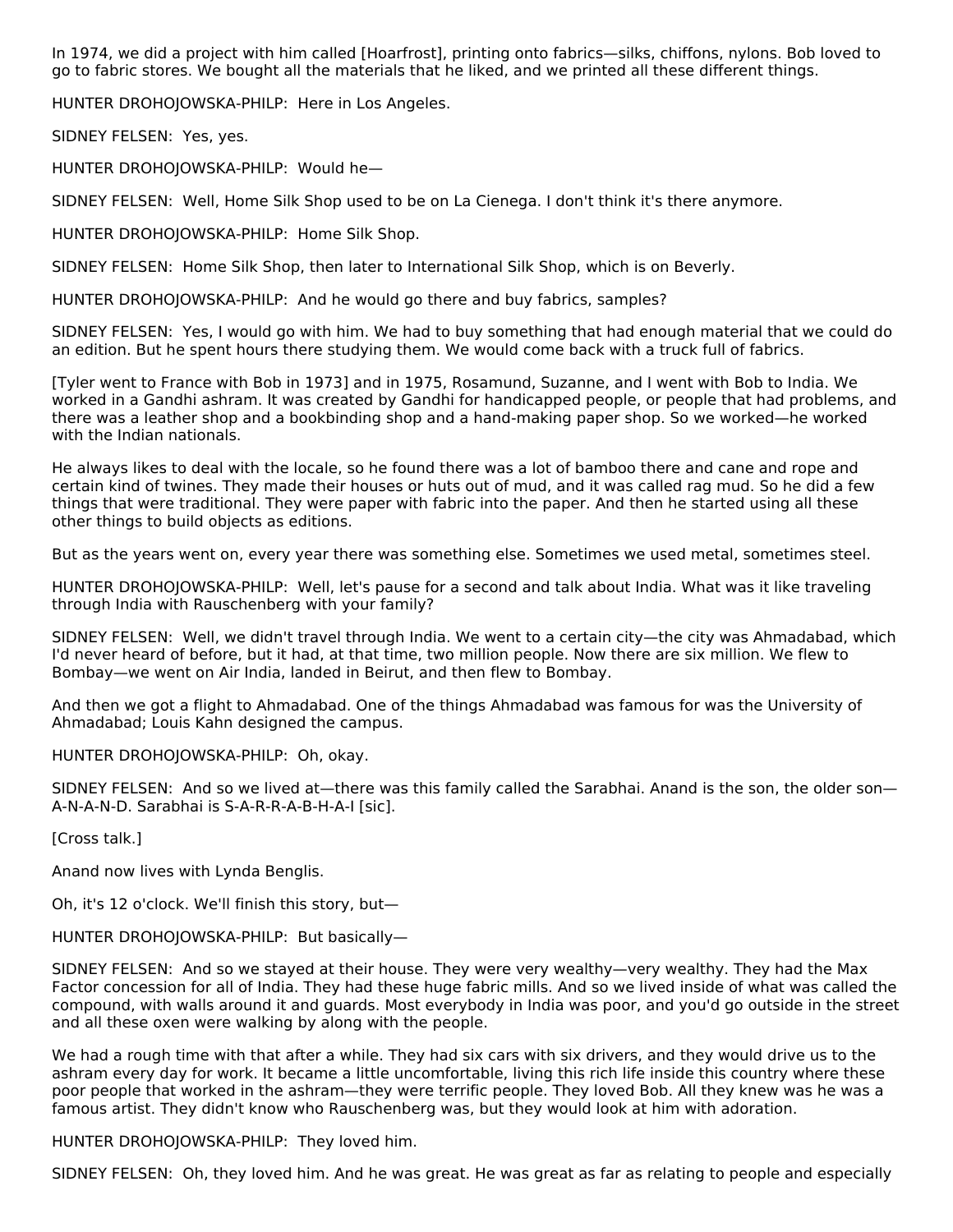somebody like that who would have some problems. We were there, I think, 23 days.

HUNTER DROHOJOWSKA-PHILP: Wow, a long time.

SIDNEY FELSEN: Yeah. And the Sarabhais were Hindus, so they were vegetarians. Every day we had vegetarian food. Finally one day Bob said, "I want to sink my teeth into some meat." [They laugh.] And so we sent out one of our guys to town to get a bunch of tandoori chicken and we brought it back. We had this feast and everybody got ill, except Suzanne.

HUNTER DROHOJOWSKA-PHILP: Everybody got sick? [They laugh.]

SIDNEY FELSEN: Anyway, I think we should end.

HUNTER DROHOJOWSKA-PHILP: Are you running out of time?

SIDNEY FELSEN: Well, it's 12 o'clock and I do have to do some things.

HUNTER DROHOJOWSKA-PHILP: All right. Well, thank you for this.

[END DISC 2.]

HUNTER DROHOJOWSKA-PHILP: Okay, this is Hunter Drohojowska-Philp, interviewing Sidney Felsen at Gemini G.E.L. in Los Angeles, California, on November 20, 2009, for the Archives of American Art, Smithsonian Institution, card three.

So Sidney, I think we last ended in the '60s after you'd started Gemini G.E.L., and you were doing the work with Robert Rauschenberg, which was a great success. You had done Booster, and after that you were off and running. And you talked about, after that, all the artists that came to work with you. I wondered if you could talk a little bit about that process. How did you choose artists after the success of Rauschenberg?

SIDNEY FELSEN: In the '60s and into the early '70s, the ownership, or partnership, was Stanley Grinstein, Ken Tyler, and me. It was a vote—two-thirds would win. Names were presented, and we talked about it a lot, and we kept looking, going to museums, asking people that we respected as far as their opinions and made our decisions.

Tyler left in 1973 and so, for the last 35 or 36 years, Stanley and I decided who will be invited. And the principle we work under is that we both have to agree, or if one chooses an artist that he would like us to work with and the other one doesn't object to it, then we say yes. If one of us says no-"I don't want to work with that artist"then we don't.

HUNTER DROHOJOWSKA-PHILP: So if you say, "I want so and so" and Stanley says, "Absolutely not," that's it?

SIDNEY FELSEN: Yes.

HUNTER DROHOJOWSKA-PHILP: You don't have a fight about it.

SIDNEY FELSEN: No, no, no. I might bring the name back again a year later and say, "I really think you should reconsider." And if one says, "I really want this artist," and the other one says, "Well, that isn't really one I'd chose, but I don't object to it," then we would say yes.

HUNTER DROHOJOWSKA-PHILP: Well, this is a good time to talk about the sort of family focus of Gemini in the early years. Rosamund, your wife at the time, she said that originally she was packing the prints and mailing them for Gemini, and so she was actually working on site, and then she sort of became the de facto registrarcurator person. Did Elyse also work for Gemini?

SIDNEY FELSEN: No, not here. The answer is no, except in the early years we were making brochures and they were loose sheets of paper and they needed a lot of collating, so we had several—you might call them parties or gatherings, usually at the Grinstein house, where we would sit around a table and do that work. And so she was involved in that.

But as far as physically at Gemini, no. Rosamund was what I would call a curator. It would be packing and shipping, but it had other handling-the-art parts of it, and somewhat involved in the registration and storing things.

HUNTER DROHOJOWSKA-PHILP: And where was the first location of Gemini?

SIDNEY FELSEN: Well, two blocks east of here is 8221 Melrose, which started with Art Services. Art Services was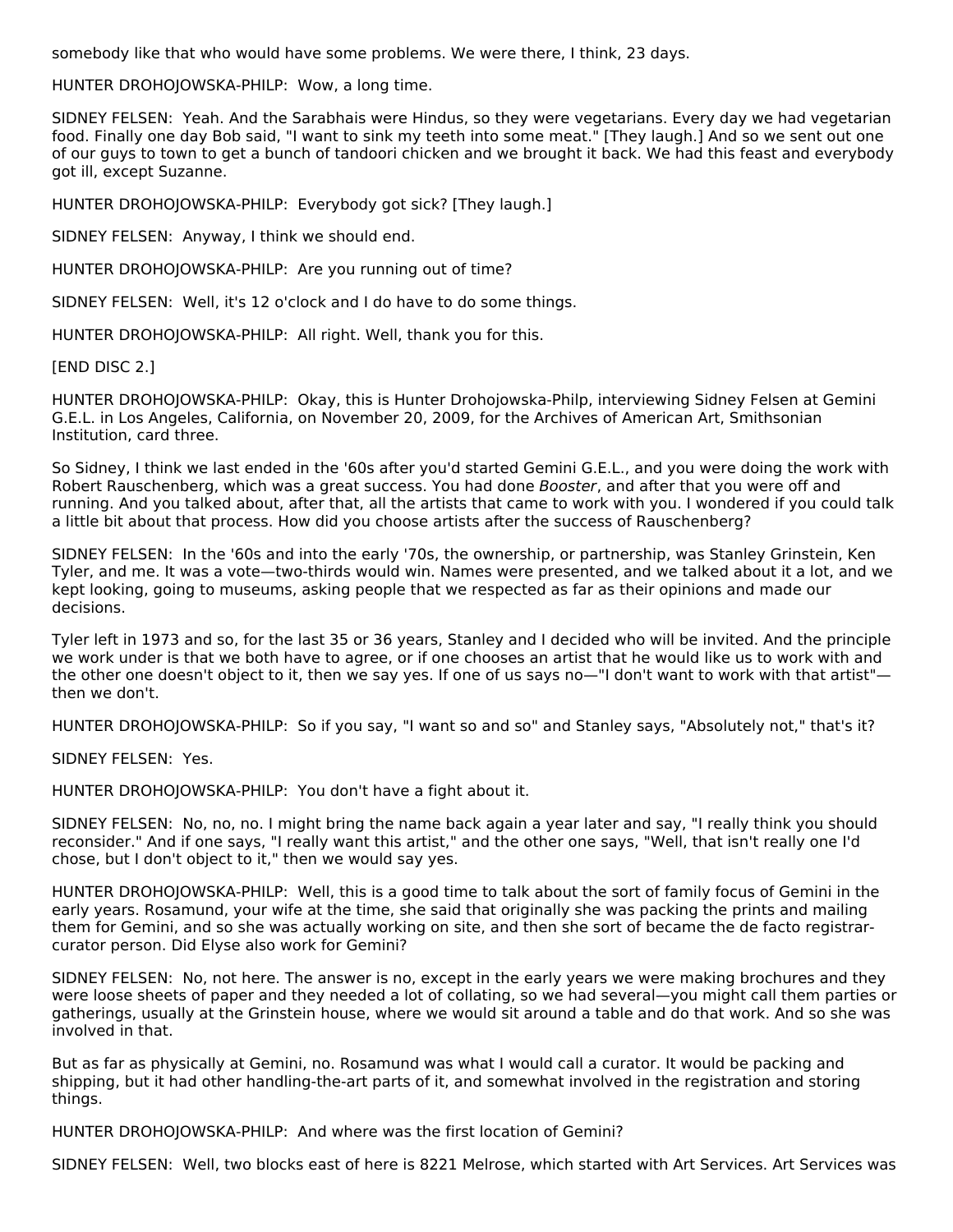in the front and we, the print shop, were in the back. It was sort of a traditional framing print shop arrangement, and it's now Paul Smith, haberdasher. We were there two years and we needed more space, so we found this location. And we bought this and moved here in 1969. We've been here ever since.

HUNTER DROHOJOWSKA-PHILP: Now, was this an existing building?

SIDNEY FELSEN: This building was the glamorous Melrose Plumbing Supply Company, and we just bought it from an older man who wanted to retire, sold the building to us, and then sold off his inventory. We gutted this building out completely and made it into what it is now. [Architect Craig Elwood re-designed the front.]

We functioned like that from 1969 until the late 1970s, and we just needed more space. So then we asked Frank Gehry to design the building that's next door.

HUNTER DROHOJOWSKA-PHILP: Oh, I see.

SIDNEY FELSEN: That was designed in probably '76 or '77, and it was finished in 1979. We moved in the year 1979.

HUNTER DROHOJOWSKA-PHILP: Tell me about working with Frank and the conceptualization of that space, because it's really quite radical, with plywood fronts and plywood sides and open staircase—a lot of unfinished aspects to it—and an open staircase leading into the building. How did you two collaborate—did you collaborate on the design, or did you just let him have at it?

SIDNEY FELSEN: Well, Frank spent many, many hours here. He asked everybody here to make a list of what they wanted—any thoughts they had about the building, what it should be—and then he was very hands-on as far as working with them to try to make that happen.

The design of the building was purely his. I can't imagine we, in any way, told them how to design the building. We told them what we needed [and the Frank Gehry organization did it all].

[One important addition here was Elyse Grinstein. She went to architecture school (UCLA) late in life and became a licensed architect. Elyse began working in Frank Gehry's office—I'm not sure if she had already graduated or was still in school. She was very much involved in working with Frank and played an important part in much of the details.] . . . What I say is Frank Gehry wasn't Frank Gehry yet. He had been around for a while. He started coming here the day we started, practically. Frank was interested in art and being around artists. He had friendships with Bob Rauschenberg, Frank Stella, Ron Davis, Jasper Johns, as well as others.

He was always sort of like a member of the family, you might say. By being around here, he had a feel for what this place is—what it was and what it is. And I think that, plus coupled with all the input of people that worked here, it was a guide for him, but I think other than that, it was strictly his ideas.

HUNTER DROHOJOWSKA-PHILP: Well, let's go back in time now to, again, the origins of establishing Gemini. I want to finish a little bit on the idea of it being a family affair, because at the beginning I understand you were still working as an accountant?

SIDNEY FELSEN: Yes.

HUNTER DROHOJOWSKA-PHILP: Stanley was still running the forklift company.

SIDNEY FELSEN: Yes.

HUNTER DROHOJOWSKA-PHILP: And Rosamund was pitching in as the packing, shipping, registrar person.

SIDNEY FELSEN: Well, look, again, it was created Christmas Eve 1965, and by the beginning of February 1966, Gemini was up and running. It was a workshop. It was small.

HUNTER DROHOJOWSKA-PHILP: Are you saying three months?

SIDNEY FELSEN: Well, it really took less than two months. I don't remember what we talked about last time, but prior to Gemini G.E.L., Ken Tyler had Gemini Ltd.—

HUNTER DROHOJOWSKA-PHILP: Yes.

SIDNEY FELSEN: —and it was—we've already talked about that.

HUNTER DROHOJOWSKA-PHILP: Yes.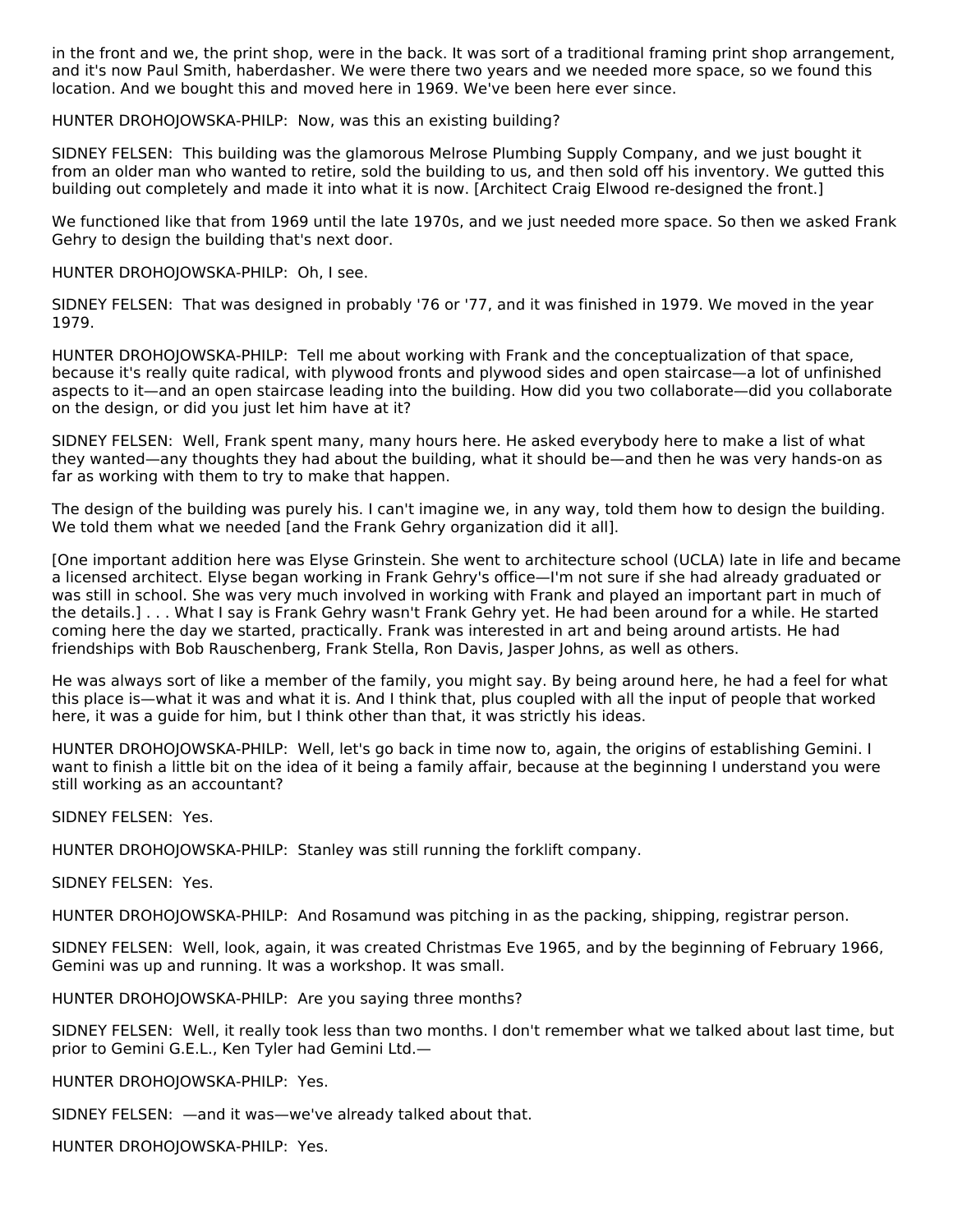SIDNEY FELSEN: Yes. So, the shop there, where he was a for-hire shop, we wanted to be a publisher, so we just had to figure out which artists we wanted to work with and how to go about changing whatever was going to be changed on the administrative side of it.

So within two months we became Gemini G.E.L. And we had two presses and two printers and Tyler.

HUNTER DROHOJOWSKA-PHILP: It seemed to me, from what you said last time, that it really sort of took off after the Rauschenberg Booster print, that it had a—

SIDNEY FELSEN: Well, the first thing that took off was Josef Albers. In the earlier days, in the very beginning days, we were primarily—what should I say—interested in the old-timers, the Abstract Expressionists. We wanted Edward Hopper and Hans Hofmann and de Kooning and Rothko.

There were efforts made in all those cases, but realistically they were, number one, much older; two, they were Abstract Expressionist; they weren't that interested in printmaking or just couldn't get themselves to do it. It didn't happen.

HUNTER DROHOJOWSKA-PHILP: But the Rauschenberg contribution really seems to have brought a lot of other like the new generation of contemporary artists and helped make them available to you. Is that correct?

SIDNEY FELSEN: Yes. In those days, again, the New York art scene was the expression, and Bob Rauschenberg was the symbol of the New York art scene. So when Bob came here, it all of a sudden opened the doors to that.

There were two things happening. One was the New York art scene was coming to Gemini within a very short period of time. From 1966 to '68 it was Bob Rauschenberg, Frank Stella, Claes Oldenburg, Jasper Johns, and Roy Lichtenstein.

But that was coupled with—from the Los Angeles scene, Sam Francis, Ed Ruscha, Ken Price, and Joe Goode. They all worked here. Within a period of three years, all these really great artists were working with us. And then shortly after that—I would say within the next year or year and a half—Ellsworth Kelly and Ron Davis started working with us.

That pretty well created a roster. I would say, historically, in most cases the artist would come back and come back and come back. Bob Rauschenberg came back once a year for as many years as he could. And Roy Lichtenstein came here every two years. Frank Stella and Oldenburg came here a lot in the early days.

It happened quickly. And again, with history in mind—I'll speak for myself—I didn't understand how important it all was in those days. It was interesting and it was fun and it was exciting, but when you think about it now, to have all those great artists here in such a short period of time was really fabulous.

HUNTER DROHOJOWSKA-PHILP: Extraordinary. Now, to attract them, how did you attract them to come here and do this? Did you pay them or offer to take care of them or—

SIDNEY FELSEN: Well, we'd pay them royalty. Artists are invited, and when they come, they're given completely free access to do works on paper or sculpture, do etchings, lithography, screen printing, woodblock printing, work on any fabric—any material they want.

And then they go from there. They create the imagery—Gemini is all about collaboration, so they create the imagery, make the art, and we are the collaborators who help them get where they want to be. And once they arrive at the finished print or sculpture, we do the editioning.

Once they arrive at the image, they sign RTP, which means "right to print," which is like a license to us to go ahead and make an edition. So the artists are not involved with the editioning. We do all the production part of it, and then the artists come back and sign.

HUNTER DROHOJOWSKA-PHILP: Now, how long are the artists typically allowed to come here and work?

SIDNEY FELSEN: "Allowed" wouldn't be the word. They're invited to come stay as long as they want. And it's more—the ball's in their court. [They can do any process and use any materials they choose, and stay as long as they want.]

HUNTER DROHOJOWSKA-PHILP: Do you pay for their lodging while they're here?

SIDNEY FELSEN: Oh, yes.

HUNTER DROHOJOWSKA-PHILP: And where did they stay?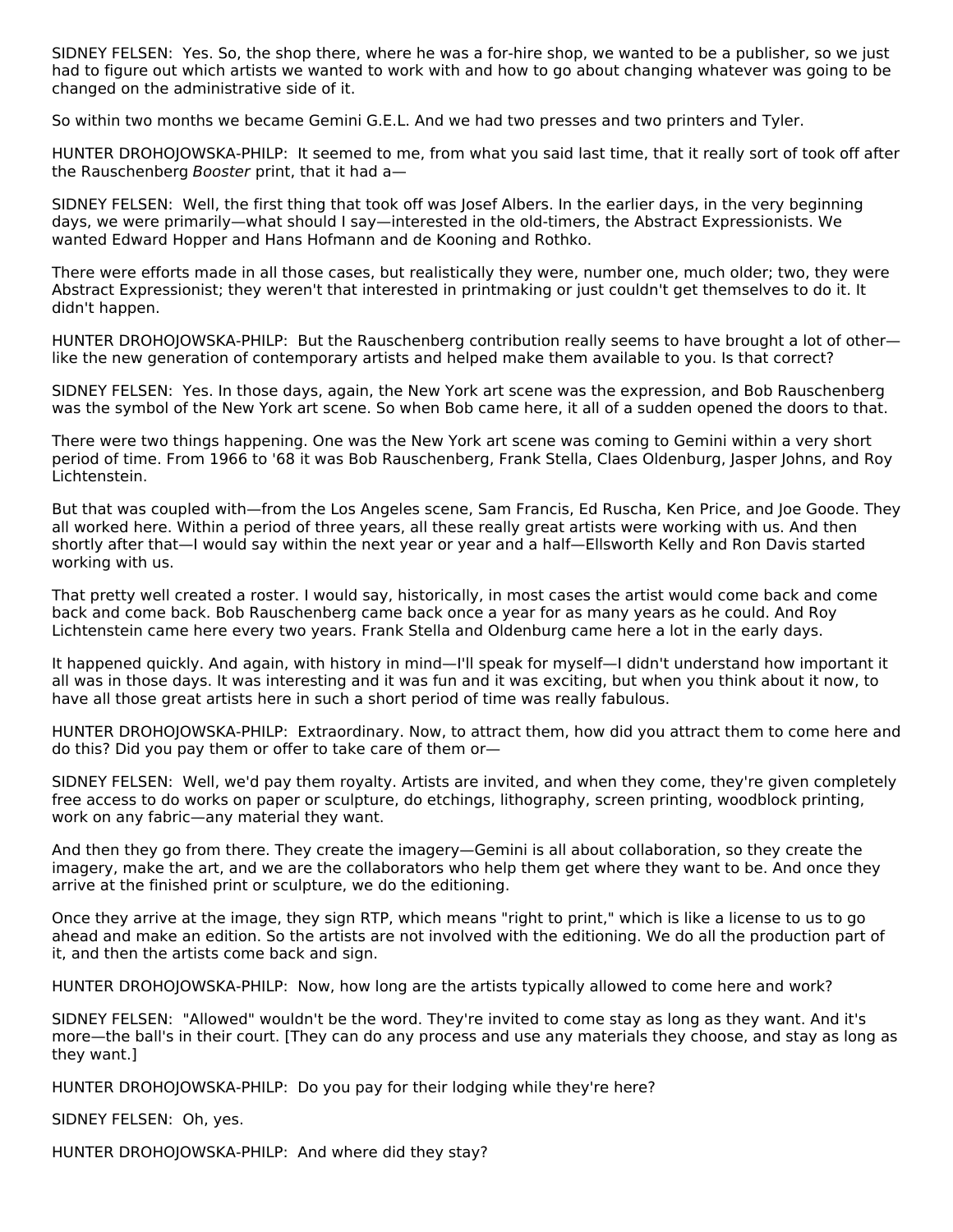SIDNEY FELSEN: Well, in the earlier days everybody stayed at the Chateau Marmont. It was glorious. Rock stars were there. Movie stars were there. Artists were there. So I'd say it still is Chateau Marmont, but now some artists have different places they want to stay. It's up to them. They stay where they want to stay.

HUNTER DROHOJOWSKA-PHILP: But can they stay, say, two weeks or—

SIDNEY FELSEN: Yes.

HUNTER DROHOJOWSKA-PHILP: —a month? Or how long is an average stay?

SIDNEY FELSEN: I'd say the average stay is probably between one and two weeks, so maybe 10 days. Roy Lichtenstein traditionally stayed a month. He would come out here—he always came in February, for some unknown reason, and I'd say Bob Rauschenberg would stay maybe seven to 10 days. Jasper Johns would stay a week, and if he didn't resolve where he was at, he would leave and then come back again and open up all the information and start working where he left off.

HUNTER DROHOJOWSKA-PHILP: And would you give them a per diem to pay for their meals and their gas or their car, whatever?

SIDNEY FELSEN: I like to say we provide them with a lifestyle that they're accustomed to, so, yes, an automobile is rented for them and it's theirs to use. Everything is paid for that can be. We don't give them a per diem as such for food or stuff, but it's a closeness, and they're here every day, and as many times as can be, if they want to, we would take them to dinner, or some people invite them over to dinner, things like that.

HUNTER DROHOJOWSKA-PHILP: So it's really, obviously—it seems to me you were trying to create a very—not just comfortable but really enticing arrangement for them.

SIDNEY FELSEN: We want them to be as comfortable as can be. The ability to make art has to do a lot with your own feeling like you belong. Say they came out of their own studios and they had maybe one assistant, but they had a great privacy. And they come in here, and all of a sudden there's eight printers and three curators and me and the people up in front in administration.

So it takes an adjustment. Like Bob Rauschenberg once said to me, "You guys think that I'm an accomplished printmaker and artist, but I walk in and I see eight people standing there with rollers in their hands saying, 'Okay, Bud, what are you going to do now?'" [They laugh.]

It's always a matter of how to make them feel at home and comfortable and want to do something. So I always felt that one of the things working for us, as far as with East Coast artists, was that we had—whatever month of the year—we had palm trees and sunshine. And like I say, Roy always came in February.

If you look at the schedule or calendar, as far as artists coming here and what days or what months, it's phenomenal. January and February is always loaded with artists from the East Coast, and it's great. We offer them the opportunity to be in the sunshine. The ocean is right there. The mountains are over there and all that. I think it's a lure, but the reality of it is they never get out of the studio. [They laugh.]

The artists that work here are so dedicated to what they're doing that—it was an early awakening for me of how hard these people work. They're all bright, intelligent, great abilities, and they want to come in here and work eight or 10 hours a day.

They get phone calls all the time from people that say, "Oh, come on over to have dinner with us," or something like that. And they may like the people but they don't want to be tied down socially—it upsets the way they perform. They get here at eight or nine or 10 in the morning and they want to stay here until six or seven or eight or nine or 10 at night. It's an amazing dedication and it's pretty consistent.

HUNTER DROHOJOWSKA-PHILP: Well, I think Irving Blum talks about how important it was that the New York artists came out and interacted with the L.A. artists, that a lot of friendships were born out of the fact that they came here repeatedly and they developed friendships with a lot of the West Coast people.

Can you talk a little bit about the social aspect of how this happened, during the early Gemini years especially. For example, maybe you could talk a little bit about the Grinsteins and their function of always having parties in their big house.

SIDNEY FELSEN: Well, let's see. Some of the associations that I remember were Bob Rauschenberg, Jasper, Frank Stella, I think Claes Oldenburg. Their friendships were with maybe Laddie—Laddie [Guy] Dill, somewhat Guy but probably more Laddie in those early years—as well as Chuck Arnold.

HUNTER DROHOJOWSKA-PHILP: Well, wasn't Laddie Dill working here as a—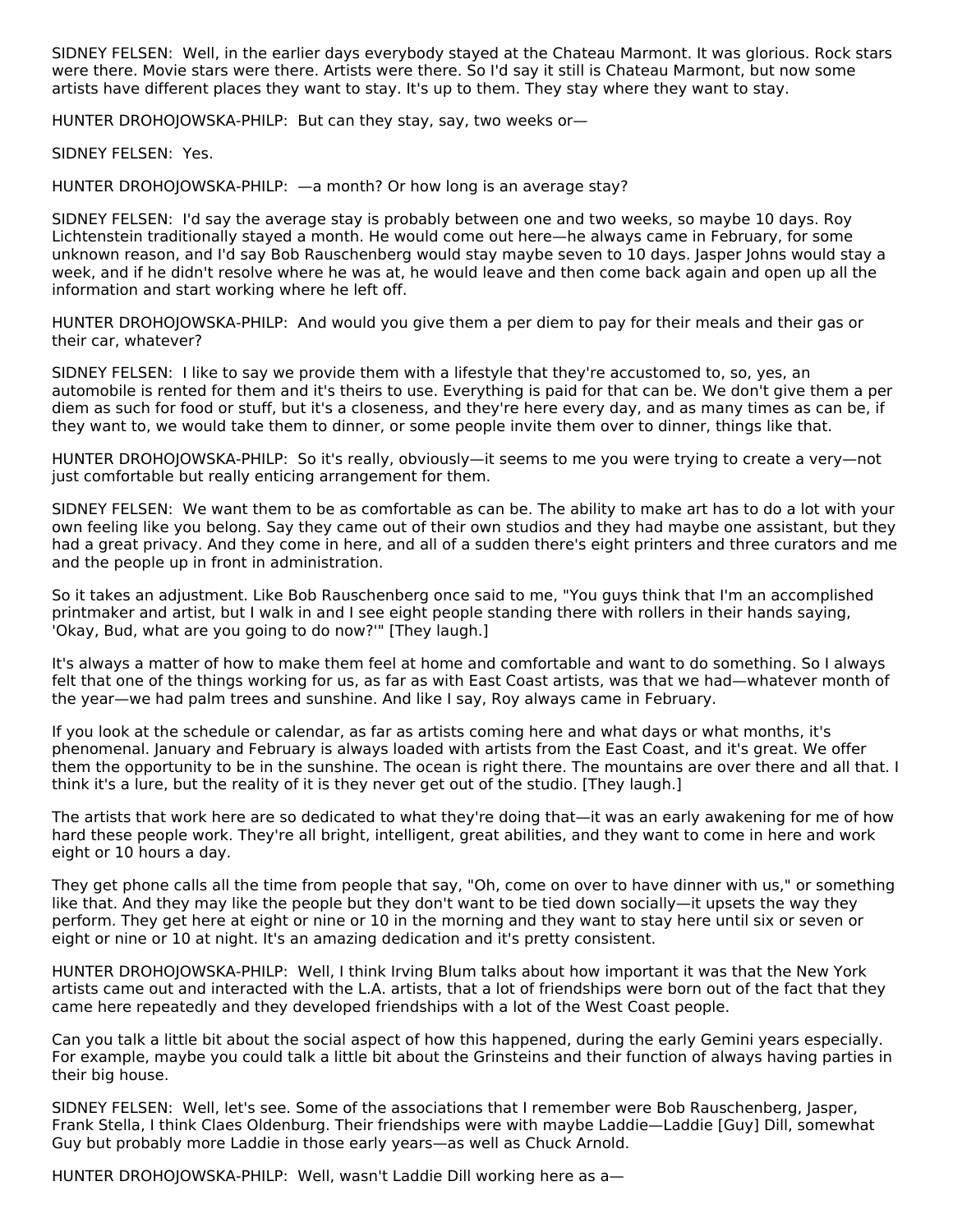SIDNEY FELSEN: He worked here a little bit. He worked here for a short time. I think he worked—

#### HUNTER DROHOJOWSKA-PHILP: As a printer?

SIDNEY FELSEN: Not as a printer. We had a Jasper Johns project where he was doing lead reliefs, and Laddie worked on that. But Laddie was the only one that worked here.

HUNTER DROHOJOWSKA-PHILP: That would be Charles Arnoldi.

SIDNEY FELSEN: Yes, Charles Arnoldi, Ron Cooper, Jim Ganzer, Tom Wudl [ph]. Ed Ruscha was older than the ones I just named, but he had a really good friendship with Bob Rauschenberg and with other artists, too, some of the—I'll call them the "Venice boys"—but the Venice boys would come here to visit with some of the artists.

Bob Rauschenberg stood out as an artist who loved to have people around him while he was working, where some artists would need the privacy of not having people around. So the artists would be invited to come here during the day. A lot of times where we worked into the night, we would go out and get take-out food and bring it back here, and some of the artists would be invited to be here.

But even then, beyond that I would say dinners outside, whether it was in a restaurant or at the Grinstein house —and the Grinsteins would have parties that were great and became a known aspect as part of the Gemini scene.

HUNTER DROHOJOWSKA-PHILP: Can you remember any of the grander parties the Grinsteins had? Or the notgrander parties the Grinsteins had. I know that Elyse and Stanley Grinstein talk about how they used to just invite—informally invite—so many people because they had bought a large house in Brentwood and they could have a lot of people in it. And, of course, they considered this a big part of their contribution to the art world at that time.

SIDNEY FELSEN: Yes. Specifically I can't remember, but there were many, many parties, they had big parties with—certainly with the artists from the local scene and whoever might be visiting here.

Some of the parties were, I think, directed at or dedicated to a certain artist who may be here working, but a lot of them were just big, open parties.

HUNTER DROHOJOWSKA-PHILP: Now, do you think any relationships—friendships—evolved out of this that endured after, or were these just brief things? Did any of these West Coast-New York artists have enduring friendships?

SIDNEY FELSEN: Well, the one that stands out for me was Ed Ruscha and Bob Rauschenberg. They really seemed to appreciate each other. But I don't know exactly how to answer that. I'd say when the artists from the East Coast would come here, they would ask about, you know, "How is Laddie," or, "How is Guy," or, "How is Chuck," or something like that. [It's a big picture to portray, and I believe many lasting friendships were born.]

They would get together sometimes, but I don't know if there was—I'll tell you, what comes to mind more for me is the printers that are here are all artists. They all come out of art school. It's amazing; they all graduated college. Not by any requirement, but anybody that comes to apply here went to college.

So they have a close friendship. They work with somebody for eight or nine or 10 days in a row, for maybe 10 hours a day; they develop a friendship. And so there's been several of those where artists went back—Bob Peterson was a printer, went back and lived with Bob Rauschenberg.

I was thinking—well, Ed Henderson was a printer here and he went to work for Jasper Johns. Tony Zepeda— Anthony Zepeda, who was here 10 years—he's a teacher now—he's an artist and he's a teacher at Art Center College of Design; he's very friendly with Jasper Johns and they talk on the phone and he visits once in a while. There's a lot of that. [Frank Gehry developed friendships with several artists that sustained.]

HUNTER DROHOJOWSKA-PHILP: Okay, because I wondered if, on the other side of this question, you sensed a certain animosity that Gemini was asking so many East Coast artists to make prints and not very many West Coast artists, by comparison.

SIDNEY FELSEN: Is that a question or—

HUNTER DROHOJOWSKA-PHILP: Yes, I'm asking—

SIDNEY FELSEN: —is there an animosity?

HUNTER DROHOJOWSKA-PHILP: —did you feel an animosity from the—for example, you never printed work by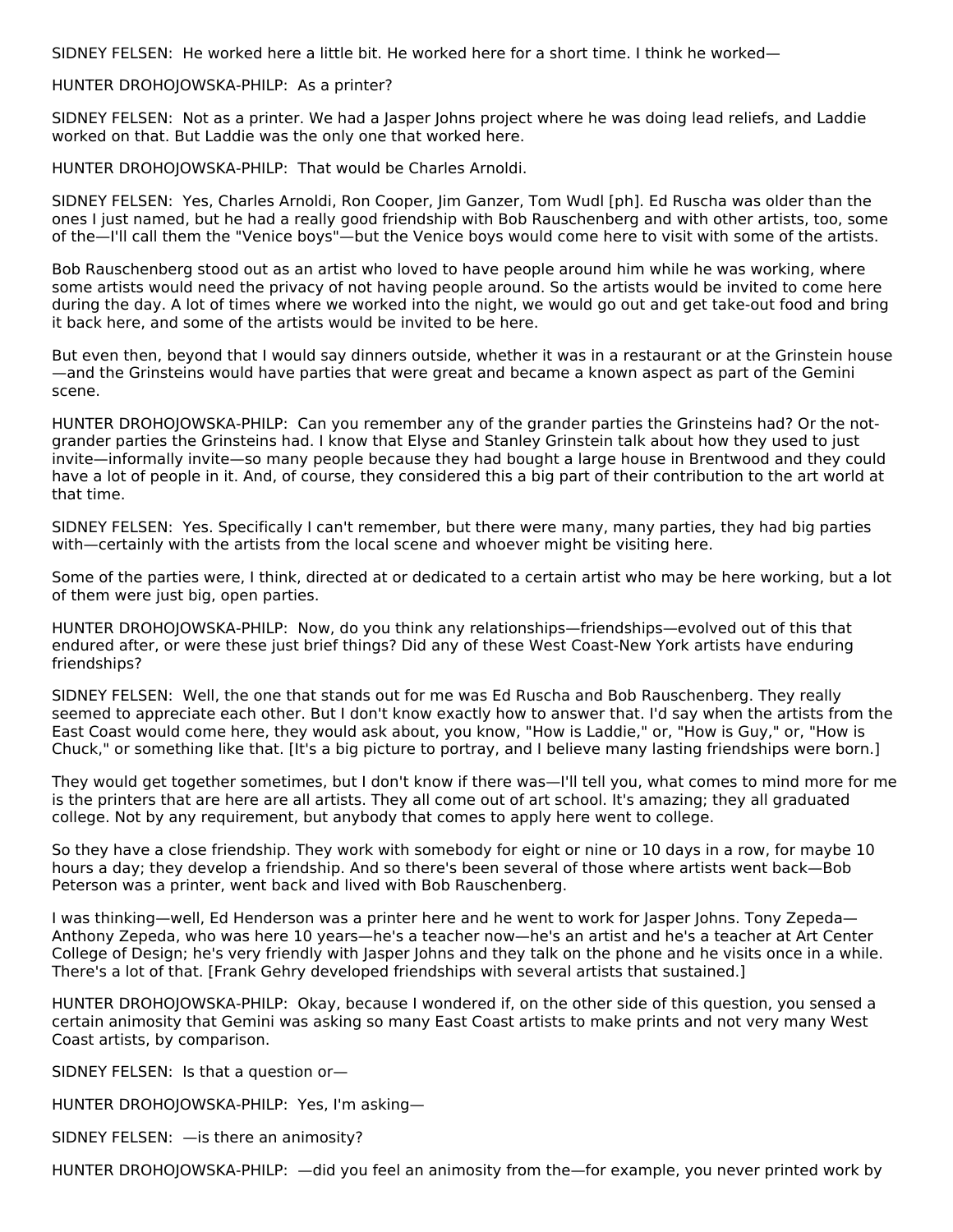Billy Al Bengston or, for that matter, I don't think, Ed Moses.

SIDNEY FELSEN: No.

HUNTER DROHOJOWSKA-PHILP: And I wondered if—and probably many others. So I wondered if you then felt that sort of cold shoulder, because, of course, around the late '60s, one of the issues in L.A. that I have come up against is that L.A. artists had very strong feelings about the number of New York artists that were showing with Irving Blum, and now the New York artists are being printed by Gemini. And certainly they're very vocal about this, but were they vocal about it to you?

[It's a difficult subject. Gemini is in its 46th year and we have worked with only 65 artists. Most of the projects have been in depth, meaning there are six or eight or 10 editions that are created all at once. Each project takes a long time, and this is encouraged by us. We feel the longer an artist works, the more likely that the quality of the work will be better. We also like it when artists repeatedly work with us, as it builds a familiarity between us, and leads to a range of different imagery from the same artist over a period of time.

The only way we could have worked with more artists would have been to enlarge the workshop, add more presses and more printers, which would have changed the whole atmosphere. It would have made it more like a factory.

The Los Angeles area artists we've worked with include John Baldessari, Larry Bell, Vija Celmins, William Crutchfield, Ron Davis, Richard Diebenkorn, Sam Francis, Frank Gehry, Joe Goode, Robert Graham, David Hockney, Ed and Nancy Kienholz, Bruce Nauman, Ken Price, and Ed Ruscha, which totals 15. We've invited Mike Kelley, Charlie Ray, Andrea Zittel, and Bob Irwin, which have not resulted in collaborations, at least as of yet but we're still hopeful! And Allen Ruppersberg is about to start his first work with us very soon.

You ask the question, Do you feel animosity from some of the Los Angeles artists? The answer is, not directly, and there's never been any confrontations. With all of that said, there's been a touch of uncomfortable feelings about it all.] . . .

HUNTER DROHOJOWSKA-PHILP: [At] what point are you able to leave accounting altogether and come to work for Gemini full-time? What year is that?

SIDNEY FELSEN: Well, by March of 1968—so it was in two years. Rosamund worked here as what I call a curator, but I had my own accounting practice. I was a CPA and I had a partner. I was spending every Saturday and Sunday, probably every evening, at Gemini from the day it started.

When Ken Tyler was running the workshop, I was doing sales and administrative work. There wasn't any administrative staff—it was too small. There was one girl working up in front and that was it.

During that whole period I probably worked every Saturday and Sunday. Gemini consumed us because it was fun and active and demanding.

So once it happened, all of a sudden this was really neat. And when we started the Albers project and it was so successful, I just thought it was like a one-shot deal. Then we did the Rauschenberg and it was successful again. You say, What is this? You start to wonder. But the perspective of now compared to then, it wasn't anything anyone expected or even believed it would happen. But within less than two years I did come in full-time.

But also, the other thing—I don't know whether we talked about me and art schools and all that—

[Cross talk.]

All right.

HUNTER DROHOJOWSKA-PHILP: I wanted to ask about the amount of money. Stanley couldn't quite remember. He said he thought it wasn't more than \$10,000 that he put in to start Gemini.

#### SIDNEY FELSEN: Yes.

HUNTER DROHOJOWSKA-PHILP: Do you remember exactly how much you put in to start Gemini?

SIDNEY FELSEN: Yes, we each put in 12,500, so it was \$25,000.

HUNTER DROHOJOWSKA-PHILP: To start it altogether?

SIDNEY FELSEN: Yes.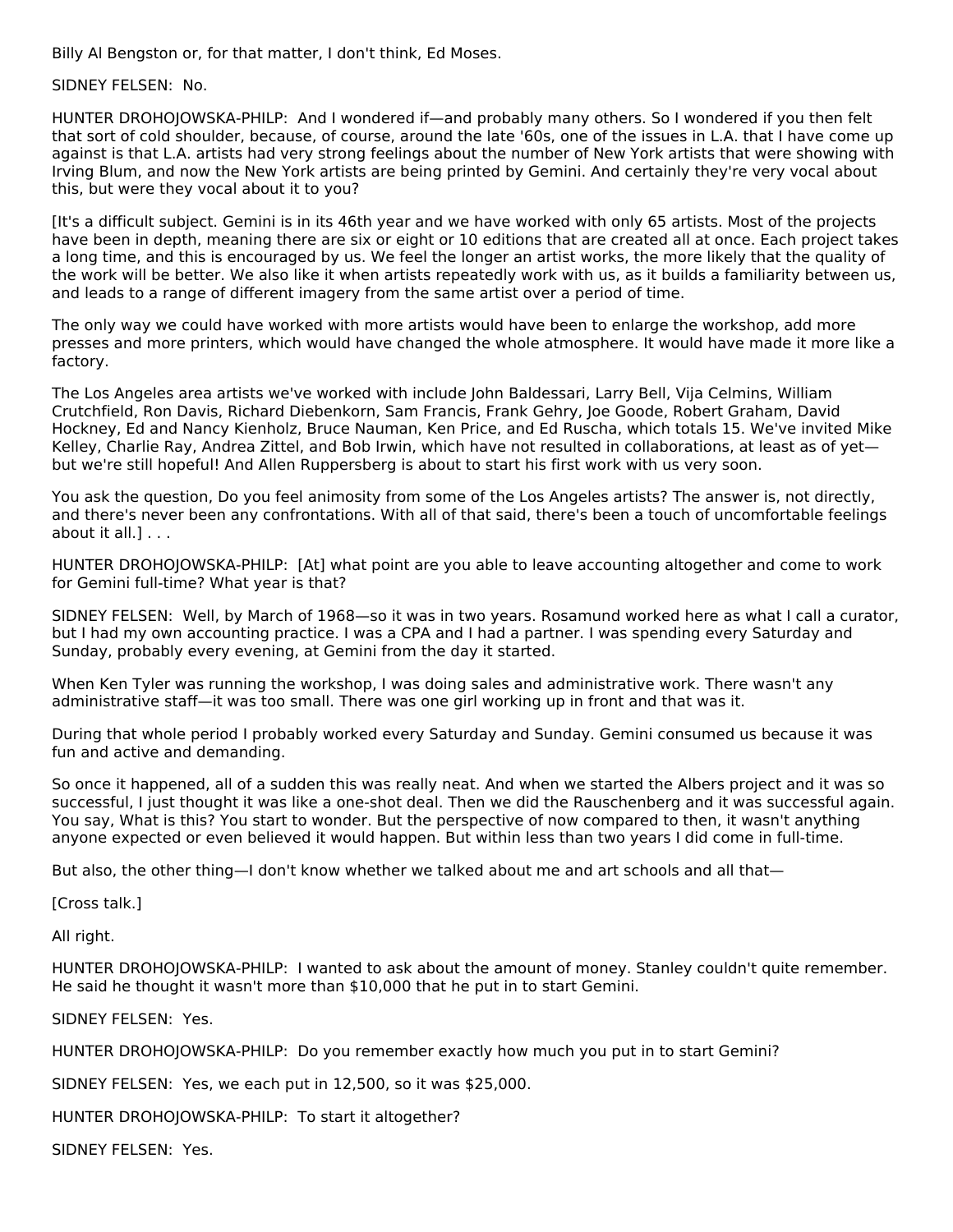HUNTER DROHOJOWSKA-PHILP: Okay. How soon were you able to recoup your investment?

SIDNEY FELSEN: For years we didn't take a dime out of here. Stanley and I have pretty good grounds in business, and so we felt that this was the kind of thing that you let it raise itself up.

An example, we practically—we weren't borrowing money. We paid for everything and then we bought this property. We were just constantly building—buying equipment. Just the idea of making—how do I say this—of creating a business that had its own assets without obligations—financial obligations. So we were just putting the profits back in.

I don't remember. I don't remember when I started taking any money out, but it was several years later. And even then it was almost nothing.

HUNTER DROHOJOWSKA-PHILP: Because you were just constantly reinvesting your property back into the business.

SIDNEY FELSEN: Yes, yes, definitely.

HUNTER DROHOJOWSKA-PHILP: Now, Rosamund says at a certain point she had a falling out with Ken Tyler. Would you talk about that?

SIDNEY FELSEN: The shop was in the back and Ken ran that, and I was up in front running whatever the administration was. He wanted everything about his workshop his way, and he wanted to have complete control —he didn't want any static, so to speak.

Rosamund was friendly with the printers, and if he did things that she didn't believe in, she was either mouthing off to him in front of the people working—honestly, I don't remember the specifics, but it was little in-fighting things about a guy who was wanting full control of everything within his own realm back there.

And she didn't agree with some of the things he did. Ken Tyler's wife was working here too. Her name was Kay Tyler. She was the curator. She was a trained curator from Tamarind, and Rosamund really worked with her.

Ken Tyler made an announcement one day that he didn't want the wives there anymore, that wives had to go. And so that was his wife and my wife, so that's what happened.

HUNTER DROHOJOWSKA-PHILP: And then a few years later, I think in 1973, Ken Tyler leaves, and there is kind of a messy lawsuit of some sort. Could you please explain that? . . .

[END DISC 3 TR01.]

HUNTER DROHOJOWSKA-PHILP: I know there was some sort of lawsuit between you and—Gemini and Ken Tyler, and I'm not quite sure of the circumstances. Could you explain that for us?

SIDNEY FELSEN: Yes, sure. We had meetings every Wednesday night—Stanley, Ken, and I. If I had to guess, this was in springtime, March or April, of '73; we had been functioning going on seven years.

Ken came in with a bottle of champagne, a can of smoked oysters, some crackers and poured us each a glass of champagne and handed us a letter saying that he's leaving and that he's going to take a third of the equipment and a third of the inventory and leave.

Well, as far as speaking the law, Gemini was and is a corporation, and so, as a corporation, a shareholder is a shareholder, who only owns shares of the stock, has no ownership of any individual piece of equipment or property or anything like that. We said, "Ken, you can't do that. We'll negotiate with you." No, no, he was going to take it.

So he hired a lawyer and it became very ugly. He filed a lawsuit. He claimed that there were 700 prints missing and that I stole them. He hired Arthur Andersen and Co., which was a major CPA firm, to come in and do an audit. He hired a law firm that had 150 lawyers. It was—Irell & Manella.

They hired Arthur Andersen to come in and do this audit. And they wrote a report saying there were 700 prints missing—the system that had been created here of how to do things, which came from Tamarind, was you write things in pencil and then when there are changes, you erase them and change them.

Our daughter Ellen was working here at that time, too, and so in the lawsuit they claim that Ellen falsified the records, that I falsified the records. It was pretty ugly. So we had a lawyer who was a one-man firm. It was a fraternity brother, Stanley's and mine. [His name is Irwin Osher.]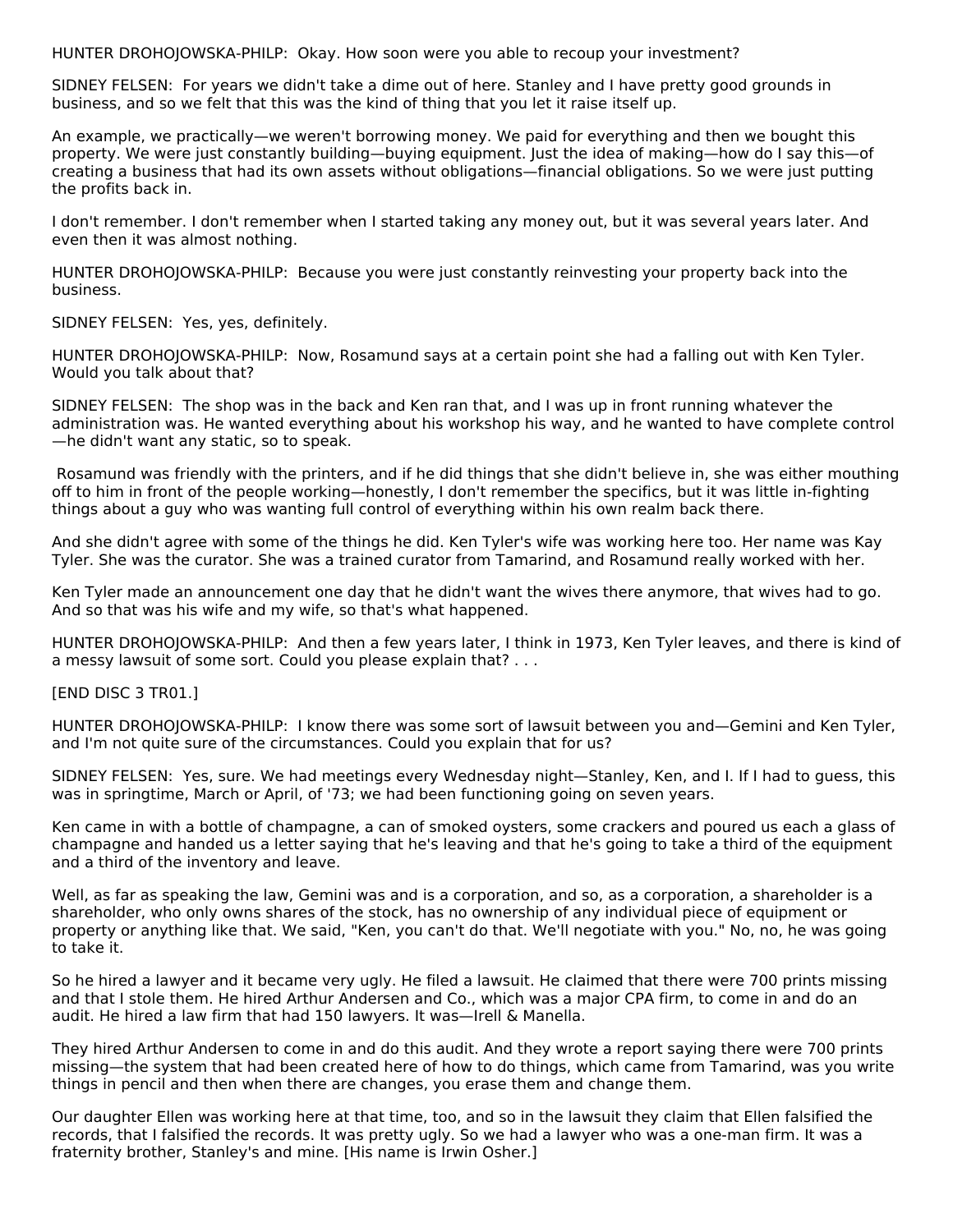He said to me, "Are you pissed off at Tyler?" I said, "Look, I don't know if I'm pissed off. I think the guy is a jerk for doing this." He said, "Oh, do you realize that if he prevails, you can go to jail?" All of a sudden my palms started to sweat. Again, I was a CPA, so I certainly understood record keeping. There was nothing missing. I asked these auditors if they wanted help and I'd show them. No, no, no, they didn't want me to help in any way.

So they wrote this list, 702 pieces missing. I started working day and night to go through—to prove where all these prints were. This was a place where you loan things out. There's things in back. They're up here. Some record keeping may not be 100 percent [and the Tylers were in charge of where the inventory was kept].

So anyway, there was pre-trial hearing in the morning. His attorneys had the morning and they presented their case.

Well, it was noontime and then in the afternoon, our attorney presented our case. At the end of the day—four or five o'clock—the judge called the three or four lawyers that were representing Tyler and—[inaudible]—and he said to Tyler's lawyers, "This is purely a case of someone who wants to leave a company and wants to take the assets of a corporation, which you know can't be done, and this case never should have been brought to court. You shouldn't have wasted the court's time." He really scolded the attorneys and he threw the case out.

HUNTER DROHOJOWSKA-PHILP: All right.

SIDNEY FELSEN: So Stanley and I bought a case of champagne and came back here and we had a party.

So anyway, that was it. Tyler came in one morning after that, and I said, "You don't belong here. You've been fired. You have no business being here." So he's never been back since. That was in November. I don't want you to think that I remember these things, but November 15, 1973, was the last day he set foot in this place.

HUNTER DROHOJOWSKA-PHILP: Where did he go then?

SIDNEY FELSEN: He went back East with the idea that he would—but keep in mind that nothing was settled. He still—he was an owner, and so he went back East with the idea of starting his own workshop. I would say the legal aspects went on for quite a while. And finally Lee Eastman, an attorney, who was Linda Eastman McCarthy's father—

HUNTER DROHOJOWSKA-PHILP: Right, Linda McCartney's father.

SIDNEY FELSEN: Linda McCartney. Well, Linda Eastman—her father was Lee Eastman. He was great. He was an artist's manager—he was an attorney who was really interested in the art scene, so he was managing Josef Albers, Philip Guston, Dorothea Rockburne, Richard Lindner, de Kooning.

And so he was a friend. I knew him and I liked him. I think we all knew him and we all liked him, and so one day he said to me something about, "Did you guys ever settle that thing?" I said, "No, it's still going on." He said, "Well, why don't you all come back into my office and"—meaning come back East to his office—and maybe we could settle it.

So something was set up for a Saturday in 1979—Tyler and his attorney and Stanley and I and our attorney—and we went and it was like the Three Stooges—knock heads together. I'd say in about six hours an agreement was hammered out—

HUNTER DROHOJOWSKA-PHILP: Okay.

SIDNEY FELSEN: —that ended it.

HUNTER DROHOJOWSKA-PHILP: So he acted as a sort of arbitrator and put it to an end. But that took six years of hanging around, right, from the original lawsuit.

SIDNEY FELSEN: Yeah, six years.

HUNTER DROHOJOWSKA-PHILP: Goodness, that's a long time.

SIDNEY FELSEN: Yes.

HUNTER DROHOJOWSKA-PHILP: Now, I wanted to ask you about working with a couple of artists specifically. I know you did a print with John Altoon. Can you remember what that was like at all?

SIDNEY FELSEN: Well, it's called A Christmas Rose. That was done with the idea of John wanted to affectionately give Christmas presents and we wanted to give Christmas presents, so we asked John if he would make an edition and we would just give them all away.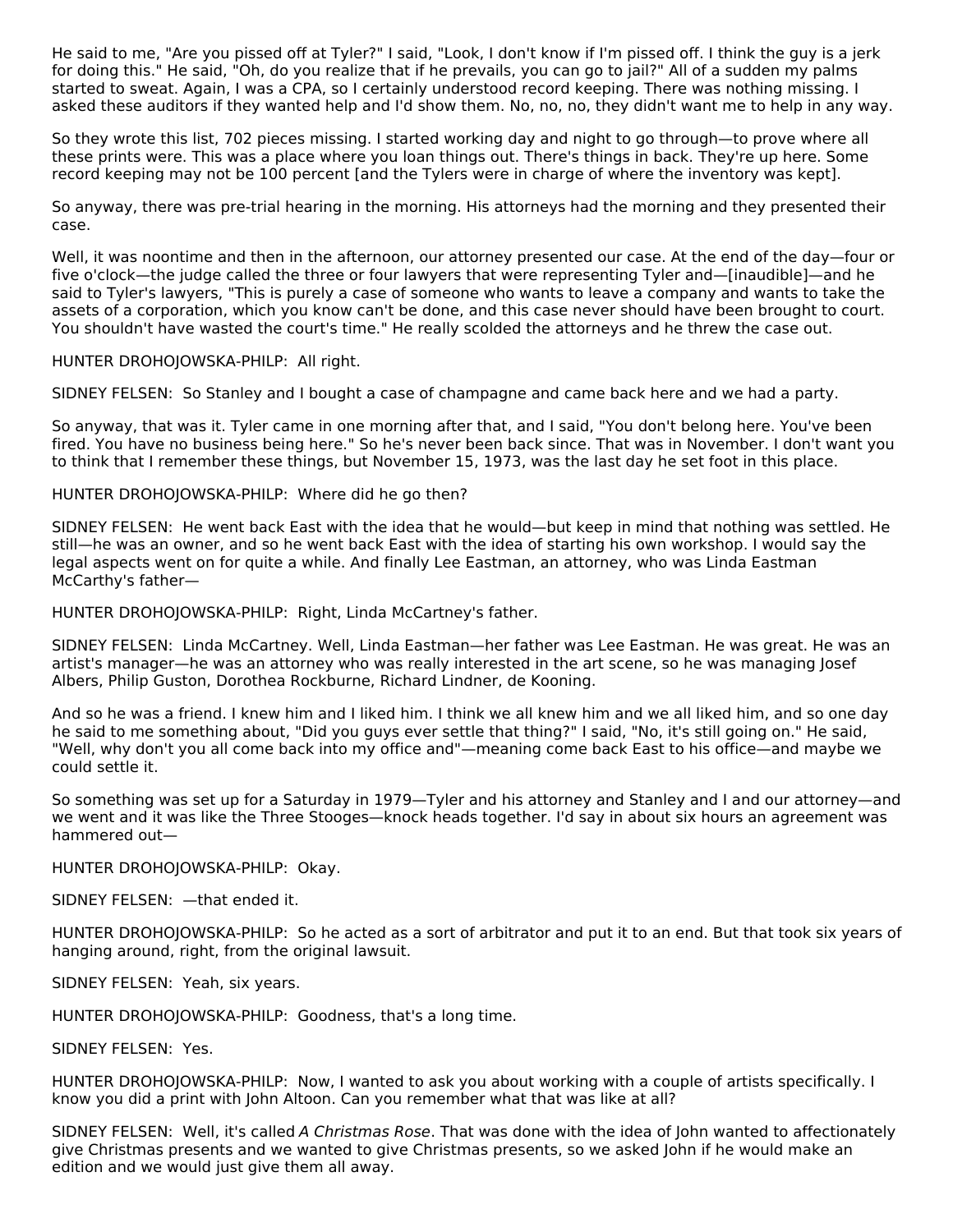[Cross talk.]

Should I say it over again?

HUNTER DROHOJOWSKA-PHILP: That's okay. So you did the John Altoon as a Christmas present edition.

SIDNEY FELSEN: Yes—it was all given away. The edition size, it was half to him, half one to us, and we just gave them to [inaudible] people, either artists or people that were somewhat involved.

HUNTER DROHOJOWSKA-PHILP: Compared to the sort of wild and wooly way that Rauschenberg was known to work, what was it like working with Jasper Johns? I guess he did the Numerals series here—

SIDNEY FELSEN: Yes.

HUNTER DROHOJOWSKA-PHILP: —which is a different sort of approach, I would think.

SIDNEY FELSEN: Well, Robert Hughes said one time that "Bob Rauschenberg breathes out and Jasper Jones breathes in." Jasper is a fantastic gentleman, a very kind guy—great to work with—but Jasper would want privacy, compared to where Bob wanted a TV going on and six people hanging around talking to him while he was talking to them and things like that. I think Jasper was great.

HUNTER DROHOJOWSKA-PHILP: Now, Claes Oldenburg had been here earlier. He had been here in 1962. Well, so had Rauschenberg. But did you know him when he exhibited with Virginia Dwan?

SIDNEY FELSEN: I didn't know him. I was aware of him, but no. No, Bob helped us get Claes in the sense of, oh, we were talking to Claes on the phone one day. This was before he came out here to work with us.

It was in the workshop and Bob sort of grabbed the phone and said, "Hey, you've got to come out here. It's great. It's a fun place to work and these people are very nice," et cetera, et cetera, et cetera. So I presumed that helped bring Claes out here.

HUNTER DROHOJOWSKA-PHILP: Did Rauschenberg do anything else like that with anyone else?

SIDNEY FELSEN: Well, I don't know if I explained that Frank Stella came out to teach at U.C. Irvine.

HUNTER DROHOJOWSKA-PHILP: Frank Stella was teaching at U.C. Irvine? Okay.

SIDNEY FELSEN: Well, Frank Stella and his then-wife Barbara Rose were invited by the U.C. system to come out to teach at U.C. Irvine. Barbara would teach art history and art criticism. Frank would teach painting. This was 1967.

They have two children. And when they got here, you had to sign a loyalty oath in the state of California.

HUNTER DROHOJOWSKA-PHILP: That's right, you did say this. Go ahead.

SIDNEY FELSEN: Okay, and so Barbara signed it and she started teaching, and Frank wouldn't sign it. So he was just sitting out at Irvine with nothing to do. So he came in to visit Bob. He came in, I would say, somewhat regularly, and one day—as we had just purchased a whole collection of limestones that were fairly small, 17 by 23 inches, and very thin, from some print shop in England. Bob picked up one of these stones and handed it to Frank and said, "Why don't you go back there in the corner and draw?" Frank was 29 at the time. He started drawing Black Series. So Bob was certainly instrumental in that.

HUNTER DROHOJOWSKA-PHILP: And then around that time, Stella did a print—must have been the same period —called Irving Blum Memorial Edition [(Star of Persia), 1967], and it looks as though it has silver ink, geometric shape. Could you tell me about the title of the Irving Blum Memorial Edition?

SIDNEY FELSEN: Well, Irving would come in the shop regularly, and Frank was drawing an image called Star of Persia, and it had a silver base. The first layer of ink laid down was silver. And then on top of the silver were these several colors that made up the Star of Persia. Irving walked in the shop one day when the silver [only] was on the paper, and looked at it. "Oh, God, that's beautiful. Oh!" You know, "Oh, my God, that's beautiful."

So Frank said to Tyler or one of the printers, "Maybe we should just print a small edition." And we did and he named it Irving Blum Memorial. [They laugh.]

HUNTER DROHOJOWSKA-PHILP: So that's the Irving Blum Memorial Edition. Fantastic.

SIDNEY FELSEN: Yes.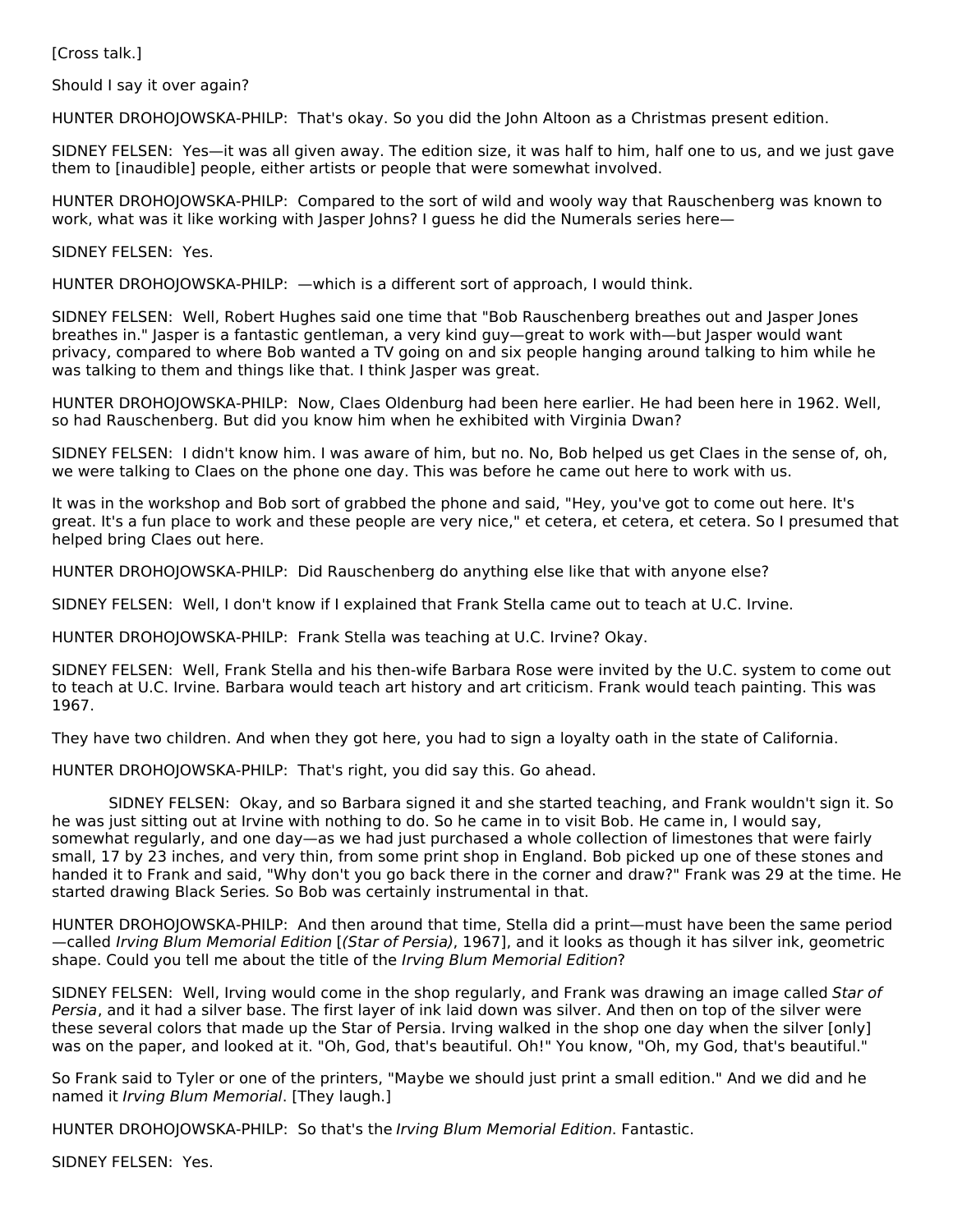HUNTER DROHOJOWSKA-PHILP: And that was quite a relationship with you. You did a number of prints with Stella, correct?

SIDNEY FELSEN: Stella. Yes, he did a lot of prints in a short time; I would say from 1967 to 1973. Incidentally, when Ken Tyler left, Frank went to work with him and didn't work with us anymore. It was the only case where that happened.

HUNTER DROHOJOWSKA-PHILP: Well, while we're in that sort of time frame—we're back into the early '60s again —I wanted to ask about your move into doing multiples. What is your first multiple, your first use of threedimensional printing?

SIDNEY FELSEN: First of all, you have to define "multiple" because, realistically, if you have a hundred prints—

HUNTER DROHOJOWSKA-PHILP: Go ahead.

SIDNEY FELSEN: If you have a hundred prints, it's a multiple, but the word "multiple" in those days was really talking about sculpture editions.

HUNTER DROHOJOWSKA-PHILP: That's the way I've always thought of the term.

SIDNEY FELSEN: Well, I think of it, too, but I got away from it because a lot of people use the word "multiple" as an edition of prints.

HUNTER DROHOJOWSKA-PHILP: I see.

SIDNEY FELSEN: It's a multiple.

HUNTER DROHOJOWSKA-PHILP: So what would we call a three-dimensional?

SIDNEY FELSEN: Sculpture edition.

HUNTER DROHOJOWSKA-PHILP: Sculptural edition. Okay.

SIDNEY FELSEN: Yes. We we started out as a print studio—

HUNTER DROHOJOWSKA-PHILP: Right.

SIDNEY FELSEN: —and that's what we intended to do. And then in 1968, Claes Oldenburg came along and said, "Are you interested in doing a multiple"—[they laugh]—a sculpture edition. And we said, "Sure." We didn't know what we were getting into.

So he said he wanted to do a Chrysler Airflow, which was an automobile that was from 1934 to '39. It was a beautiful, air-streamed-looking car. And, sure, fine. So it was almost like the way we started Gemini. We had no idea what we were doing, but we said, "Sure."

The piece was a lithograph, a sheet of paper, with a line drawing of a Chrysler Airflow, but then over that, Claes wanted a formed sculptural—as he used the word—he wanted it to be elastomeric, in swimming pool green and translucent.

#### HUNTER DROHOJOWSKA-PHILP: Elastomeric?

SIDNEY FELSEN: Elastomeric really means flexible. It's soft and it moves. We started getting into that and we realized that's a demanding world. First of all, we had to get somebody to make a mold. We had to find somebody who knew enough about the material that was chosen.

So we went through a lot of mold-makers, but the one we found that was great worked for Disney Studios. He was a Disney mold-maker, and so he moonlighted with us and made this mold. I blanked out on the material. [Urethane]

HUNTER DROHOJOWSKA-PHILP: But it's like a soft plastic—some sort of soft plastic or—

SIDNEY FELSEN: Yes.

HUNTER DROHOJOWSKA-PHILP: —polymer.

SIDNEY FELSEN: It's a rubber material, actually.

HUNTER DROHOJOWSKA-PHILP: Rubber.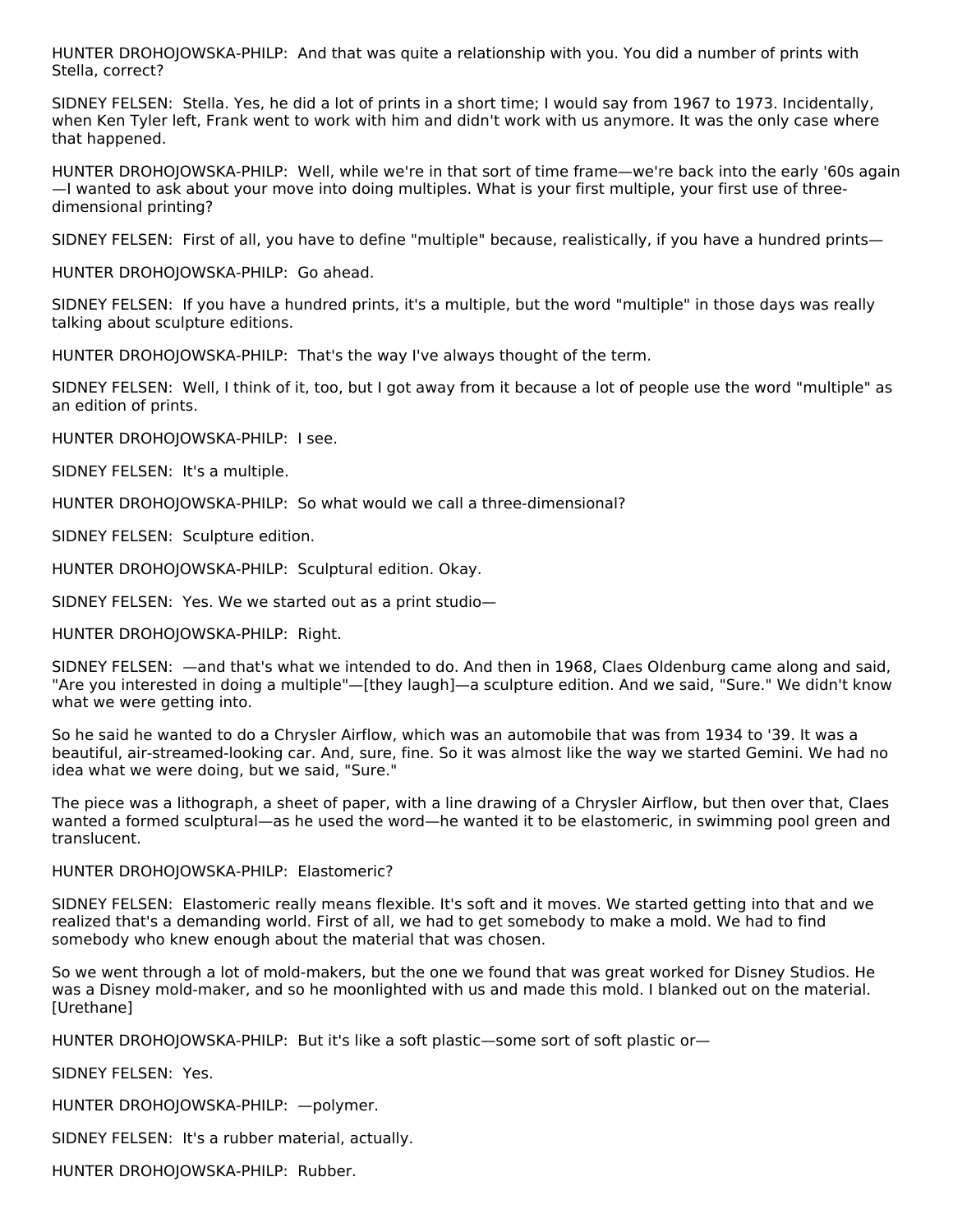SIDNEY FELSEN: It's in the rubber family.

HUNTER DROHOJOWSKA-PHILP: Okay.

SIDNEY FELSEN: So anyway, it had an interesting history. It was an edition of 75 and they were beautiful. It took a long time. It took probably one or two years—at least a year and a half—to get it to the point where it was right for Claes and he liked it. So we made 75 of them. We offered them for sale and we sold them all.

HUNTER DROHOJOWSKA-PHILP: Now, how much were they at the time?

SIDNEY FELSEN: Thirty-five-hundred dollars.

HUNTER DROHOJOWSKA-PHILP: Now, would that have been a considerable amount in 1968 for a threedimensional print?

SIDNEY FELSEN: Well, first of all, there weren't many three-dimensional prints as far as comparison, but—this was six feet wide, six feet horizontal, and urethane. It was six feet horizontal and probably at least 30 to 36 inches vertical. It was big. It was beautiful.

The answer to the question is, everybody wanted to buy it, so it must not have been overpriced. They were all out. I think at least 73 of them were sold. Then about a year later somebody called and said, "The Airflow I've got is starting to turn brown."

HUNTER DROHOJOWSKA-PHILP: Uh-oh.

SIDNEY FELSEN: Gulp. So I think somebody else called and said, "My Airflow is starting to turn color." So we went back and looked at some of ours—besides an edition, you always make exhibition proofs and some artist's proofs. So we looked, and some of ours were turning brown. Yipe. So what have we got here?

We had a chemist analyze the material—

HUNTER DROHOJOWSKA-PHILP: Okay, keep going.

SIDNEY FELSEN: —and told us that there was something missing from the formula that was called aliphatic isocyanate, which I had never heard of. Because of that, the material wasn't stable. The color wasn't stable.

So we called them all back. We did our Detroit thing. Wantonly, one person refused to send it back. . . .

So we spent another year or so remaking them and then sending them back out again. We filed a lawsuit against the company that sold us the original material and we won, but we didn't get a lot of money out of it. But we won the case.

HUNTER DROHOJOWSKA-PHILP: So all the Airflows that are out there today, except for one-

SIDNEY FELSEN: No, she finally sent hers back.

HUNTER DROHOJOWSKA-PHILP: She finally did. So they've all essentially become—they're reconditioned Airflows.

SIDNEY FELSEN: They were remade.

HUNTER DROHOJOWSKA-PHILP: Well, Oldenburg must have been very happy.

SIDNEY FELSEN: Oh, yeah, he loved it, the whole involvement. I think it brought a smile to his face.

HUNTER DROHOJOWSKA-PHILP: Now, let's pause here and change discs.

[END DISC 3.]

HUNTER DROHOJOWSKA-PHILP: This is Hunter Drohojowska-Philp, interviewing Sidney Felsen at Gemini G.E.L. in Los Angeles, California, on November 20, 2009, for the Archives of American Art, Smithsonian Institution, card number four.

We were talking, Sid, about sculptural editions, and let's also talk now about working with Ed Kienholz on a very famous edition you did called Sawdy [1971].

SIDNEY FELSEN: Okay.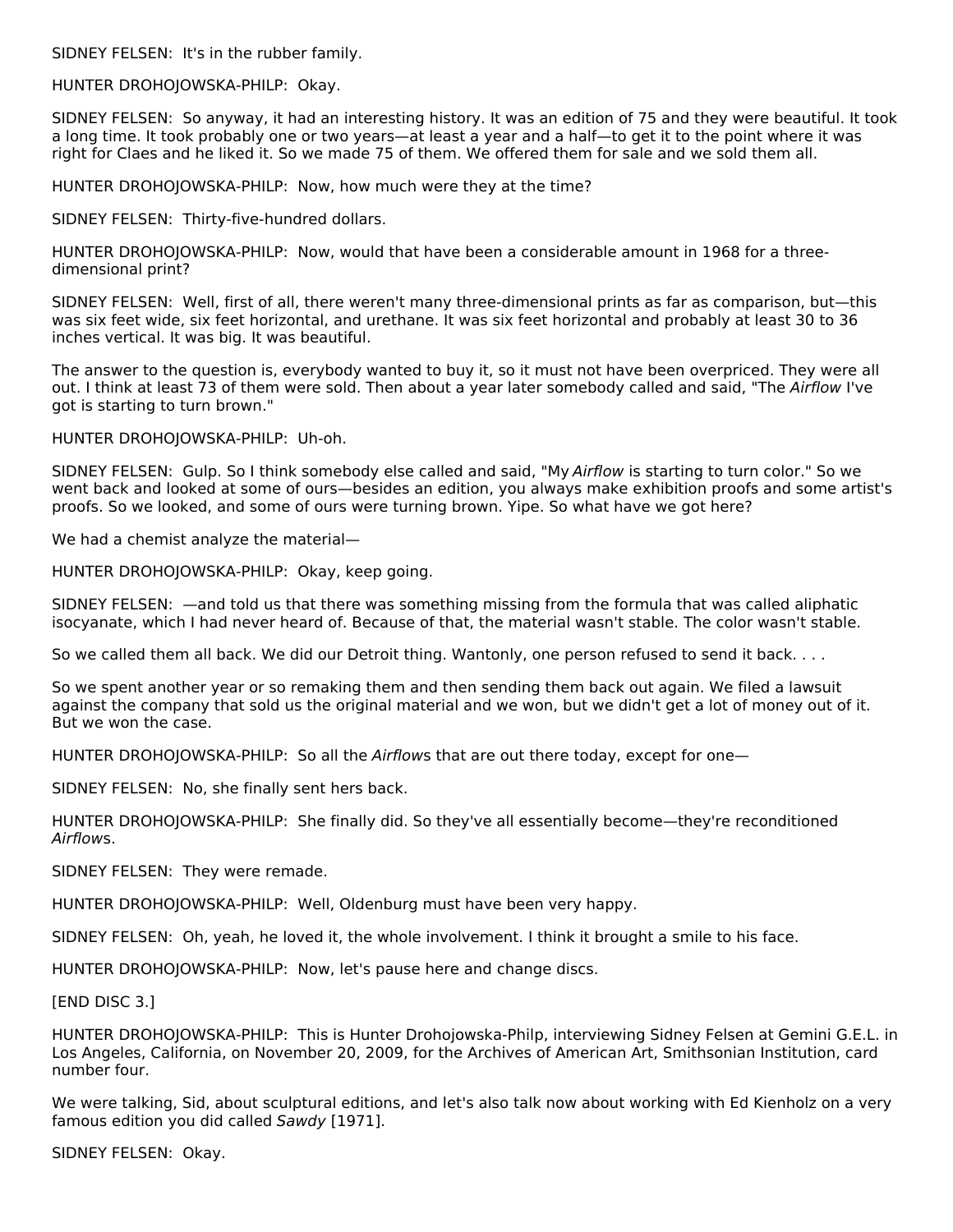HUNTER DROHOJOWSKA-PHILP: And I believe that's in the early '70s?

SIDNEY FELSEN: Yes. I'd say yes, but—

HUNTER DROHOJOWSKA-PHILP: It's in the early '70s.

SIDNEY FELSEN: Yes.

HUNTER DROHOJOWSKA-PHILP: But tell me about that, because it's as complex in its way as the Airflow, it seems to me.

SIDNEY FELSEN: Yes. Well, Sawdy, it's a story about a black man found in a truck with a white woman. It's in the South. And the truck had the word "Sawdy" on the door. It was a big Kienholz piece. [It came out of his major sculpture titled Five Car Stud.]

He installed the piece in the parking lot. It was huge. He had sawed-off cars and the truck. We filled the whole parking lot with dirt—brought trucks of sand—it would be like a dirt road. It took days to do it.

The whole construction was his. He brought it all in. Before Gehry building this building, next door was a parking lot, which was completely filled with sand/dirt. If I had to guess, it had four or five different vehicles that he brought in, and then whatever else made up the scene.

The idea was, we photographed the scene, and then this piece, Sawdy, that he made with us was a Datsun door, the door of a Datsun truck. The edition size was 56. We ordered 56 doors from the company in Japan. And they sent them here, disassembled, so we had to assemble them.

Incidentally, after the Oldenburg—I'm backing up now—

HUNTER DROHOJOWSKA-PHILP: That's okay.

SIDNEY FELSEN: After the Oldenburg Airflow, it sort of opened the door for us to get into multiples. Roy Lichtenstein did several; Ellsworth did; Rauschenberg did. We hired a person full-time—his name was Jeff Sanders [ph] He was our sculpture person.

He had graduated from some college up in north-central California, and I remember his professor recommended him to us. Jeff is still around. He lives in Ojai. And so it became a division of Gemini to do sculpture editions, and we did a lot of them.

HUNTER DROHOJOWSKA-PHILP: So here you have these Datsun doors, and then isn't there a silk-screened image on the window or something?

SIDNEY FELSEN: Yes, yes. So what happened is we had the doors—the doors came here, we assembled them, and then the idea is, when you roll the window up, I think you just see it as a window, and then on the inside there is this photograph of Sawdy, of the—no, it was called—sorry; the piece was called Five Car Stud [1969-72] and Sawdy was the truck and therefore the door from the truck.

Five Car Stud I think became a Kienholz piece, period, that's out there somewhere.

HUNTER DROHOJOWSKA-PHILP: An installation.

SIDNEY FELSEN: Yes. It's owned by a museum in Japan.

HUNTER DROHOJOWSKA-PHILP: Yes.

SIDNEY FELSEN: And so—

HUNTER DROHOJOWSKA-PHILP: Sawdy was the edition of the single door with the image of-

SIDNEY FELSEN: Well, the inside of the window was the image of Five Car Stud that was photographed out in the parking lot.

HUNTER DROHOJOWSKA-PHILP: But isn't there some image of a man being castrated or something—am I confusing two pieces?

SIDNEY FELSEN: Well, no—yeah, yeah, that's it.

HUNTER DROHOJOWSKA-PHILP: Correct.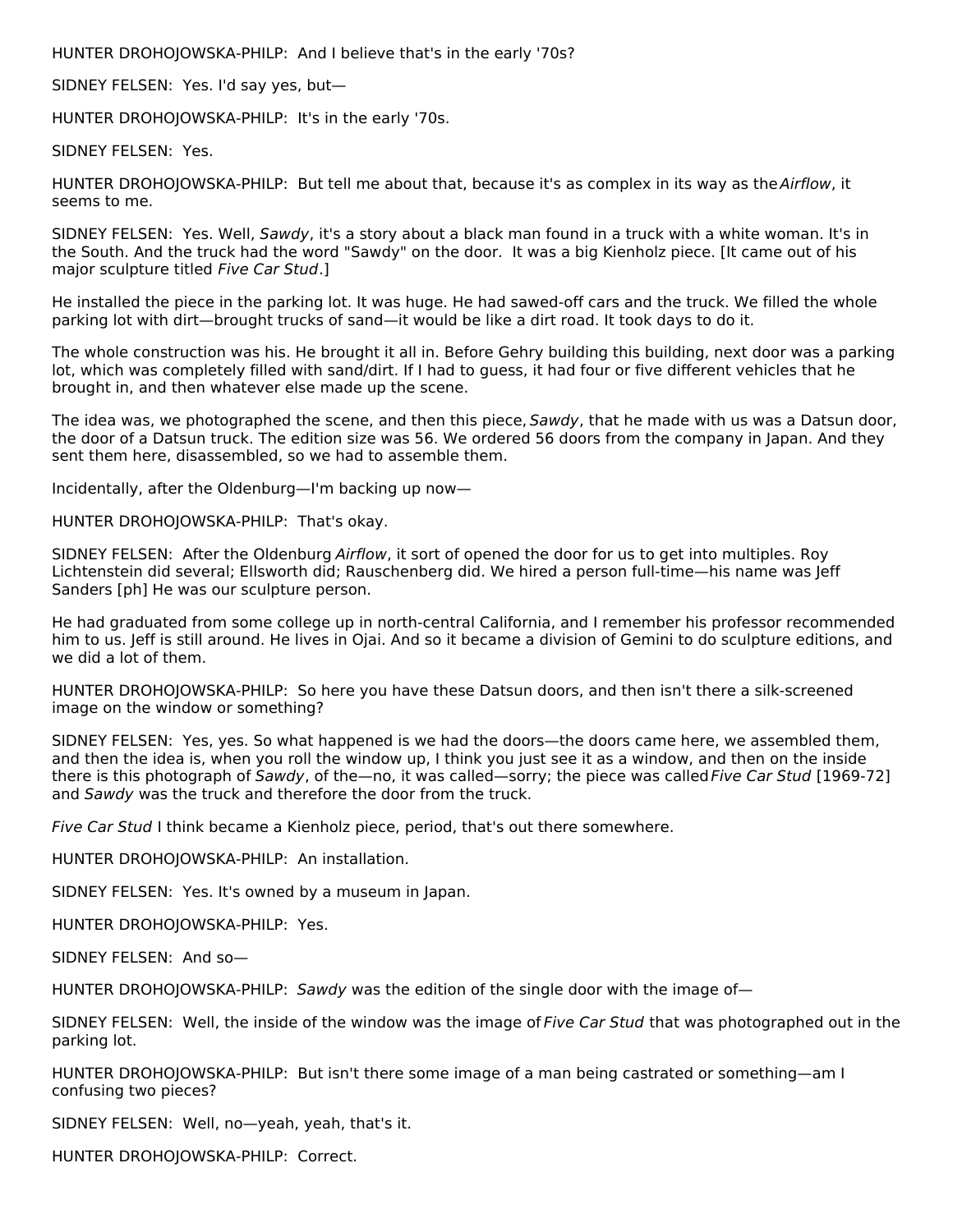SIDNEY FELSEN: Yeah, the truck was there, but he was being castrated.

HUNTER DROHOJOWSKA-PHILP: So the picture that's on the inside of the Datsun door window, if I remember correctly, has to do with this gruesome scene.

SIDNEY FELSEN: Yes, yes, a black man being castrated—

HUNTER DROHOJOWSKA-PHILP: And you can roll it up and down, can't you?

SIDNEY FELSEN: Yes, yes.

HUNTER DROHOJOWSKA-PHILP: You can roll the window up and down.

SIDNEY FELSEN: Yes, yes, yes.

HUNTER DROHOJOWSKA-PHILP: Well, why I think of this is because I've always thought that was such an extraordinarily complicated sculptural edition, and was it?

SIDNEY FELSEN: Yes. But most of them are. All sculpture editions are very demanding. We'd do an edition, 10, 15, 20, 25. You go out into industry and say, Can you make this for us? And, "Oh, yeah, yeah, yeah." They say, "How many do you want?" And we say, "Well, 10, 15, 20." "What?" You know, they want 10,000. It's the set-up time.

And so we found out that what you have to do is—in Southern California there are a lot of—they're called prototype shops, for aerospace industry, shipbuilding, movie industry. You go out in the Hollywood area there, Santa Monica and Highland and—these little shops. And if you want a license plate from 1908 from Arizona, they make it for you. If you want to reproduce this chair that was done in 1789—they make anything. And so we've had to learn who did what and therefore who to go to.

HUNTER DROHOJOWSKA-PHILP: Now, this was—

SIDNEY FELSEN: Let me just—

[END DISC 4 TR01.]

HUNTER DROHOJOWSKA-PHILP: What Ed went through—

SIDNEY FELSEN: What Ed went through to put the Five Car Stud out in the parking lot, that was complicated.

HUNTER DROHOJOWSKA-PHILP: But did you pay for that whole installation to take place in the parking lot?

SIDNEY FELSEN: I'm going to guess yes. We did.

HUNTER DROHOJOWSKA-PHILP: And at that point, I don't know who he would have been represented by, because Virginia Dwan had gone back to New York. Do you think he had a—maybe he didn't have a dealer here.

SIDNEY FELSEN: Gee, I don't remember.

HUNTER DROHOJOWSKA-PHILP: One thing I wanted to ask is, were you selling these prints at first, or were you always working through a group of dealers across the United States?

SIDNEY FELSEN: Everything. We would sell to dealers. We would sell directly to the public, out of the gallery. We would sell to museums. So it was a full program of selling.

HUNTER DROHOJOWSKA-PHILP: Did you have a subscriber base?

SIDNEY FELSEN: Well, we started one in—if I had to guess, it was 1968 or '69. We did that for a few years, but then we discontinued it.

HUNTER DROHOJOWSKA-PHILP: Okay. I was looking for the date of Sawdy, but it's not even on the website.

So essentially—to get back to three-dimensional printmaking, or sculptural printmaking—is this something that became sort of a special quality of Gemini G.E.L., something that might have separated you from printmakers elsewhere in the world?

SIDNEY FELSEN: I'd say yes. Most print shops are about works on paper, and very few stuck their toe in the water as far as making sculptural editions. So it certainly—it added a big dimension to it. And we could say to an artist, "Look, come on out and do something, and you can do this or that or that." Several times an artist would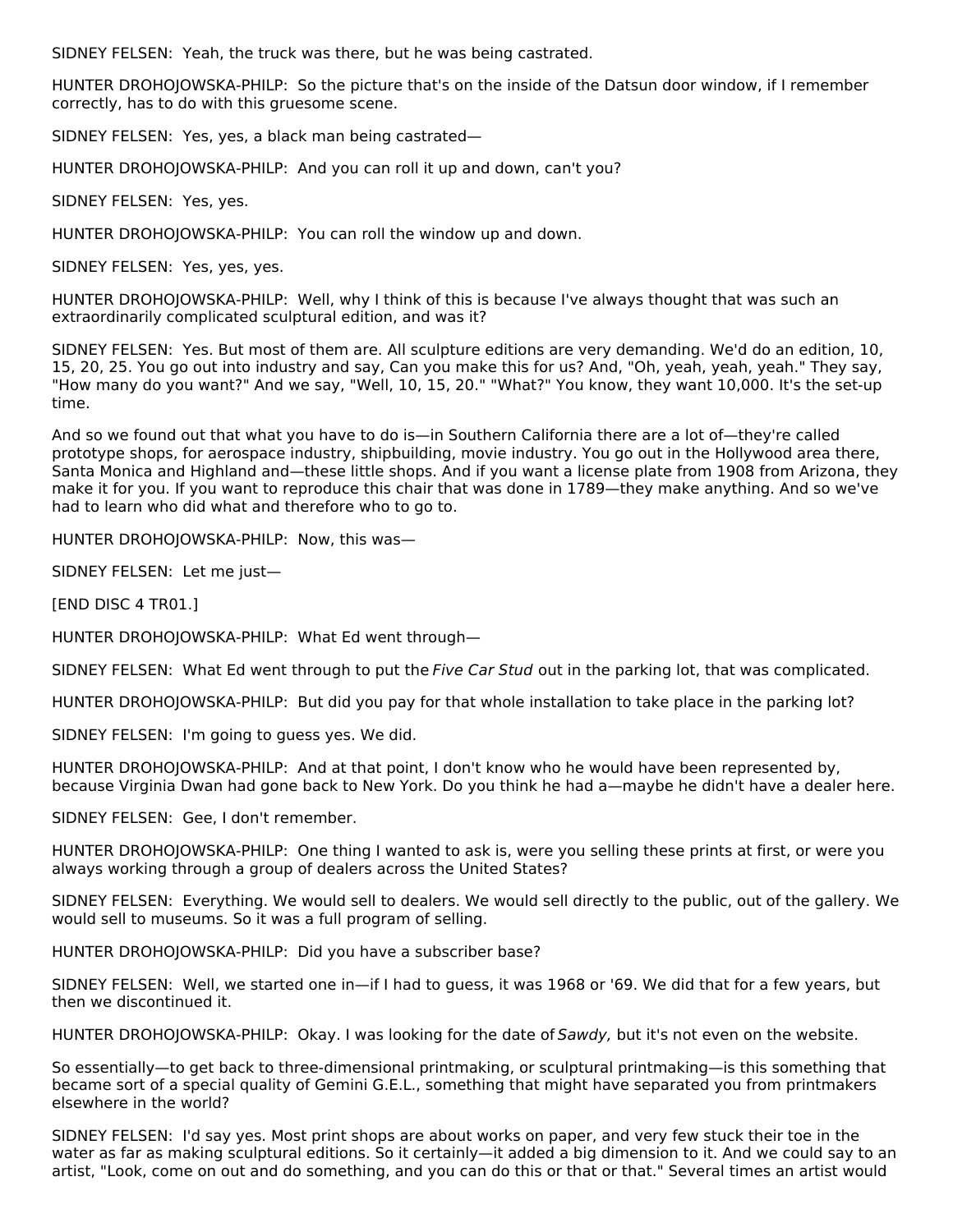do the work-on-paper project and sculpture at the same time. [It was and is an attitude that we'll do anything the artist wants done.]

HUNTER DROHOJOWSKA-PHILP: Can you give me an example of that?

SIDNEY FELSEN: Roy Lichtenstein did it fairly regularly, and Claes, when Claes did the Airflow, he also did a book called Notes at the same time.

HUNTER DROHOJOWSKA-PHILP: And what did Lichtenstein do?

SIDNEY FELSEN: Well, Roy did a brass head, a wooden head, a sculpture—a relief, or a wall relief. A Peace through Chemistry Bronze.

HUNTER DROHOJOWSKA-PHILP: And then he would do print pieces that related to those.

SIDNEY FELSEN: Sometimes, yes.

HUNTER DROHOJOWSKA-PHILP: Now, being in Los Angeles, one of our advantages, we believe, is that we have these prototype shops, and it certainly has contributed to the evolution of contemporary art in Los Angeles.

This is something you might want to talk about a little bit. It seems to me like you were among the first to discover these prototype shops.

SIDNEY FELSEN: Well, yes, we were one of the first ones doing sculpture, so I say yes. We still use them. We still do sculpture editions. Just recently, we did three editions with John Chamberlain, and they were bronze, but he didn't like the look of bronze, so we coated them with chrome plating.

We've done things recently with Ann Hamilton where we had to use outside services for a wooden box. Ann did a coat here—what happened was—working on a press bed, there's a felt—it's a blanket that serves as a cushion between the—to help for the pressure of the press, and she saw the fabric and she liked it and she designed a coat.

But we had to find a seamstress—first of all, a designer—and so the girl who was doing Deadwood for TV and now does Mad Men—her name is Janie Bryant and she was a friend of my daughter, Suzanne's. We called Janie in to help us, and she referred us to a seamstress, Joanna Bradway [ph]. She made the Ann Hamilton coats.

But it's always noodling around to find somebody who will do something. Ann Hamilton did spoons—they were metal spoons—and we had to find someone who could do it. They had a very Giacometti, pinched feeling to them, and they were recently done in a local small shop.

HUNTER DROHOJOWSKA-PHILP: So Gemini is a success; it's up and running. You don't have to be an accountant anymore except in terms of being the accountant here at Gemini. And you're—

SIDNEY FELSEN: Oh, no, no, I'm not that at all.

HUNTER DROHOJOWSKA-PHILP: Oh, you're not the accountant at Gemini.

SIDNEY FELSEN: No, definitely not.

HUNTER DROHOJOWSKA-PHILP: Definitely not. So as an accountant, you hired another accountant to do the accounting?

SIDNEY FELSEN: Oh, we have a lady who is our full-time financial person. She's a bookkeeper, and we have a CPA who comes in once a month. He's the one coming in today that I have to meet with.

HUNTER DROHOJOWSKA-PHILP: Okay, so essentially you just were able to transition into a much more creative side of your life. Is that correct?

SIDNEY FELSEN: Yes. I run the workshop. I'm the administrative manager of the works and have the relationship with artists. As far as the financial part, Stanley and I co-manage it, but Carmelita does most of the work.

HUNTER DROHOJOWSKA-PHILP: Now, in 1976, you and Rosamund divorced.

SIDNEY FELSEN: Right.

HUNTER DROHOJOWSKA-PHILP: And could you talk about that a little bit?

SIDNEY FELSEN: Well, you ask me questions.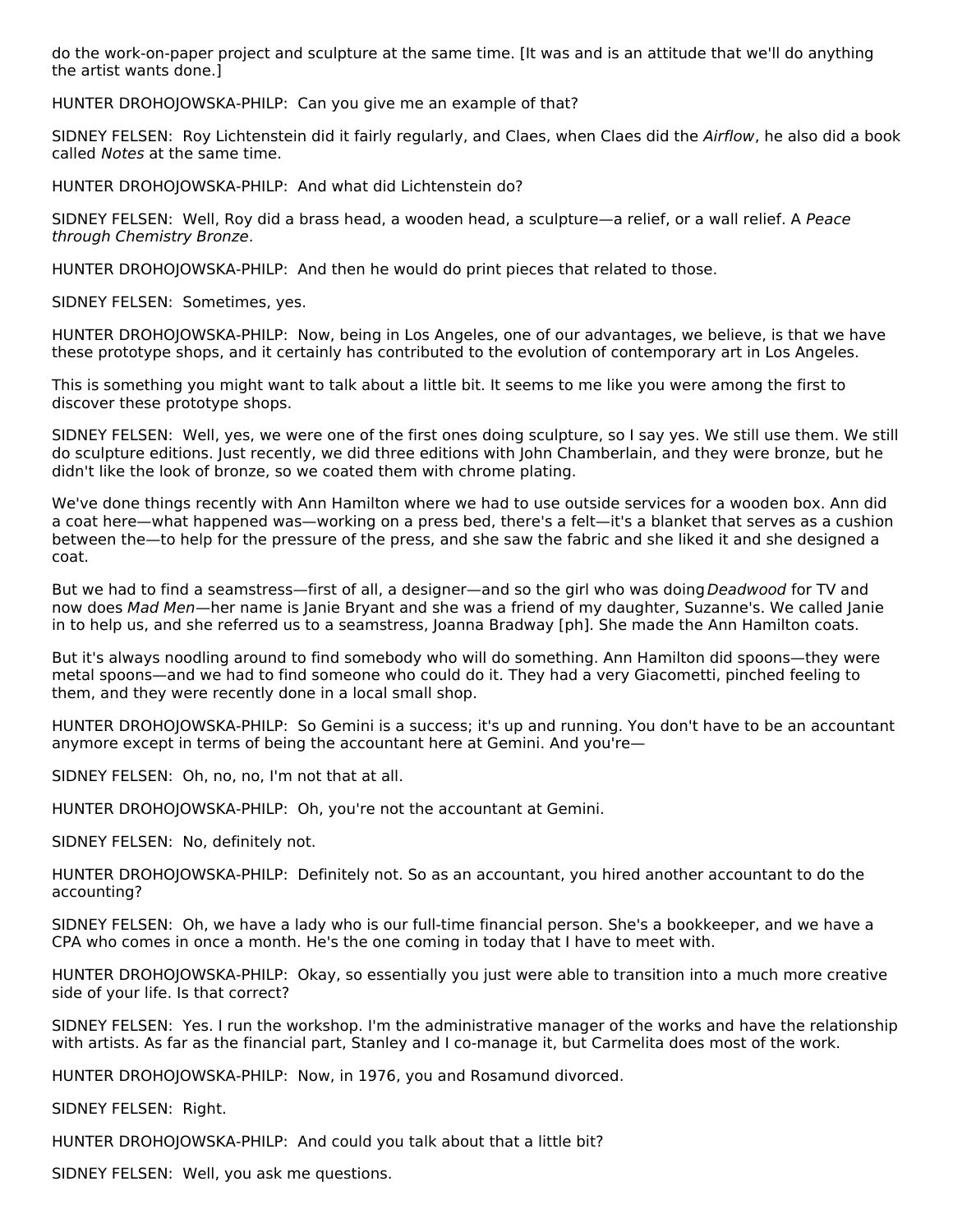HUNTER DROHOJOWSKA-PHILP: Why did you and Rosamund divorce in 1976?

SIDNEY FELSEN: We were an unsuccessful married couple, as far as marriage goes.

HUNTER DROHOJOWSKA-PHILP: Okay. So at that point, she was no longer involved with Gemini. And did it have any effect on Gemini in terms—

SIDNEY FELSEN: She wasn't involved with Gemini after that day that Tyler said she had to leave.

HUNTER DROHOJOWSKA-PHILP: So did the divorce have any effect on Gemini?

SIDNEY FELSEN: I don't think so. Well, she became an owner, but I don't think it affected the operation.

HUNTER DROHOJOWSKA-PHILP: Is she still one of the four owners?

SIDNEY FELSEN: Yes. Yes. Well, there's Stanley and Elyse, Rosamund, and Joni and I.

HUNTER DROHOJOWSKA-PHILP: So five owners.

SIDNEY FELSEN: Yes.

HUNTER DROHOJOWSKA-PHILP: Okay. And then, carrying on, could you just repeat for me the names of the four children—the three by Rosamund—

SIDNEY FELSEN: Tony, Ellen, and Jimmy.

HUNTER DROHOJOWSKA-PHILP: Is it T-O-N-Y?

SIDNEY FELSEN: Well, it's Anthony.

HUNTER DROHOJOWSKA-PHILP: Anthony.

SIDNEY FELSEN: Yes.

HUNTER DROHOJOWSKA-PHILP: Anthony, Ellen—

SIDNEY FELSEN: James and Ellen.

HUNTER DROHOJOWSKA-PHILP: —and James with Rosamund.

SIDNEY FELSEN: Yes.

HUNTER DROHOJOWSKA-PHILP: And then Suzanne.

SIDNEY FELSEN: And then Suzanne.

HUNTER DROHOJOWSKA-PHILP: And do the four children still live in Los Angeles?

SIDNEY FELSEN: Yes. Anthony lived in Texas for many years, but he's back in Los Angeles.

HUNTER DROHOJOWSKA-PHILP: Okay, so was Gemini affected by its own success in any way, and if so, how?

SIDNEY FELSEN: Well, I certainly don't think it was affected negatively. Positively, by success it probably gave us encouragement to go on and invite other artists to work here. But it's a business that you don't want to make bigger. If you make it bigger, it becomes like a production mill. Right now, it's like a cathedral. It's quiet. It's meditative. Artists need that to—in most cases—to do their work. And the printers need to do their work. It's a very demanding, very sensitive, high-quality work.

We have four presses and eight printers in the shop. That's it. At one time we reached out and had five presses and 10 printers. And I just felt it started to make a change, and we just backed up.

So we have no desire to get any bigger, as far as the facility. I think sometimes it would be nice to have a conservator here full-time or things like that, but as far as production itself, I wouldn't want it to be any bigger than it is.

HUNTER DROHOJOWSKA-PHILP: How many editions do you typically do each year now?

SIDNEY FELSEN: I'll make a guess for you: 40, or something like that. We've done 2,200 editions in 43 years, which comes down to around 50 a year. But I'd say we probably do less now than we did at one time. And the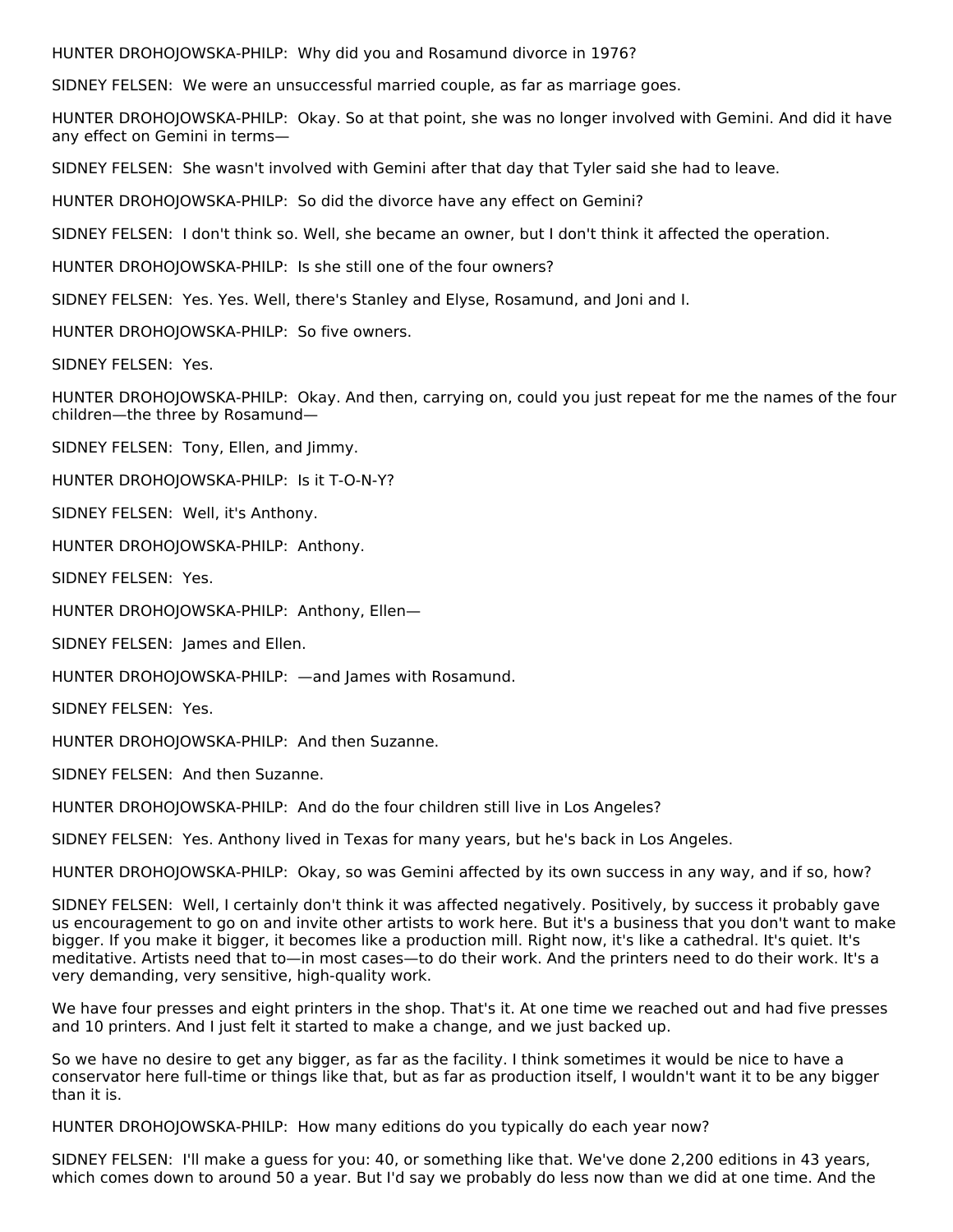edition sizes are smaller. Right now the edition sizes average 38, 39, 40, 41, or something like that. They used to be probably more around 50 to 55.

HUNTER DROHOJOWSKA-PHILP: And each edition is one—when the artist comes here, they don't do just one edition. How many editions do they usually do per visit?

SIDNEY FELSEN: We encourage them to do a body of work. An artist comes here and they have to rehabilitate they have to adjust to being in this surrounding, around our people. And I think in the very beginning there is still an uncomfortableness; even if they've been here before, some of the personnel have changed. [It's a period of adjustment.]

So I always think it takes a couple of days to unwind. I encourage them to stay as long as they will, and it pretty much works out that they'll do—probably an average number of prints is a series is eight. Edition size is—say, if edition size is 40, eight different editions. Right now we're about to install a Joel Shapiro project that—since we started talking they brought in the frame prints, and there's nine Joel Shapiro prints. [And the edition sizes are 45.]

Richard Tuttle is the next artist that will be showing in the gallery, and there are eight prints.

HUNTER DROHOJOWSKA-PHILP: And I noticed before that you had the Sophie Calle edition up.

SIDNEY FELSEN: Well, Sophie Calle is different. It's a book, and so—yeah, Sophie Calle is up now and it's about to come down for Joel's. Sophie's is 28 pages as a book, plus three separate pages, but we rarely do books.

HUNTER DROHOJOWSKA-PHILP: Now, an artist who was always very interested in printmaking, with whom you worked a certain amount, is David Hockney. Could you talk to me about working with him?

SIDNEY FELSEN: Sure. Well, David, who is British, came here in the early-middle '60s to live here. He came to teach at UCLA. If I remember right, that was the reason. And he fell in love with Los Angeles and its palm trees and the sunshine and et cetera, and just, practically speaking, moved here.

And so he lived here—he kept his apartment in London throughout all the years. A place, so to speak, with a little work studio. And he would go back there occasionally. He has a house here in Los Angeles—he bought Anthony Perkins's house up in Hollywood Hills.

HUNTER DROHOJOWSKA-PHILP: On Woodrow Wilson, yes.

SIDNEY FELSEN: On Woodrow Wilson, right. And then David's most recent companion is John [Fitzherbert], and John is British.

HUNTER DROHOJOWSKA-PHILP: What is John's last name?

SIDNEY FELSEN: I know but I couldn't come up with it right now.

HUNTER DROHOJOWSKA-PHILP: Okay.

SIDNEY FELSEN: John had some visa problems. I don't know what it is, but he is not allowed back in the United States. And David really loves John and needs John, in a sense. David is becoming more and more deaf as the years go by. But I think it's really a great relationship between the two of them.

And so because John couldn't come back into the States, David really moved to England. His base, you might say, isn't London but Bridlington, which is up in the northeast corner of Yorkshire; David has pretty well settled down there in the last, I would say, three or four years.

HUNTER DROHOJOWSKA-PHILP: Has he done any prints with you in recent years?

SIDNEY FELSEN: No.

HUNTER DROHOJOWSKA-PHILP: Because I'm thinking more of the prints that he did with you early on.

SIDNEY FELSEN: He did a lot of prints with us. The recent prints that he's done are on either copy machines or computer driven. Like right now he's got new prints that were just introduced at Pace in New York the last couple weeks, and they were really computer driven and then digitally printed in his own studio.

HUNTER DROHOJOWSKA-PHILP: So when he worked here with you, being English, was his approach different to printmaking from your American artists?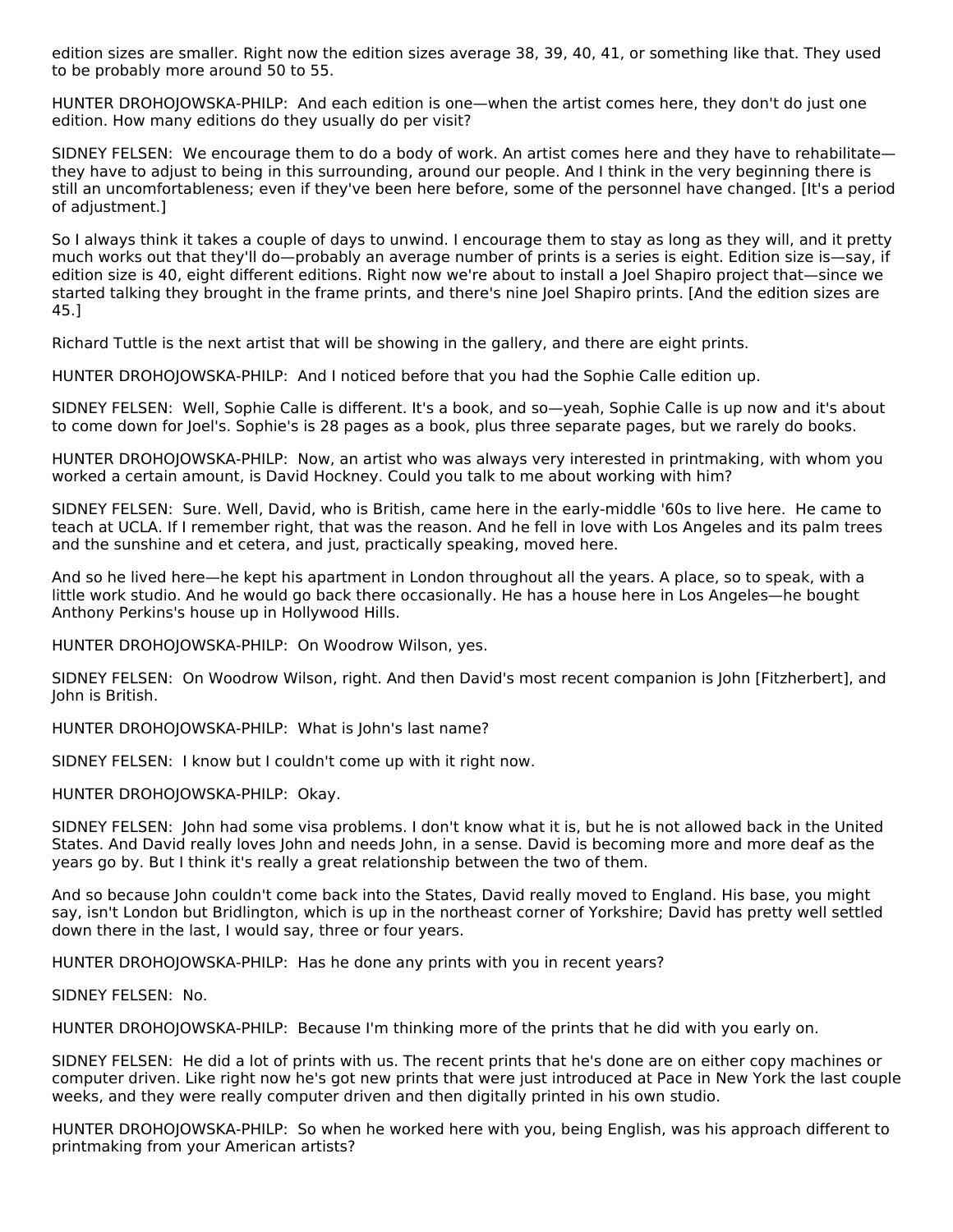SIDNEY FELSEN: I don't think that. David draws beautifully. He did several things here, but the one that stands out in my mind was called Friends, where he invited 22 or 23 of his friends to come and sit for him here in 1976 in the artist studio. It was usually two or three days. And they were beautifully rendered drawings of Michael Crichton, Billy Wilder, Nicholas Wilder, Christopher Isherwood and Don Bachardy, Henry Geldzhaler, et cetera—

HUNTER DROHOJOWSKA-PHILP: And then you had them printed as an edition.

SIDNEY FELSEN: —me. [They laugh.]

HUNTER DROHOJOWSKA-PHILP: Yes, everyone has done Sidney Felsen.

SIDNEY FELSEN: Yes, they were all editions. They were all black and white, beautiful drawings. I'm sorry, John just received a visa for one year to come back into the United States. So they did come here two weeks ago for David's opening in New York, and they came to Los Angeles for eight or nine or 10 days. And they talked about how they would like to come back now that John is able to come back in the country.

HUNTER DROHOJOWSKA-PHILP: Oh, good.

SIDNEY FELSEN: Yes.

HUNTER DROHOJOWSKA-PHILP: Oh, good, because we miss him.

SIDNEY FELSEN: Yes.

HUNTER DROHOJOWSKA-PHILP: And the other question I had was about—in terms of the choices—I was looking at the list of people and I wrote down here, in 1970 you did Joe Goode, Ed Ruscha, James Rosenquist, John Chamberlain; in 1971, Donald Judd and Kitaj, and the following year Mark di Suvero and Andy Warhol, then Robert Motherwell and Wallace Berman.

So it's a catholic sort of selection there. And these aren't people you started out with. So in a way, how did the selection process go at the beginning?

SIDNEY FELSEN: At the beginning?

MS. DROHOJOWSKA-PHILP : Well, this is all—even throughout the '70s.

SIDNEY FELSEN: I don't think there's any attitude about it has to be a certain kind of art. It's our looking at an artist and what they're doing and who they are, looking at who is out there.

It was a lot easier in the '60s and '70s than it is now because, I still say, the whole scene, whether it was artists, collectors, museums, dealers—it was so small compared to the scope of the art world now. But it was a matter of looking and looking and looking, and asking and talking and deciding who we were interested in.

You want an artist that you think relates to graphics. I'm a believer—it's like if I see an artist that I think is really good, even though he or she may have never done graphics, I sort of equate it to sports when professional teams draft. I like to draft for the athlete instead of somebody that you think was a great first baseman or a great forward or a guard, just somebody who you think is a good artist. And if you feel that they could relate to graphics, you talk about inviting them.

But I don't think there's any formula. It's very open. Like right now, this is the first time we've ever worked with Joel Shapiro, but I've probably talked to Joel for 25 years. "We should work together." "Yeah, we should work together." But it never happened until now.

Richard Tuttle was a recent thing. I've looked at his work for a long time, and I've always thought it was sort of nutty and interesting, and very interesting, and then finally we decided, Why don't we invite him?

Sophie Calle, we always thought she was interesting, and then about three or four years ago we decided, Why don't we invite her? And then two years ago we went to the Venice Biennale, and when we saw the French pavilion, we went, "Wow, that was great." But it was a constant courtship in our minds.

The artists that I'm talking to now are Andrea Zittel, Julie Mehretu, Bill Viola, and Franz West. Whether it happens or not, we've stated our interest in them, and it's a matter of, Can we work it out?

But Franz West is a good example of where we've been looking at his work and it looks interesting, and then one day John Baldessari said to me, "You know, Franz West is great. You guys should really think about him." It was like a push that we needed to just extend the invitation.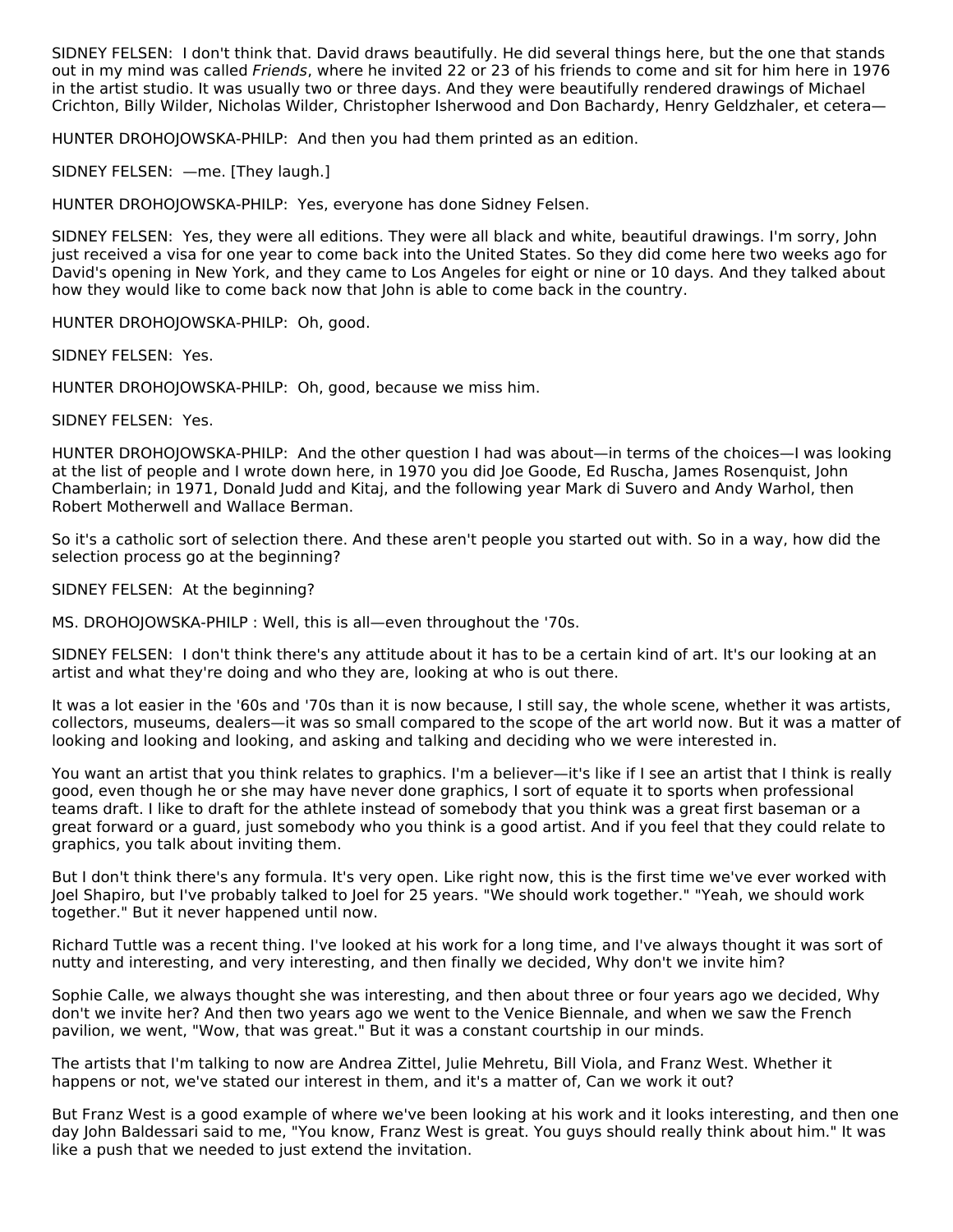HUNTER DROHOJOWSKA-PHILP: That's interesting.

So I wanted to talk to you about your personal life a little bit. Where and when did you meet Joni Weyl? Is her last name pronounced Weyl?

SIDNEY FELSEN: Yeah, W-E-Y-L is Weyl. Well, she says that I found my bride in the want ads of the Los Angeles Times. It was 1977 and we needed someone to work in the front in sales. Gemini put an ad in the Los Angeles Times and she answered. She had just recently graduated from Stanford, worked for a few months with some some business management firm. And so she took the job here.

HUNTER DROHOJOWSKA-PHILP: Had she been involved in the art world before?

SIDNEY FELSEN: She majored in art history at Stanford. Like most other college educations—your recording machine won't be able to pick this up, but you've got this much classical and then you get this much contemporary art. So she got the sliver of contemporary art.

When I interviewed her, there was an Ellsworth Kelly print on the wall and I said, "Do you know who that artist was?" And she said, "No." I said, "It's okay, don't worry about it." But she—

HUNTER DROHOJOWSKA-PHILP: So she started working in the front office, and even though she's not—you're not supposed to have relations within the office—the rules were broken.

SIDNEY FELSEN: But you mean the rules of the company or the nation?

HUNTER DROHOJOWSKA-PHILP: At what point—

SIDNEY FELSEN: Because in those days I don't think there was an issue nationally about—maybe "over the water cooler."

HUNTER DROHOJOWSKA-PHILP: I'm kind of joking, but—

SIDNEY FELSEN: Yes.

HUNTER DROHOJOWSKA-PHILP: But when did you become romantically involved?

SIDNEY FELSEN: I'd say at least a year. Yeah, it was fun. In those days Gemini was smaller. The whole scene was smaller. Now I concentrate all my time in the workshop and the artists, but in those days—Stanley ran his materiel-handling equipment company called Mifran-Boman. He'd only come here in the evenings.

HUNTER DROHOJOWSKA-PHILP: What is the name of Stanley's company?

SIDNEY FELSEN: It was called—it's Mifran—M-I-F-R-A-N—dash—Boman—B-O-M-A-N. And so that was his business, his occupation. But he was always close to me in the sense that we'd talk all the time on the telephone, then we'd have a meeting one night a week.

But he sold Mifran-Boman in the last several years, and Stanley has become more physically active. He comes here on Wednesdays and he runs sales and curating. And so in those days I was doing sales, so I worked with Joni a fair amount.

Yeah, I would say it took maybe a year to a year and a few months or something like that before we actually started going out.

HUNTER DROHOJOWSKA-PHILP: And then when did you get married?

SIDNEY FELSEN: [Laughs.] Eight years later, in 1986.

HUNTER DROHOJOWSKA-PHILP: Do you have any children by that marriage?

SIDNEY FELSEN: No.

HUNTER DROHOJOWSKA-PHILP: And then Joni opened a gallery—

SIDNEY FELSEN: We went together for probably five or six years. Joni wanted to get married and I thought it wasn't a good idea. I thought I was too old for her. I'm 30 years older than her. I thought she should have kids. I was worried about being a millstone around some young girl's neck as I got older.

And I didn't have a good marriage before and so I didn't have a good attitude about marriage. So she picked up and moved to New York in 1984. She started her gallery called Gemini G.E.L. at Joni Weyl.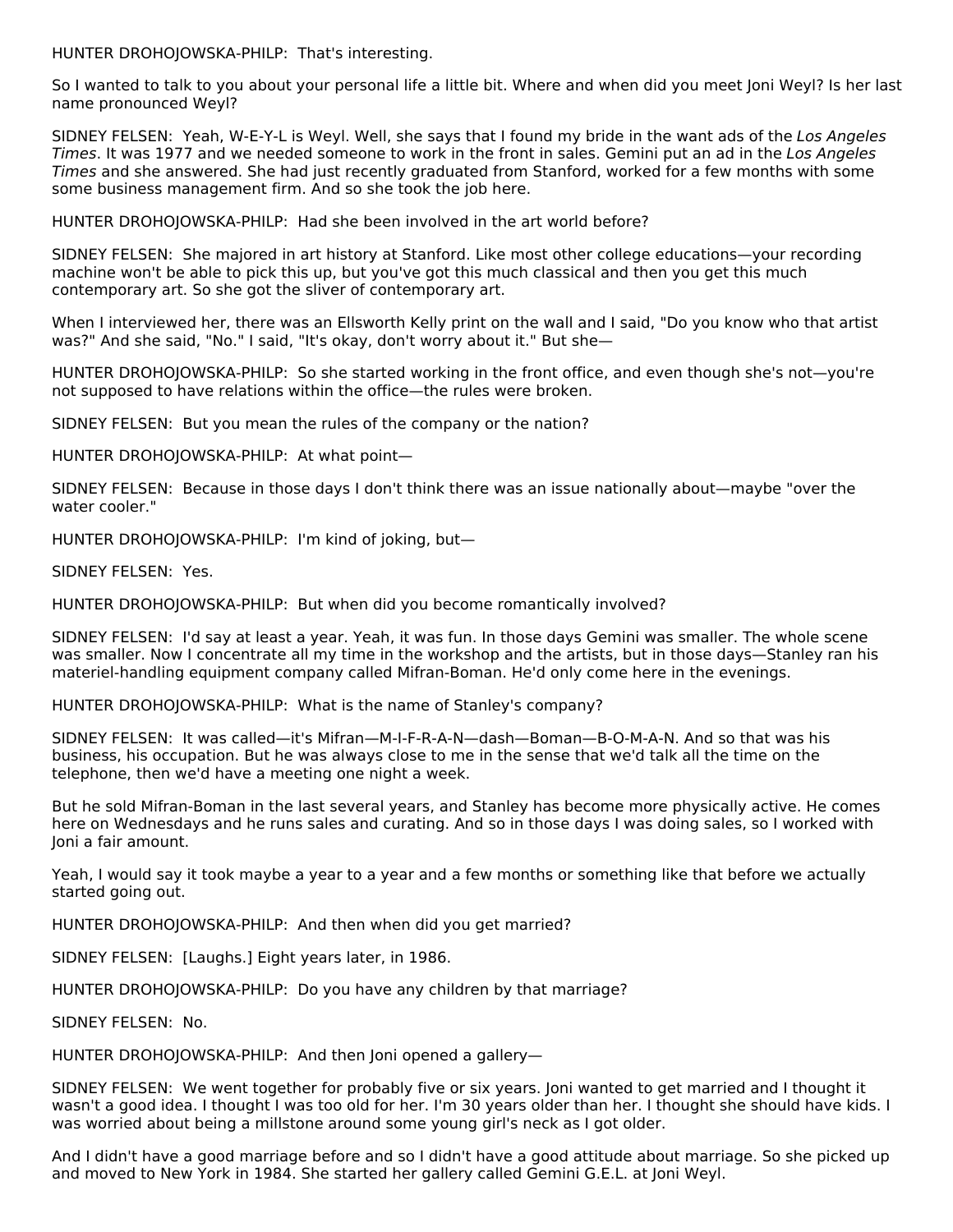I certainly missed her from the very beginning and I think she missed me. I probably went to New York once every month or so during that time, and she came out here a few times. By the summer of 1986 I decided, yes, I wanted to get married. So we got married at the Grinstein house on the front lawn.

HUNTER DROHOJOWSKA-PHILP: Ah, that's good.

SIDNEY FELSEN: November 30, 1986. Next week is our 23rd anniversary.

HUNTER DROHOJOWSKA-PHILP: Oh, that's lovely.

SIDNEY FELSEN: Yes.

HUNTER DROHOJOWSKA-PHILP: Is she still as involved with the business as she was at the beginning?

SIDNEY FELSEN: Probably more so. She started out in a loft that Chuck Arnoldi owned and rented to her on Crosby Street, and then she moved to West Broadway and had a gallery. She was there 10 years, and then the SoHo rent surge hit her like every other art dealer and she had to move. So she moved into an apartment for a while until she could figure out what to do.

For the last few years she's been in this 980 Madison building within the Larry Gagosian Gallery, so to speak. You have to go through Larry's gallery to get to Joni's gallery. You have to go in the front door of Larry's gallery. She was worried that people would think that she was part of the Larry Gagosian Gallery, but it's fine.

Joni is my wife and I think she's great, but she's compulsive-obsessive about work and she works all the time. She works eight, 10, 12 hours a day. She really is dedicated to what she's doing. She's a little bit involved here. The reality of Stanley and me—I'm 85 and he's going to be 82 next week.

We're not going to be here forever, and so the reality of the next wave would be Stanley's daughters, Joni, Suzanne if she wants to be, and I don't know what Rosamund's situation is. So, the place is closer as far as all the people.

HUNTER DROHOJOWSKA-PHILP: Will some of the children, the Grinstein children and your own children, be interested in being involved in Gemini?

SIDNEY FELSEN: Well, the Grinstein girls have absolutely stated they want to be, and Joni certainly would want to be, and Suzanne shows pretty strong interest that she—she's got her jewelry business that I love and I think she's doing great, but she shows a strong interest in wanting to be part of this. So I don't know exactly how it will all work out.

HUNTER DROHOJOWSKA-PHILP: And is Joni only involved in sales, or does she also work with the artists who are here?

SIDNEY FELSEN: Well, she—no, she really—none of those other people have anything to do directly with Gemini, but they're around more. They have no duties, but—look, Joni is closer to the artists in the sense of my social life is a lot with the artists, and so therefore—and my social life is her social life, so there's friendships.

HUNTER DROHOJOWSKA-PHILP: But I'm saying, her gallery represents Gemini prints—does her gallery represent Gemini prints?

SIDNEY FELSEN: Yes. Only.

HUNTER DROHOJOWSKA-PHILP: Only.

SIDNEY FELSEN: It's called Gemini G.E.L. at Joni Weyl, and she only shows Gemini things.

HUNTER DROHOJOWSKA-PHILP: That was my impression.

SIDNEY FELSEN: Yes.

HUNTER DROHOJOWSKA-PHILP: So she has that part of the business and she's very active in it, and then-

SIDNEY FELSEN: It's her own business. Her ownership has nothing to do with Gemini. Joni is a dealer.

HUNTER DROHOJOWSKA-PHILP: Yes, yes.

SIDNEY FELSEN: It has to be that way because of Rosamund and Stanley and Elyse—I have to treat her like a dealer. She's by far the most important dealer because she has the New York area and somewhat around the Atlantic seaboard there, so she's very important to Gemini.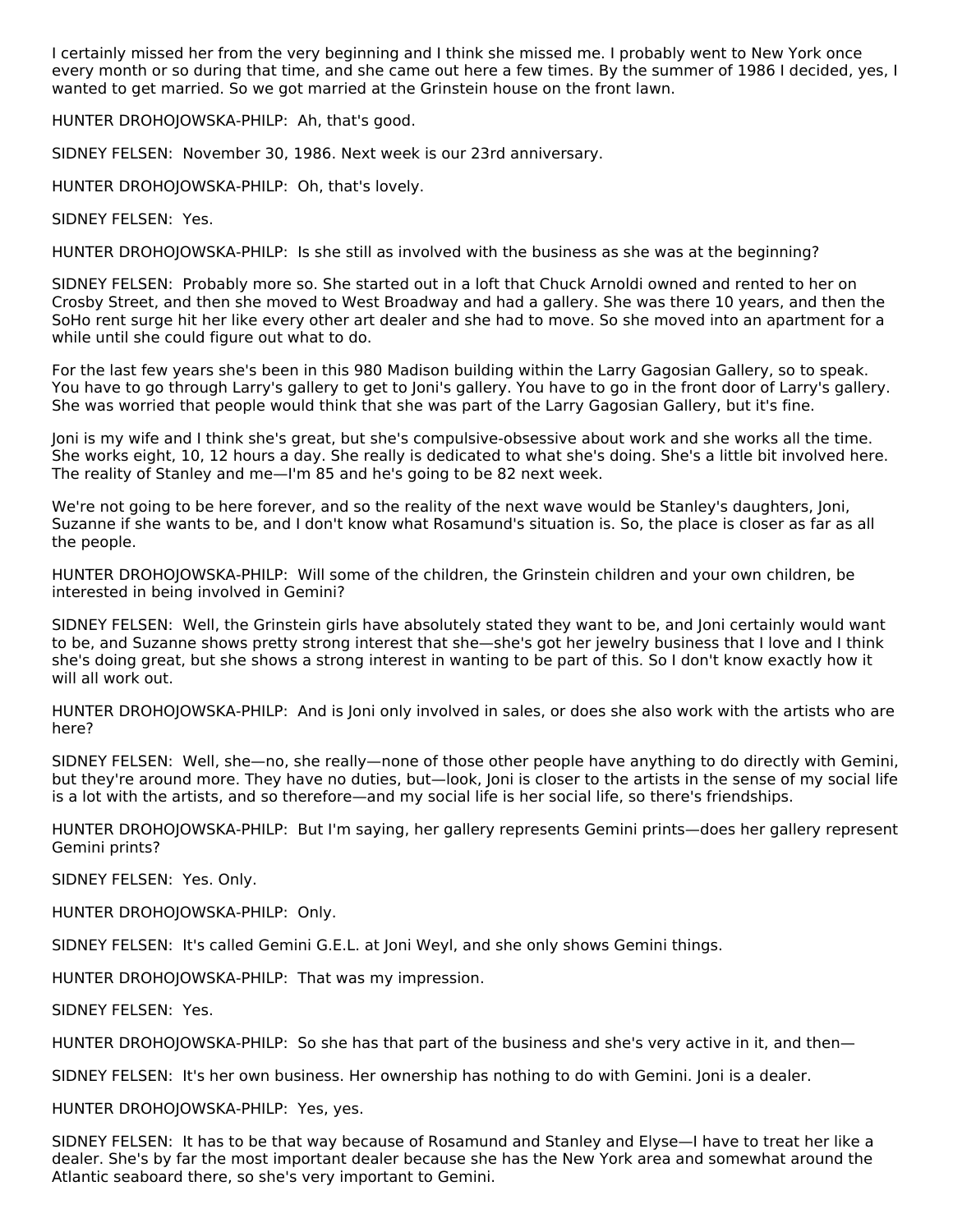Joni had an opening for Joel Shapiro last week and he was at her gallery. And she's going to have an opening for Tuttle in January and so he'll be at her gallery, and she had an opening for Ann Hamilton recently. So she's certainly very close to a lot of the artists.

HUNTER DROHOJOWSKA-PHILP: Well, looking at it now—we've really talked a lot about the '60s and the '70s. Can you pinpoint any particular change or evolution that happened in the '80s and the '90s at Gemini? We've really talked more about the beginning evolution of Gemini. How did things escalate or change as the business became stable and successful?

SIDNEY FELSEN: Well, I think I move it up a little later. I have to think about your question. But I'd say what's happened in recent years is Roy Lichtenstein isn't around anymore; Bob Rauschenberg isn't around anymore; Ellsworth is 86 and hasn't been active in printmaking. Ed Kienholz isn't around. Diebenkorn isn't around. And I think 24 artists have died that have worked at Gemini, so that's kind of shocking.

If you looked at Gemini in sort of the middle '60s on through probably into at least the '90s, Bob Rauschenberg came out every year; Roy came out every other year; Ellsworth was always doing something. Diebenkorn was a sometime thing; Kienholz was pretty active.

Since those no longer exist, we had to begin to reinvent ourselves. With Julie and Joel there and Tuttle next and Sophie coming down after a while, they're all first projects with us—and talking to Andrea and Franz West.

So I think the reality of the whole early roster of Gemini is no longer active with us. Right now Richard Serra and John Baldessari are the the most active artists as far as regularly producing something. And they're great for us. . . . [I'm hoping Ellsworth will become active again in printmaking.]

Bruce Nauman and Susan Rothenberg are not regular printmen. If they have an idea, they will come in and do something with us. So you can certainly feel the reinvention of Gemini as far as artists.

HUNTER DROHOJOWSKA-PHILP: Well, also, the larger direction of contemporary art has shifted so much that now artists seem to regularly make not large editions of sculpture, per se, but like, for example, Doug Aitken might make a light piece and it's an edition of five, or Charlie Ray might make something that's a small edition. Has that affected the way people think of sculptural editions at all?

SIDNEY FELSEN: I don't think so. The definition of sculpture, the classical edition, was either nine or 10. It was unique, and if it was more than that, then it became an edition.

So it depends who—I suppose as the scene changes, maybe attitudes change; I don't know of those things meaning anything as far as changing our life. Actually, I think Doug Aitken and Charley Ray are great artists.

HUNTER DROHOJOWSKA-PHILP: Gosh, as I was just sort of thinking about the idea of—well, anyway, let's move on to something else.

We were talking before about the experimental nature of what you were doing in the '60s and '70s, but I know you just did a very experimental sculptural edition with John Baldessari when you did God's Nose . I know that was extremely complex because I talked to you about it at the time.

So maybe you could review that with me. God's Nose was something that you did, I think, in 2008, correct, or 2009?

SIDNEY FELSEN: No, no, no, I'd say '07.

HUNTER DROHOJOWSKA-PHILP: Two-thousand-and-seven?

SIDNEY FELSEN: Probably '07, would be my guess.

HUNTER DROHOJOWSKA-PHILP: Okay. Can you tell me about that process?

SIDNEY FELSEN: Well it's aluminum. God Nose—it's God—N-O-S-E—Nose. John said he wanted to make something for the ceiling.

HUNTER DROHOJOWSKA-PHILP: Correct.

SIDNEY FELSEN: It's a formation of white clouds on a blue sky and a skin- or flesh-colored nose. It's God's nose coming down out of the sky looking down. And it's very sculptural. I'd say the thickness of the sculpture is probably one and a half inches.

It's an aluminum plate, flat plate, and then John created these sculptural forms of the clouds, and we had to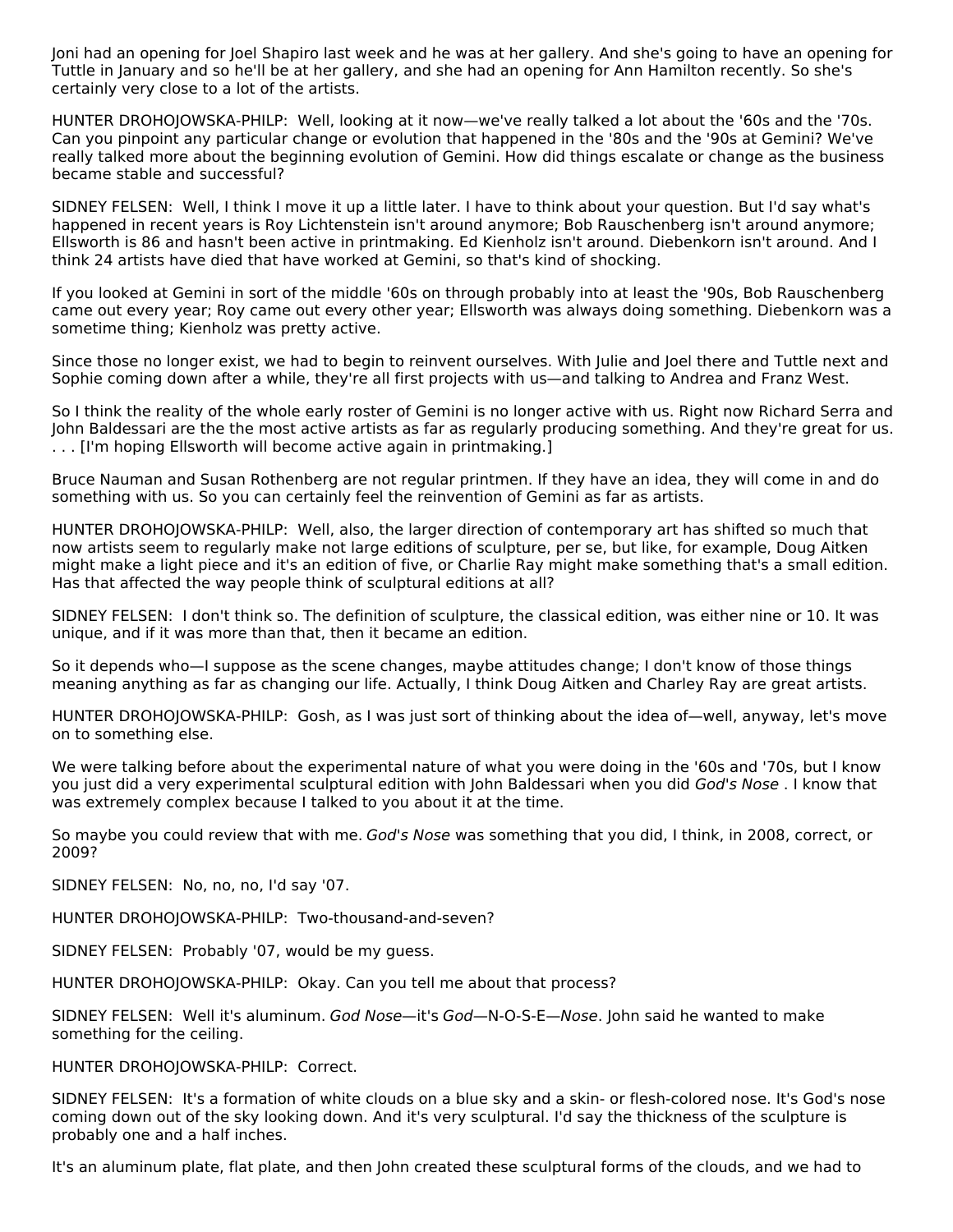have molds made to pour the aluminum to make the forms and then—he painted one, and the lady who works for him is a painter who came to work for us and painted our God noses.

HUNTER DROHOJOWSKA-PHILP: I think it was—again, as you said, they were all challenging. It seems to me, if I remember, it didn't work the first time and—

SIDNEY FELSEN: Oh, yes, yes. No, we had to make several different clouds, present them to John, and he selects the ones he likes. You had to please John.

I still think all sculpture editions are very demanding. Jim Reid, who runs the shop, has been here 30 years. He's a printer, but fortunately for us he has a great sensibility for all kinds of materials and processes. He's the one that really gets in the trenches with these projects, and I'm the administrator.

HUNTER DROHOJOWSKA-PHILP: Well, I also wanted to mention one other person—Peter—

SIDNEY FELSEN: Peter?

HUNTER DROHOJOWSKA-PHILP: —Carlson.

SIDNEY FELSEN: Carlson, okay.

HUNTER DROHOJOWSKA-PHILP: Peter Carlson. Tell me about how you found Peter Carlson, and his involvement.

SIDNEY FELSEN: Well, Peter was this nice young kid that worked there for a while in curating.

HUNTER DROHOJOWSKA-PHILP: What years—when did he start here?

SIDNEY FELSEN: Boy, I'd say early '70s—the late '60s or early '70s. There was something special about him from the very beginning. There were two. One was Ron McPherson, and Peter Carlson. They're both blonde. They both live up in Tujunga. They've lived up in that area. They were nature boys.

They both have great, fantastic work ethics, both very creative. Ron worked here for 10 years. Peter worked here for just a short time. They both have their own businesses. Peter's is called Peter Carlson Enterprises and Ron's is called La Paloma.

All they do—a hundred percent of their work is for artists. Peter works with Ellsworth Kelly, Jeff Koons, Claes Oldenburg—and more. Ron works primarily with Jonathan Borofsky, who was such a prevalent name in the art scene who has, you might say, withdrawn from the art scene that we think of as the studio art scene, and he devotes his life to monumental sculpture, 60-, 80-, 100-feet-high pieces that Ron builds and installs them.

Ron can't stand to do anything ordinary. The only thing he wants is a challenge. He also works with Niki de Saint Phalle's sculptures, plus a few other artists.

HUNTER DROHOJOWSKA-PHILP: How many years did Peter Carlson work here?

SIDNEY FELSEN: Well, I'd say a year maybe.

HUNTER DROHOJOWSKA-PHILP: Oh, okay. I thought—

SIDNEY FELSEN: A very short time. Okay, so let's talk about Peter and Gemini. . . . [He did our Isamu Noguchi and Mark Di Suvero editions, and has helped us with others. These were done by Peter Carlson Enterprises.]

If we had to make metal pieces, I would go to Peter and ask him what he thought about it and explore possibilities of working together.

HUNTER DROHOJOWSKA-PHILP: Well, you did to a piece with Mark di Suvero back in—

SIDNEY FELSEN: Yes, '71.

HUNTER DROHOJOWSKA-PHILP: —'72.

SIDNEY FELSEN: Seventy-two, yeah.

HUNTER DROHOJOWSKA-PHILP: And what was that like?

SIDNEY FELSEN: Well, they were complicated, demanding. They were called Puzzle Pieces. It's like a piece of metal that's cut out into a jigsaw puzzle and then you—so it ends up being five or six or seven pieces. And then he invites you—it's a participation piece. You're supposed to take this and make what you want out of it.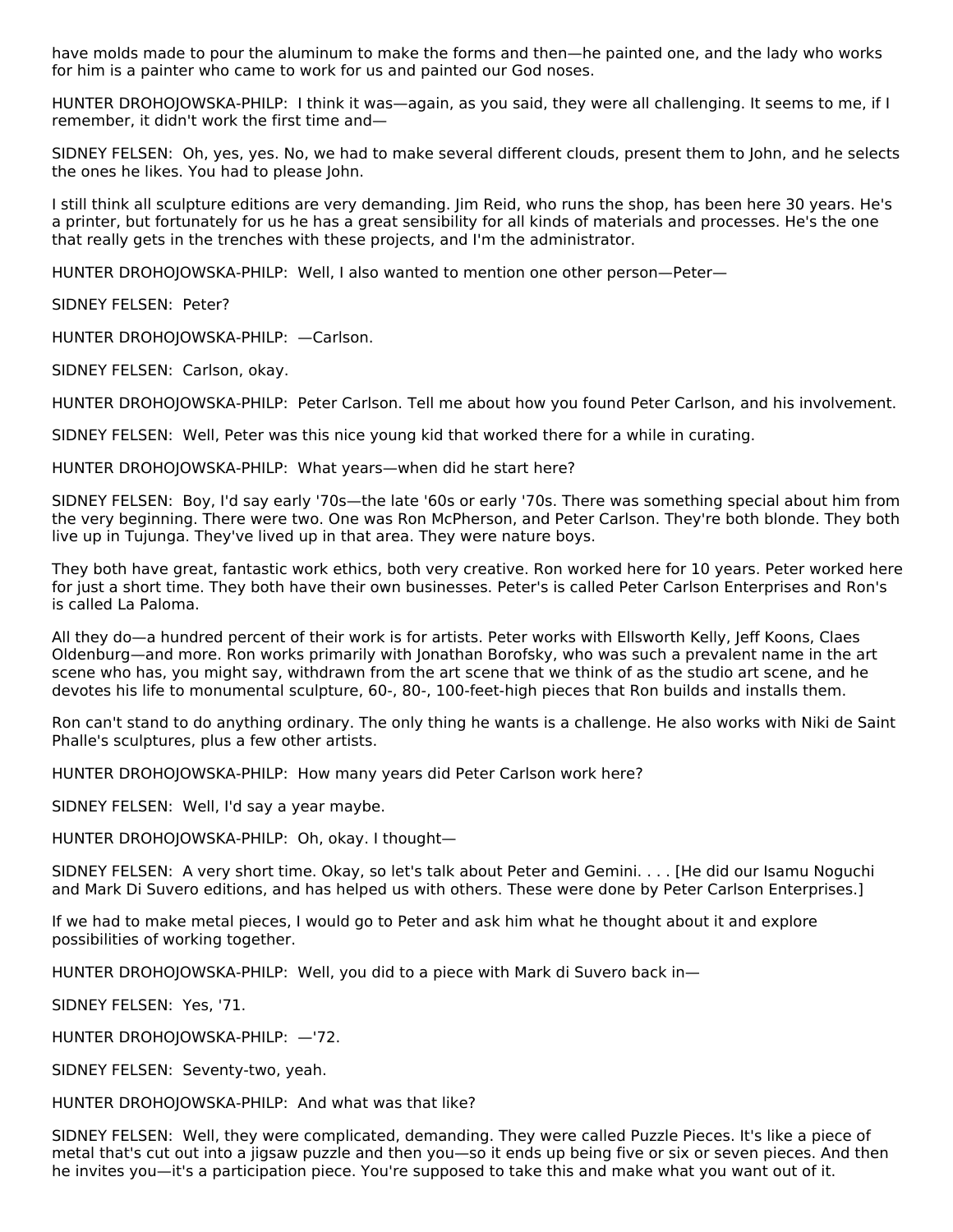But Peter is great and Ron's great. They're amazing as far as the things they do.

HUNTER DROHOJOWSKA-PHILP: Is it true what my impression is, that Los Angeles has been, historically, a very strong place for printmaking? I mean not historically since the 19th century, but in the modern era.

SIDNEY FELSEN: The 1960s.

HUNTER DROHOJOWSKA-PHILP: We have Tamarind, then we have you; we have Cirrus, and then more come along. We have Hamilton Press—

SIDNEY FELSEN: Yes.

HUNTER DROHOJOWSKA-PHILP: We have—

SIDNEY FELSEN: Well, Mixografia.

HUNTER DROHOJOWSKA-PHILP: Mixografia, yes, exactly.

SIDNEY FELSEN: Tamarind started in 1960 and has a Ford Foundation grant for 10 years. So you would have to say that Tamarind, led by June Wayne, would be the spur that started it all.

HUNTER DROHOJOWSKA-PHILP: Absolutely.

SIDNEY FELSEN: So Gemini came off of that, because Tyler was the technical director of Tamarind.

And the ones you named are the best known—but there's more. There's more workshops around, but Los Angeles has definitely been a hotbed for printmaking.

HUNTER DROHOJOWSKA-PHILP: More so than the East Coast or New York, say?

SIDNEY FELSEN: I don't know how to judge it now.

HUNTER DROHOJOWSKA-PHILP: I mean originally, like in the '60s and '70s.

SIDNEY FELSEN: I think so. In the early '60s or possibly late '50s, Tanya Grossman started ULAE [Universal Limited Art Editions]. So she was definitely first. I don't know enough about the small print shops. . . . [Multiples was a publisher in New York—but they didn't have their own workshop.] . . . I don't know who their producers were, but they were a publisher that would commission an artist to do an edition and then send the artist out to some shop to make their art. There's still a lot of that happening, of workshops that do that—publishers that do that.

I'm just thinking of one in London, Alan Cristea. He's a major publisher, but he has no workshop. He doesn't want one. He doesn't want what he thinks of as the "grief" of it. We like the workshop because you control everything you do. Everything that's happened is by our people. We train them.

If an artist goes into a shop for hire, one of the concerns can be, Hey, this is taking eight days; hey, this is taking 20 days; hey, this is using up so much material. We don't even begin to think like that. What you want is an artist to come in and have them do something they want to do and walk away and be satisfied with it. So we don't care how long it takes. It's more important that the work gets done, and done the way the artist wants it.

And you cannot think of it from the standpoint of money. If you do, you're going to stub your toe. You always have to just approach it as the best way it can be done. And if you do it right, then you'll be okay.

HUNTER DROHOJOWSKA-PHILP: How did this ultimately affect you as a person, this—

SIDNEY FELSEN: Well, mostly by just being around the artists. Two things. One of them, my life was liberated. I mean, I throw in my crutches. Having a professional life I thought was very sort of controlling, narrow. Here I deal with advertising—maybe not at this moment, but sales, advertising, travel, relationships with artists, production. So it just is a whole different, open thing.

That's one, but probably more important is the experience of being around these artists. They're amazing people. They're all bright. Everybody that works here, I figure they could be a U.S. senator if they wanted to be, or a brain surgeon or a rocket scientist.

They're all—they're extremely bright people and they're all very kind, giving. I've learned a lot from just being around them as far as how to live my life. And they were very influential, like as the kids were growing up. It was great for them to be around these people.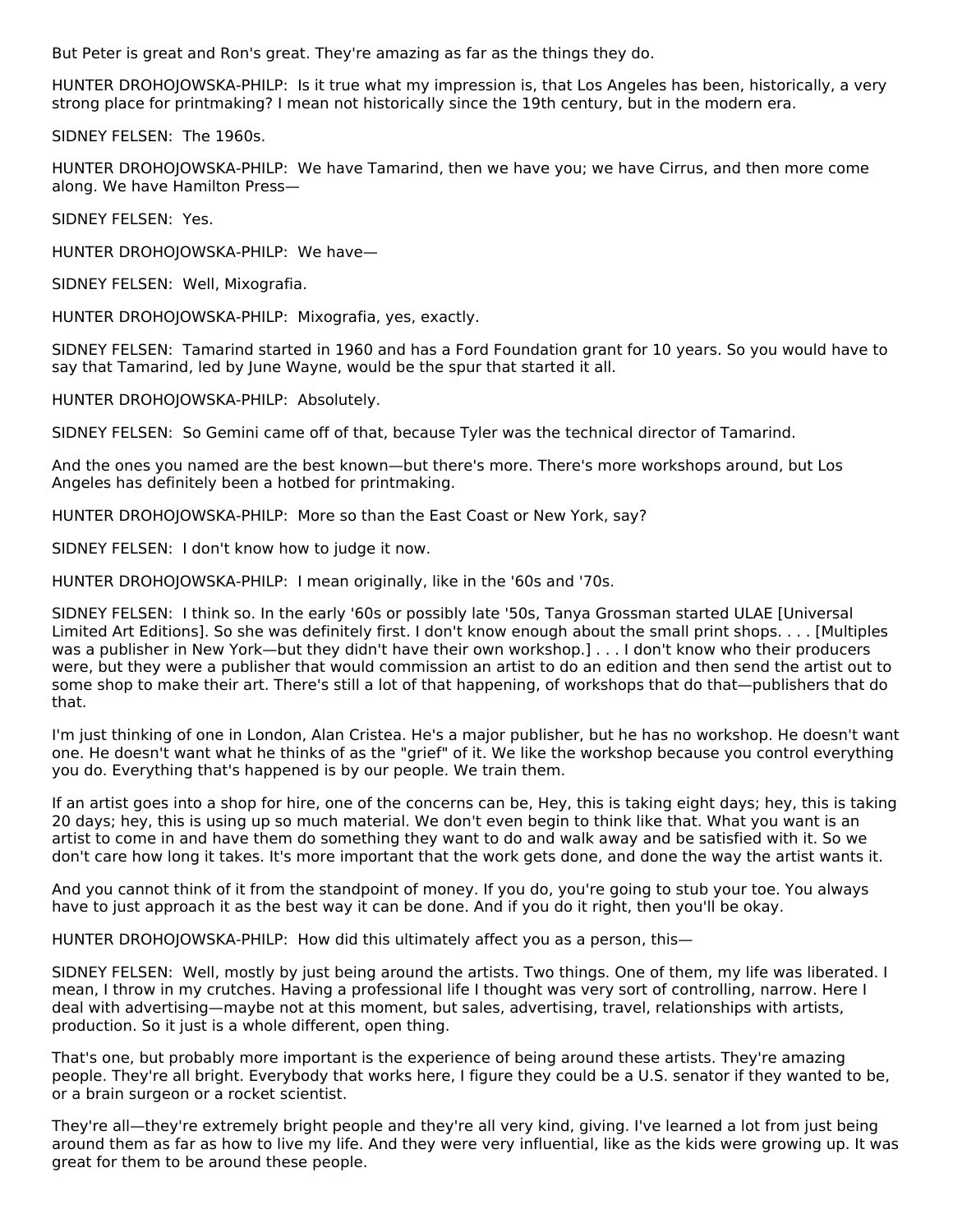HUNTER DROHOJOWSKA-PHILP: They had their education in art history directly from the artists.

SIDNEY FELSEN: That was very good—I still have a vision of one morning at the old Pasadena Art Museum—I went with Suzanne, or Suzy, and she was probably six or seven years old. And we walked in this room and she said, "Oh, there's a Frank Stella and a Jasper Johns."

I couldn't help but look at people, and they were looking at this kid, and saying, "Wow."

HUNTER DROHOJOWSKA-PHILP: She knew all these contemporary artists just because she had already met them.

SIDNEY FELSEN: She was around them. She grew up around them—and learned their painting styles. It got me and my life way beyond anything I could have imagined as far as the excitement, rewards. I feel like I'm a part of it. I didn't make the art, but I still feel I'm part of this.

And we were instrumental in the fact that the National Gallery created an archive for us, and they've had three major exhibitions for us. That photo book is interesting for me to have; it all changed my life dramatically.

HUNTER DROHOJOWSKA-PHILP: Well, you wanted to be an artist and here you have become an artist.

SIDNEY FELSEN: Of sorts. I never felt I was an artist as far as a working artist. I always said something—you know, It would be fun to make art, but I can't imagine myself being an artist.

I got to the point where, in ceramics, I thought the things I made were pretty good, but I think I may have mentioned it. When Gemini started, I quit going to art school because I got self-conscious about being around all these characters that were so good. And then, I don't know, later on, What am I doing? So I went back to Otis and I studied with Henry Takemoto and Ralph Bacerra. I was okay—decent, but not great.

I look at some of the pieces I made—and some around the house—and I'm proud of them, but I wouldn't—I'm not an artist as such, but it certainly gave me a foundation for what's here. And I think I have a good sensibility about how to work with artists.

HUNTER DROHOJOWSKA-PHILP: Well, clearly, you're quite sensitive. And when did you take up the photography?

SIDNEY FELSEN: Well, as a kid, I remember when I was 13 years old, for my bar mitzvah I was given a camera that I wanted, and it was really a good camera in those days. So I always took pictures.

And then I stopped it, and then in World War II, I was a GI. I was stationed in Europe, and so I picked up a Contax camera there. There were these places where you trade cigarettes for something, or chocolate or field jackets, and so I got a really good camera.

And I came back home and—but I wasn't really taking many pictures. Even when Gemini started, Tyler ran the workshop and he hired a photographer named Malcolm Lubliner, who is very good. Malcolm took a lot of pictures during the first seven years of Gemini—it's getting tough to sit here like this.

HUNTER DROHOJOWSKA-PHILP: Yeah, we're almost finished.

SIDNEY FELSEN: One of the golden eras of Gemini was from '65 to '70. So in those days I wasn't in the workshop taking pictures because Tyler ran the workshop and chose to use Malcolm's photographs—it was his lair, but when he left, I started taking some pictures.

I realized I had the access to the artists in a friendly way, so then I started buying better cameras—I bought some Leicas. And so here it is 35 years later, and I have about 30,000 photographs-[laughs]-

HUNTER DROHOJOWSKA-PHILP: Thirty-thousand, wow.

SIDNEY FELSEN:  $-$ of artists [at work, at play, travelling, et cetera]...

HUNTER DROHOJOWSKA-PHILP: Are you going to give these photographs to the National Gallery?

SIDNEY FELSEN: I don't know. I don't know. The Getty has mentioned they were interested. I don't know. I may just give them to Suzy and Joni, and let them keep them. They may work in the Getty. I don't know. I really didn't want to make any decision at this time.

HUNTER DROHOJOWSKA-PHILP: Well, there's time left.

SIDNEY FELSEN: Yes.